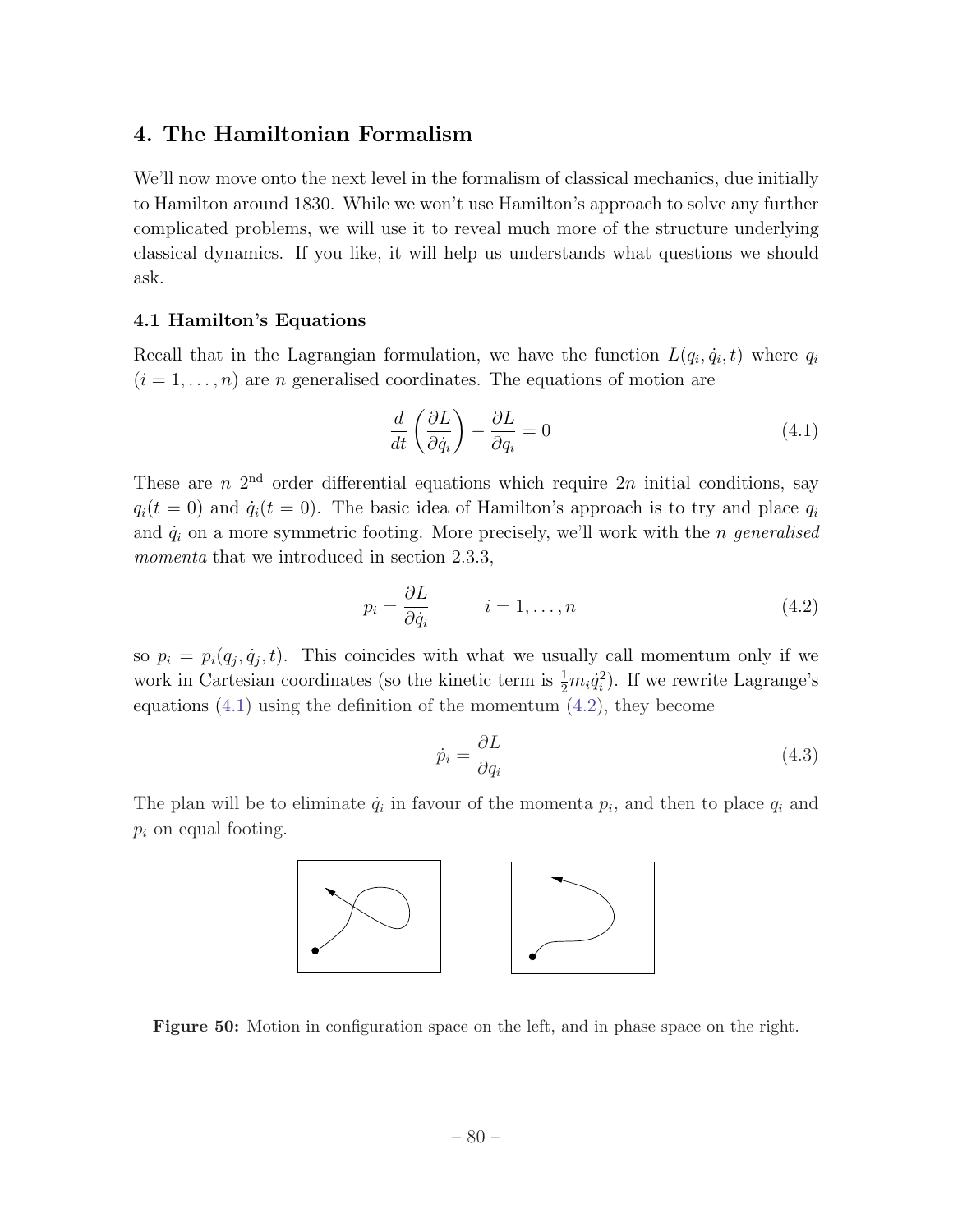Let's start by thinking pictorially. Recall that  ${q_i}$  defines a point in *n*-dimensional *configuration space C*. Time evolution is a path in *C*. However, the *state* of the system is defined by  ${q_i}$  and  ${p_i}$  in the sense that this information will allow us to determine the state at all times in the future. The pair  ${q_i, p_i}$  defines a point in 2*n*-dimensional *phase space*. Note that since a point in phase space is sufficient to determine the future evolution of the system, paths in phase space can never cross. We say that evolution is governed by a *flow* in phase space.

## An Example: The Pendulum

Consider a simple pendulum. The configuration space is clearly a circle, *S*<sup>1</sup>, parameterised by an angle  $\theta \in [-\pi, \pi)$ . The phase space of the pendulum is a cylinder  $R \times S^1$ , with the *R* factor corresponding to the momentum. We draw this by flattening out the cylinder. The two different types of motion are clearly visible in the phase space flows.



Figure 51: Flows in the phase space of a pendulum.

For small  $\theta$  and small momentum, the pendulum oscillates back and forth, motion which appears as an ellipse in phase space. But for large momentum, the pendulum swings all the way around, which appears as lines wrapping around the  $S<sup>1</sup>$  of phase space. Separating these two different motions is the special case where the pendulum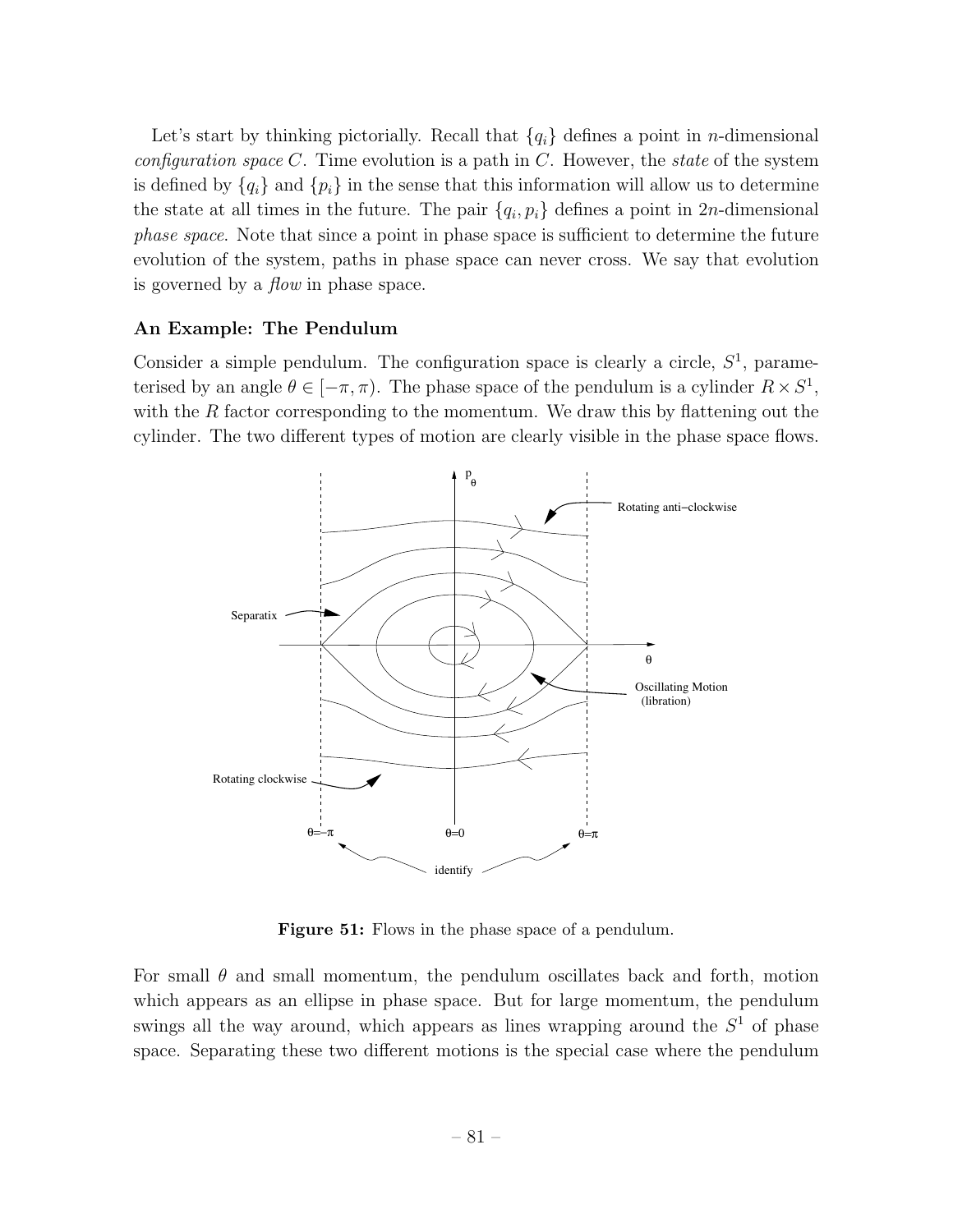starts upright, falls, and just makes it back to the upright position. This curve in phase space is called the *separatix*.

#### 4.1.1 The Legendre Transform

We want to find a function on phase space that will determine the unique evolution of  $q_i$  and  $p_i$ . This means it should be a function of  $q_i$  and  $p_i$  (and not of  $\dot{q}_i$ ) but must contain the same information as the Lagrangian  $L(q_i, \dot{q}_i, t)$ . There is a mathematical trick to do this, known as the Legendre transform.

To describe this, consider an arbitrary function  $f(x, y)$  so that the total derivative is

$$
df = \frac{\partial f}{\partial x}dx + \frac{\partial f}{\partial y}dy\tag{4.4}
$$

Now define a function  $g(x, y, u) = ux - f(x, y)$  which depends on three variables, x, y and also *u*. If we look at the total derivative of *g*, we have

$$
dg = d(ux) - df = u dx + x du - \frac{\partial f}{\partial x} dx - \frac{\partial f}{\partial y} dy
$$
\n(4.5)

At this point *u* is an independent variable. But suppose we choose it to be a specific function of *x* and *y*, defined by

$$
u(x,y) = \frac{\partial f}{\partial x} \tag{4.6}
$$

Then the term proportional to *dx* in (4.5) vanishes and we have

$$
dg = x du - \frac{\partial f}{\partial y} dy
$$
\n(4.7)

Or, in other words, *g* is to be thought of as a function of *u* and *y*:  $g = g(u, y)$ . If we want an explicit expression for  $g(u, y)$ , we must first invert (4.6) to get  $x = x(u, y)$  and then insert this into the definition of *g* so that

$$
g(u, y) = u x(u, y) - f(x(u, y), y)
$$
\n(4.8)

This is the Legendre transform. It takes us from one function  $f(x, y)$  to a different function  $g(u, y)$  where  $u = \partial f / \partial x$ . The key point is that we haven't lost any information. Indeed, we can always recover  $f(x, y)$  from  $g(u, y)$  by noting that

$$
\left. \frac{\partial g}{\partial u} \right|_{y} = x(u, y) \quad \text{and} \quad \left. \frac{\partial g}{\partial y} \right|_{u} = \frac{\partial f}{\partial y}
$$
\n(4.9)

which assures us that the inverse Legendre transform  $f = (\partial g/\partial u)u - g$  takes us back to the original function.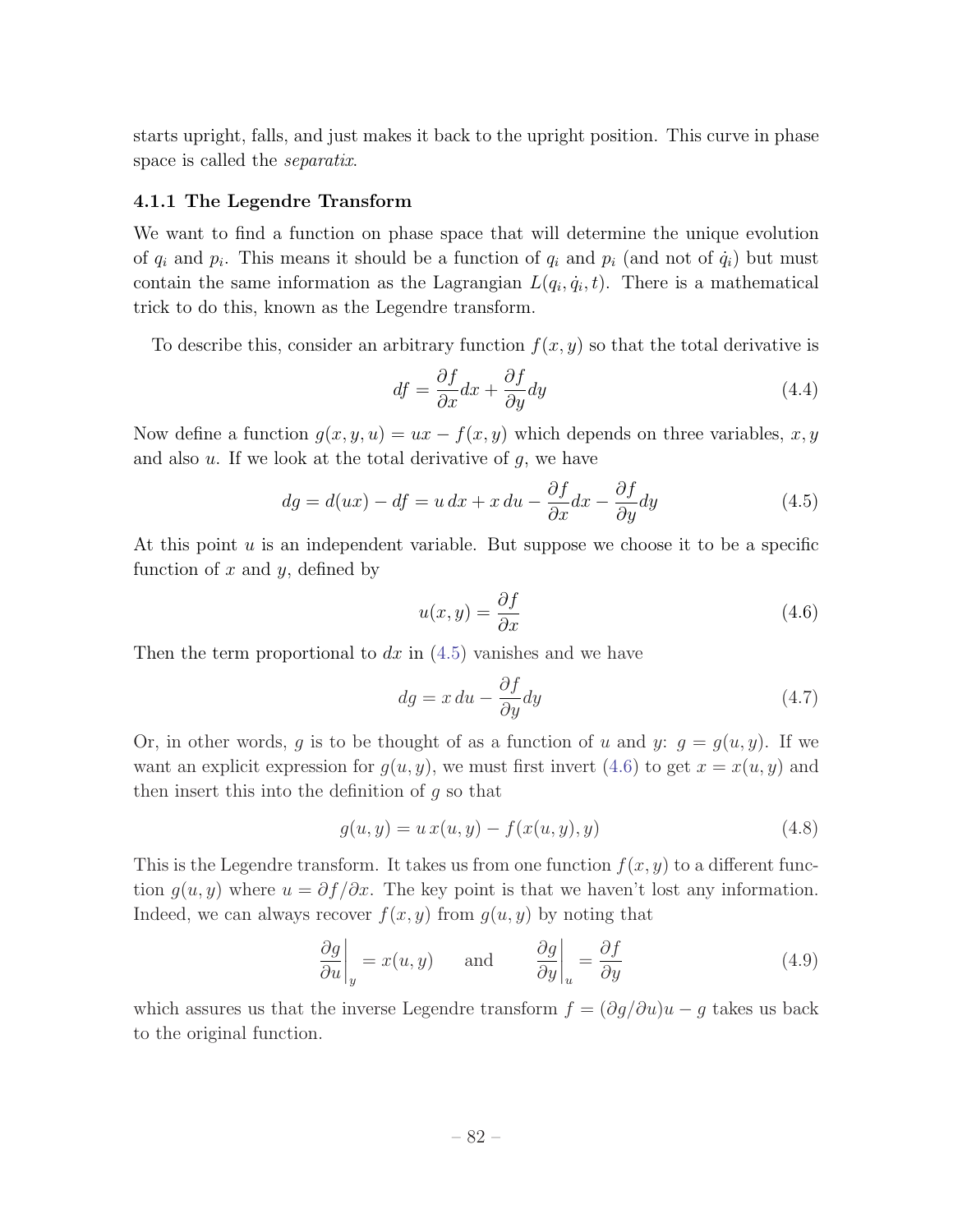The geometrical meaning of the Legendre transform is captured in the diagram. For fixed *y*, we draw the two curves  $f(x, y)$  and *ux*. For each slope *u*, the value of  $g(u)$ is the maximal distance between the two curves. To see this, note that extremising this distance means

$$
\frac{d}{dx}(ux - f(x)) = 0 \quad \Rightarrow \quad u = \frac{\partial f}{\partial x} \tag{4.10}
$$

This picture also tells us that we can only apply the Legendre transform to convex functions for which this maximum exists. Now, armed with this tool, let's return to dynamics.



Figure 52:

### 4.1.2 Hamilton's Equations

The Lagrangian  $L(q_i, \dot{q}_i, t)$  is a function of the coordinates  $q_i$ , their time derivatives  $\dot{q}_i$ and (possibly) time. We define the *Hamiltonian* to be the Legendre transform of the Lagrangian with respect to the  $\dot{q}_i$  variables,

$$
H(q_i, p_i, t) = \sum_{i=1}^{n} p_i \dot{q}_i - L(q_i, \dot{q}_i, t)
$$
\n(4.11)

where  $\dot{q}_i$  is eliminated from the right hand side in favour of  $p_i$  by using

$$
p_i = \frac{\partial L}{\partial \dot{q}_i} = p_i(q_j, \dot{q}_j, t)
$$
\n(4.12)

and inverting to get  $\dot{q}_i = \dot{q}_i(q_j, p_j, t)$ . Now look at the variation of *H*:

$$
dH = (dp_i \dot{q}_i + p_i d\dot{q}_i) - \left(\frac{\partial L}{\partial q_i} dq_i + \frac{\partial L}{\partial \dot{q}_i} d\dot{q}_i + \frac{\partial L}{\partial t} dt\right)
$$
  
=  $dp_i \dot{q}_i - \frac{\partial L}{\partial q_i} dq_i - \frac{\partial L}{\partial t} dt$  (4.13)

but we know that this can be rewritten as

$$
dH = \frac{\partial H}{\partial q_i} dq_i + \frac{\partial H}{\partial p_i} dp_i + \frac{\partial H}{\partial t} dt
$$
\n(4.14)

So we can equate terms. So far this is repeating the steps of the Legendre transform. The new ingredient that we now add is Lagrange's equation which reads  $\dot{p}_i = \partial L / \partial q_i$ . We find

$$
\dot{p}_i = -\frac{\partial H}{\partial q_i}
$$
\n
$$
\dot{q}_i = \frac{\partial H}{\partial q_i} \tag{4.15}
$$

$$
-\frac{\partial L}{\partial t} = \frac{\partial H}{\partial t}
$$
(4.16)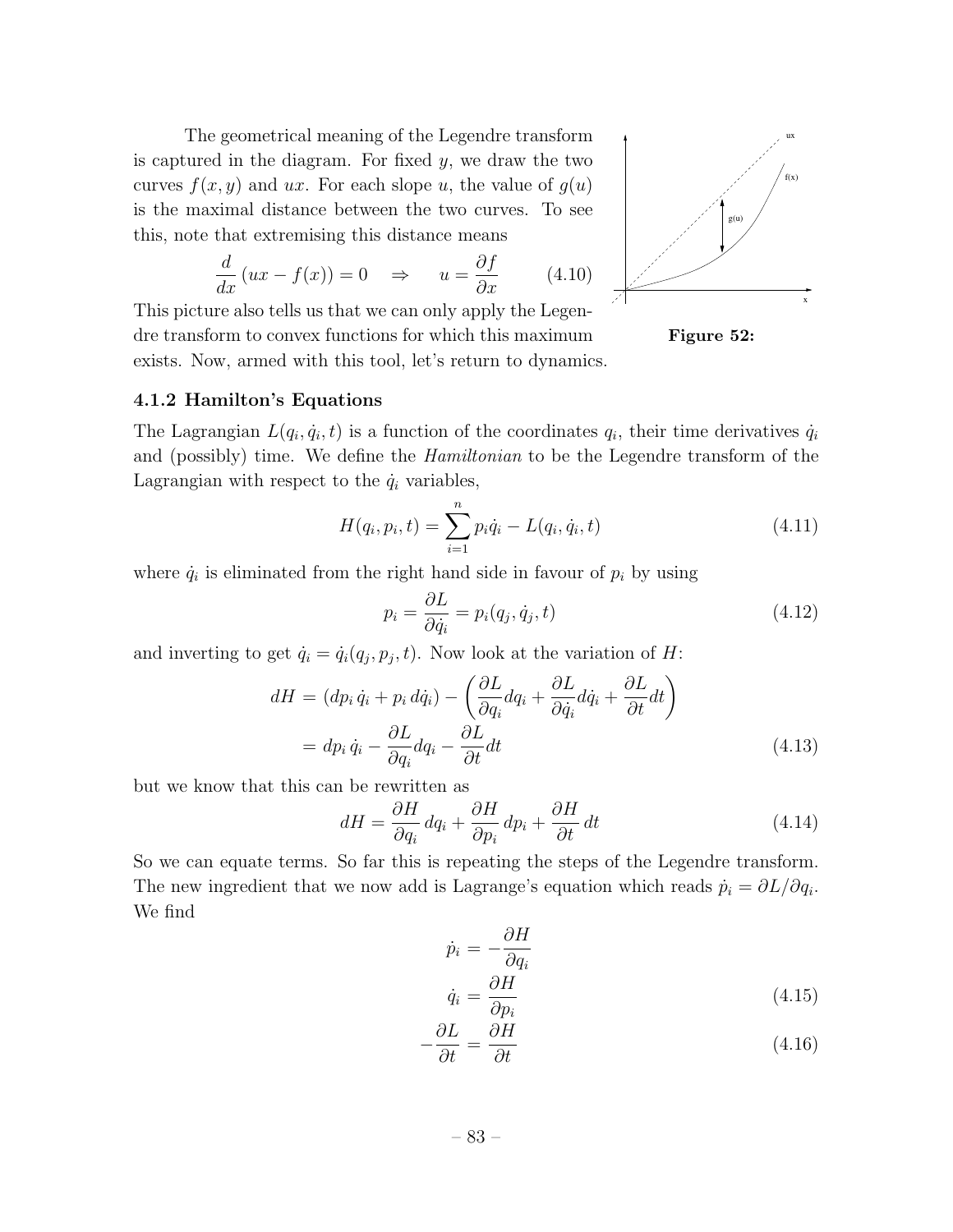These are *Hamilton's equations*. We have replaced  $n 2<sup>nd</sup>$  order differential equations by  $2n$  1<sup>st</sup> order differential equations for  $q_i$  and  $p_i$ . In practice, for solving problems, this isn't particularly helpful. But, as we shall see, conceptually it's very useful!

### 4.1.3 Examples

### 1) A Particle in a Potential

Let's start with a simple example: a particle moving in a potential in 3-dimensional space. The Lagrangian is simply

$$
L = \frac{1}{2}m\dot{\mathbf{r}}^2 - V(\mathbf{r})\tag{4.17}
$$

We calculate the momentum by taking the derivative with respect to  $\dot{\mathbf{r}}$ 

$$
\mathbf{p} = \frac{\partial L}{\partial \dot{\mathbf{r}}} = m\dot{\mathbf{r}} \tag{4.18}
$$

which, in this case, coincides with what we usually call momentum. The Hamiltonian is then given by

$$
H = \mathbf{p} \cdot \dot{\mathbf{r}} - L = \frac{1}{2m} \mathbf{p}^2 + V(\mathbf{r})
$$
\n(4.19)

where, in the end, we've eliminated  $\dot{\mathbf{r}}$  in favour of  $\mathbf{p}$  and written the Hamiltonian as a function of **p** and **r**. Hamilton's equations are simply

$$
\dot{\mathbf{r}} = \frac{\partial H}{\partial \mathbf{p}} = \frac{1}{m} \mathbf{p}
$$
  
\n
$$
\dot{\mathbf{p}} = -\frac{\partial H}{\partial \mathbf{r}} = -\nabla V
$$
\n(4.20)

which are familiar: the first is the definition of momentum in terms of velocity; the second is Newton's equation for this system.

### 2) A Particle in an Electromagnetic Field

We saw in section 2.5.7 that the Lagrangian for a charged particle moving in an electromagnetic field is

$$
L = \frac{1}{2}m\dot{\mathbf{r}}^2 - e(\phi - \dot{\mathbf{r}} \cdot \mathbf{A})\tag{4.21}
$$

From this we compute the momentum conjugate to the position

$$
\mathbf{p} = \frac{\partial L}{\partial \dot{\mathbf{r}}} = m\dot{\mathbf{r}} + e\mathbf{A}
$$
 (4.22)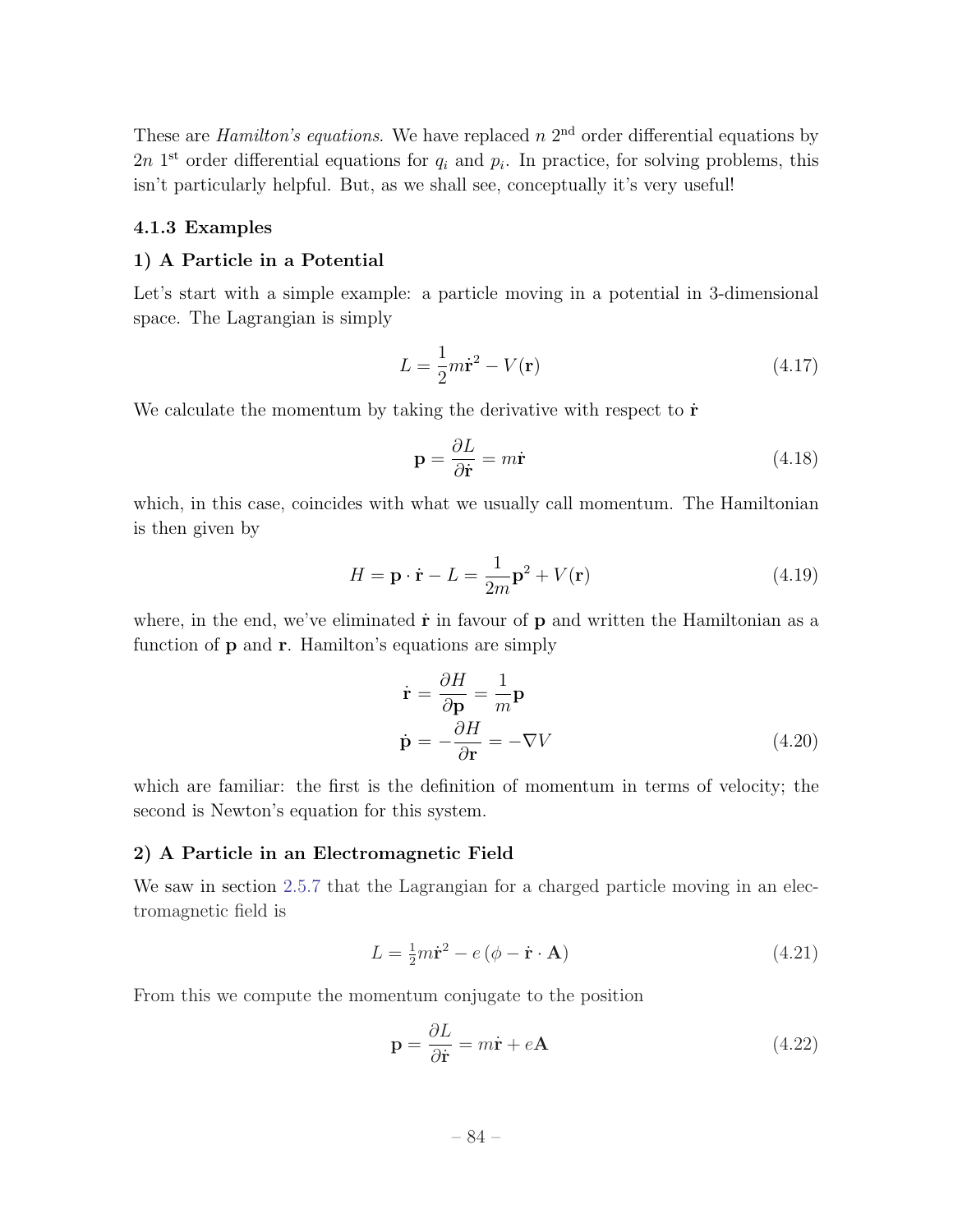which now differs from what we usually call momentum by the addition of the vector potential A. Inverting, we have

$$
\dot{\mathbf{r}} = \frac{1}{m} \left( \mathbf{p} - e\mathbf{A} \right) \tag{4.23}
$$

So we calculate the Hamiltonian to be

$$
H(\mathbf{p}, \mathbf{r}) = \mathbf{p} \cdot \dot{\mathbf{r}} - L
$$
  
=  $\frac{1}{m} \mathbf{p} \cdot (\mathbf{p} - e\mathbf{A}) - \left[ \frac{1}{2m} (\mathbf{p} - e\mathbf{A})^2 - e\phi + \frac{e}{m} (\mathbf{p} - e\mathbf{A}) \cdot \mathbf{A} \right]$   
=  $\frac{1}{2m} (\mathbf{p} - e\mathbf{A})^2 + e\phi$  (4.24)

Now Hamilton's equations read

$$
\dot{\mathbf{r}} = \frac{\partial H}{\partial \mathbf{p}} = \frac{1}{m} \left( \mathbf{p} - e\mathbf{A} \right)
$$
 (4.25)

while the  $\dot{\mathbf{p}} = -\partial H/\partial \mathbf{r}$  equation is best expressed in terms of components

$$
\dot{p}_a = -\frac{\partial H}{\partial r_a} = -e\frac{\partial \phi}{\partial r_a} + \frac{e}{m} \left(p_b - eA_b\right) \frac{\partial A_b}{\partial r_a} \tag{4.26}
$$

To show that this is equivalent to the Lorentz force law requires some rearranging of the indices, but it's not too hard.

### An Example of the Example

Let's illustrate the dynamics of a particle moving in a magnetic field by looking at a particular case. Imagine a uniform magnetic field pointing in the *z*-direction:  $\mathbf{B} =$  $(0,0,B)$ . We can get this from a vector potential  $\mathbf{B} = \nabla \times \mathbf{A}$  with

$$
\mathbf{A} = (-By, 0, 0) \tag{4.27}
$$

This vector potential isn't unique: we could choose others related by a gauge transform as described in section 2.5.7. But this one will do for our purposes. Consider a particle moving in the  $(x, y)$ -plane. Then the Hamiltonian for this system is

$$
H = \frac{1}{2m} (p_x + eBy)^2 + \frac{1}{2m} p_y^2
$$
 (4.28)

From which we have four, first order differential equations which are Hamilton's equations

 $\dot{p}_x = 0$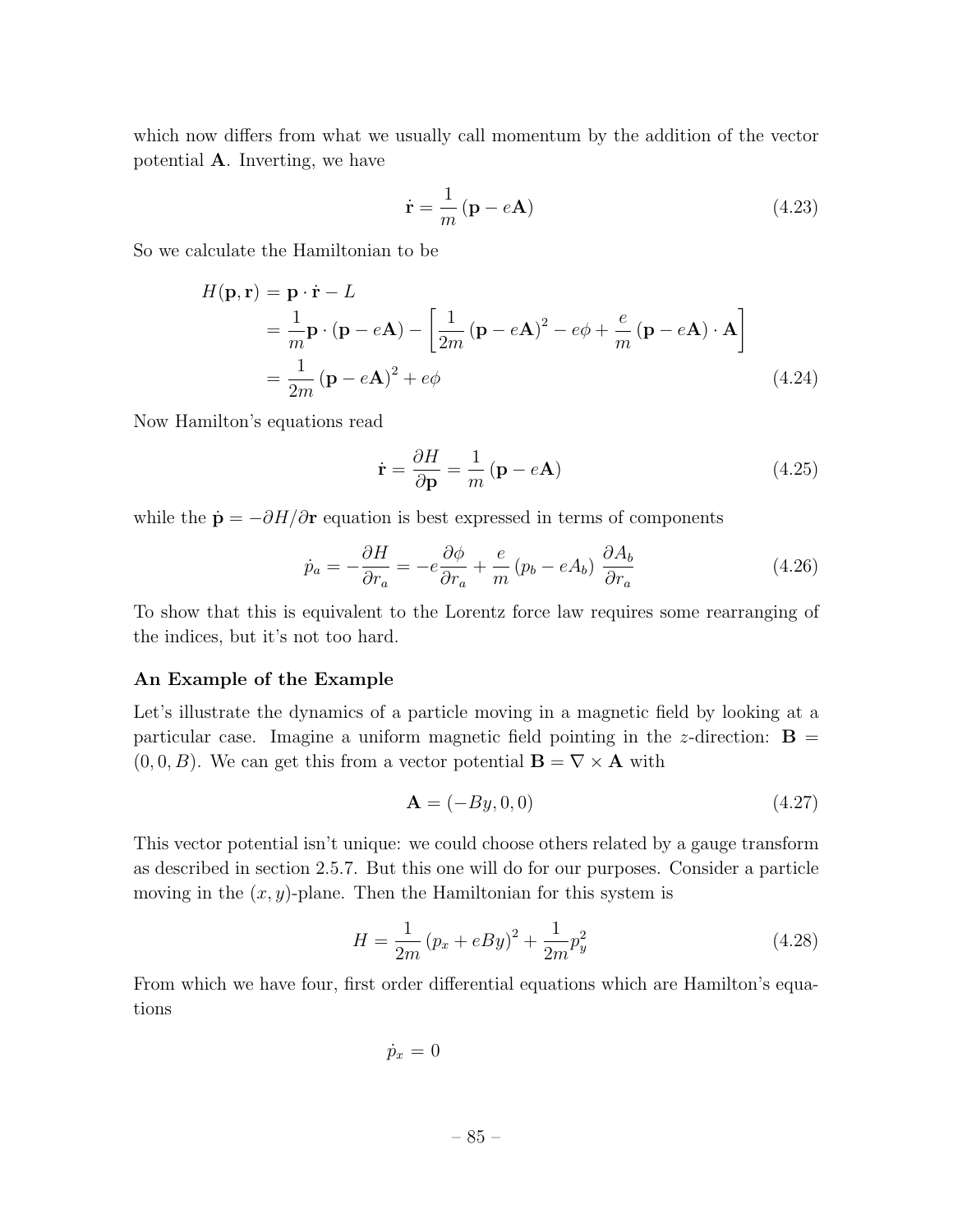$$
\begin{aligned}\n\dot{x} &= \frac{1}{m} (p_x + eBy) \\
\dot{p}_y &= -\frac{eB}{m} (p_x + eBy) \\
\dot{y} &= \frac{p_y}{m}\n\end{aligned} \tag{4.29}
$$

If we add these together in the right way, we find that

$$
p_y + eBx = a = \text{const.} \tag{4.30}
$$

and

$$
p_x = m\dot{x} - eBy = b = \text{const.} \tag{4.31}
$$

which is easy to solve: we have

$$
x = \frac{a}{eB} + R\sin(\omega(t - t_0))
$$
  

$$
y = -\frac{b}{eB} + R\cos(\omega(t - t_0))
$$
 (4.32)

with  $a, b, R$  and  $t_0$  integration constants. So we see that the particle makes circles in the  $(x, y)$ -plane with frequency

$$
\omega = \frac{eB}{m} \tag{4.33}
$$

x

Figure 53:

 $\overline{\mathbb{Q}}$ 

B

y

This is known as the *cyclotron frequency*.

### 4.1.4 Some Conservation Laws

In Section 2, we saw the importance of conservation laws in solving a given problem. The conservation laws are often simple to see in the Hamiltonian formalism. For example,

Claim: If  $\partial H/\partial t = 0$  (i.e. *H* does not depend on time explicitly) then *H* itself is a constant of motion.

# Proof:

$$
\frac{dH}{dt} = \frac{\partial H}{\partial q_i} \dot{q}_i + \frac{\partial H}{\partial p_i} \dot{p}_i + \frac{\partial H}{\partial t}
$$
\n
$$
= -\dot{p}_i \dot{q}_i + \dot{q}_i \dot{p}_i + \frac{\partial H}{\partial t}
$$
\n
$$
= \frac{\partial H}{\partial t}
$$
\n(4.34)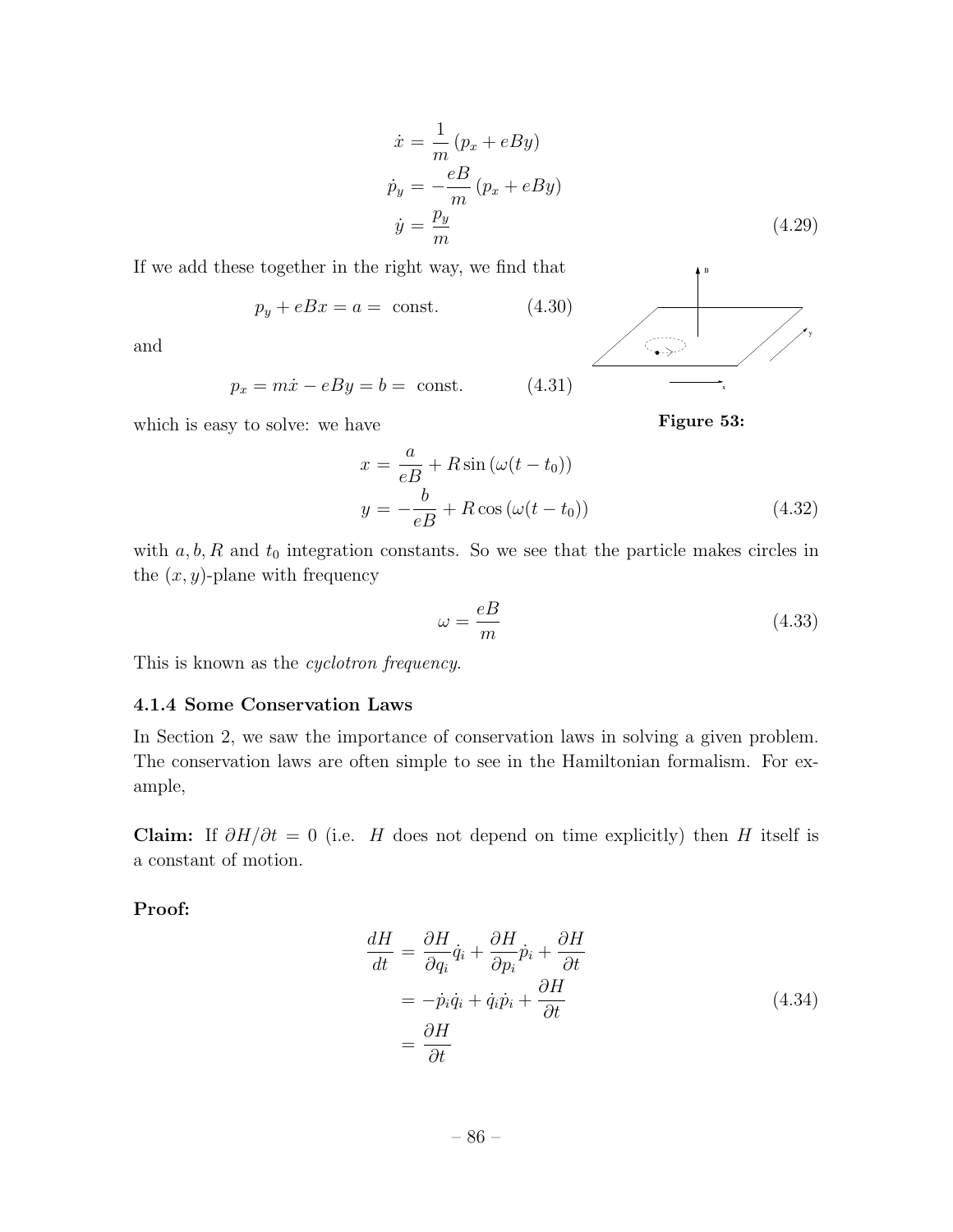Claim: If an ignorable coordinate *q* doesn't appear in the Lagrangian then, by construction, it also doesn't appear in the Hamiltonian. The conjugate momentum  $p_q$  is then conserved.

Proof

$$
\dot{p}_q = \frac{\partial H}{\partial q} = 0\tag{4.35}
$$

## 4.1.5 The Principle of Least Action

Recall that in section 2.1 we saw the principle of least action from the Lagrangian perspective. This followed from defining the action

$$
S = \int_{t_1}^{t_2} L(q_i, \dot{q}_i, t) dt
$$
 (4.36)

Then we could derive Lagrange's equations by insisting that  $\delta S = 0$  for all paths with fixed end points so that  $\delta q_i(t_1) = \delta q_i(t_2) = 0$ . How does this work in the Hamiltonian formalism? It's quite simple! We define the action

$$
S = \int_{t_1}^{t_2} (p_i \dot{q}_i - H) dt
$$
 (4.37)

where, of course,  $\dot{q}_i = \dot{q}_i(q_i, p_i)$ . Now we consider varying  $q_i$  and  $p_i$  *independently*. Notice that this is different from the Lagrangian set-up, where a variation of  $q_i$  automatically leads to a variation of  $\dot{q}_i$ . But remember that the whole point of the Hamiltonian formalism is that we treat  $q_i$  and  $p_i$  on equal footing. So we vary both. We have

$$
\delta S = \int_{t_1}^{t_2} \left\{ \delta p_i \dot{q}_i + p_i \delta \dot{q}_i - \frac{\partial H}{\partial p_i} \delta p_i - \frac{\partial H}{\partial q_i} \delta q_i \right\} dt
$$
  
= 
$$
\int_{t_1}^{t_2} \left\{ \left[ \dot{q}_i - \frac{\partial H}{\partial p_i} \right] \delta p_i + \left[ -\dot{p}_i - \frac{\partial H}{\partial q_i} \right] \delta q_i \right\} dt + \left[ p_i \delta q_i \right]_{t_1}^{t_2}
$$
(4.38)

and there are Hamilton's equations waiting for us in the square brackets. If we look for extrema  $\delta S = 0$  for all  $\delta p_i$  and  $\delta q_i$  we get Hamilton's equations

$$
\dot{q}_i = \frac{\partial H}{\partial p_i} \quad \text{and} \quad \dot{p}_i = -\frac{\partial H}{\partial q_i} \tag{4.39}
$$

Except there's a very slight subtlety with the boundary conditions. We need the last term in (4.38) to vanish, and so require only that

$$
\delta q_i(t_1) = \delta q_i(t_2) = 0 \tag{4.40}
$$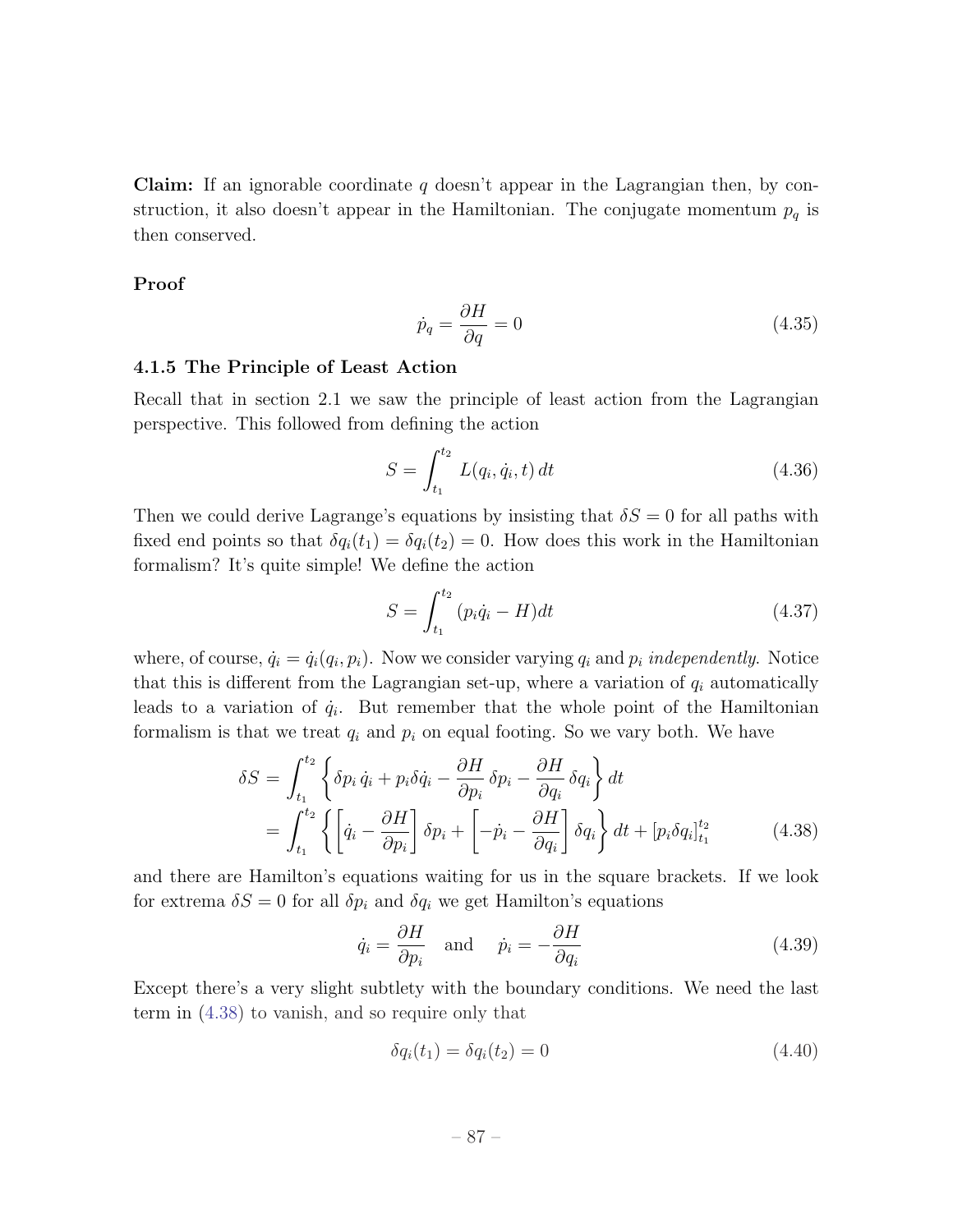while  $\delta p_i$  can be free at the end points  $t = t_1$  and  $t = t_2$ . So, despite our best efforts, *q<sup>i</sup>* and *p<sup>i</sup>* are not quite symmetric in this formalism.

Note that we could simply impose  $\delta p_i(t_1) = \delta p_i(t_2) = 0$  if we really wanted to and the above derivation still holds. It would mean we were being more restrictive on the types of paths we considered. But it does have the advantage that it keeps  $q_i$  and  $p_i$ on a symmetric footing. It also means that we have the freedom to add a function to consider actions of the form

$$
S = \int_{t_1}^{t_2} \left( p_i \dot{q}_i - H(q, p) + \frac{dF(q, p)}{dt} \right)
$$
 (4.41)

so that what sits in the integrand differs from the Lagrangian. For some situations this may be useful.

### 4.1.6 What's Your Name, Man? William Rowan Hamilton (1805-1865)

The formalism described above arose out of Hamilton's interest in the theory of optics. The ideas were published in a series of books entitled "Theory of Systems of Rays", the first of which appeared while Hamilton was still an undergraduate at Trinity College, Dublin. They also contain the first application of the Hamilton-Jacobi formulation (which we shall see in Section 4.7) and the first general statement of the principal of least action, which sometimes goes by the name of "Hamilton's Principle".

Hamilton's genius was recognised early. His capacity to soak up classical languages and to find errors in famous works of mathematics impressed many. In an unprecedented move, he was offered a full professorship in Dublin while still an undergraduate. He also held the position of "Royal Astronomer of Ireland", allowing him to live at Dunsink Observatory even though he rarely did any observing. Unfortunately, the later years of Hamilton's life were not happy ones. The woman he loved married another and he spent much time depressed, mired in drink, bad poetry and quaternions<sup>5</sup>.

### 4.2 Liouville's Theorem

We've succeeded in rewriting classical dynamics in terms of first order differential equations in which each point in phase space follows a unique path under time evolution. We speak of a *flow* on phase space. In this section, we'll look at some of the properties of these flows

<sup>&</sup>lt;sup>5</sup>The "What's your name, man?" joke is not mine. I stole it from the outrageously talented Tim Blais, whose entertaining and scholarly account of the life of Hamilton can be seen on YouTube.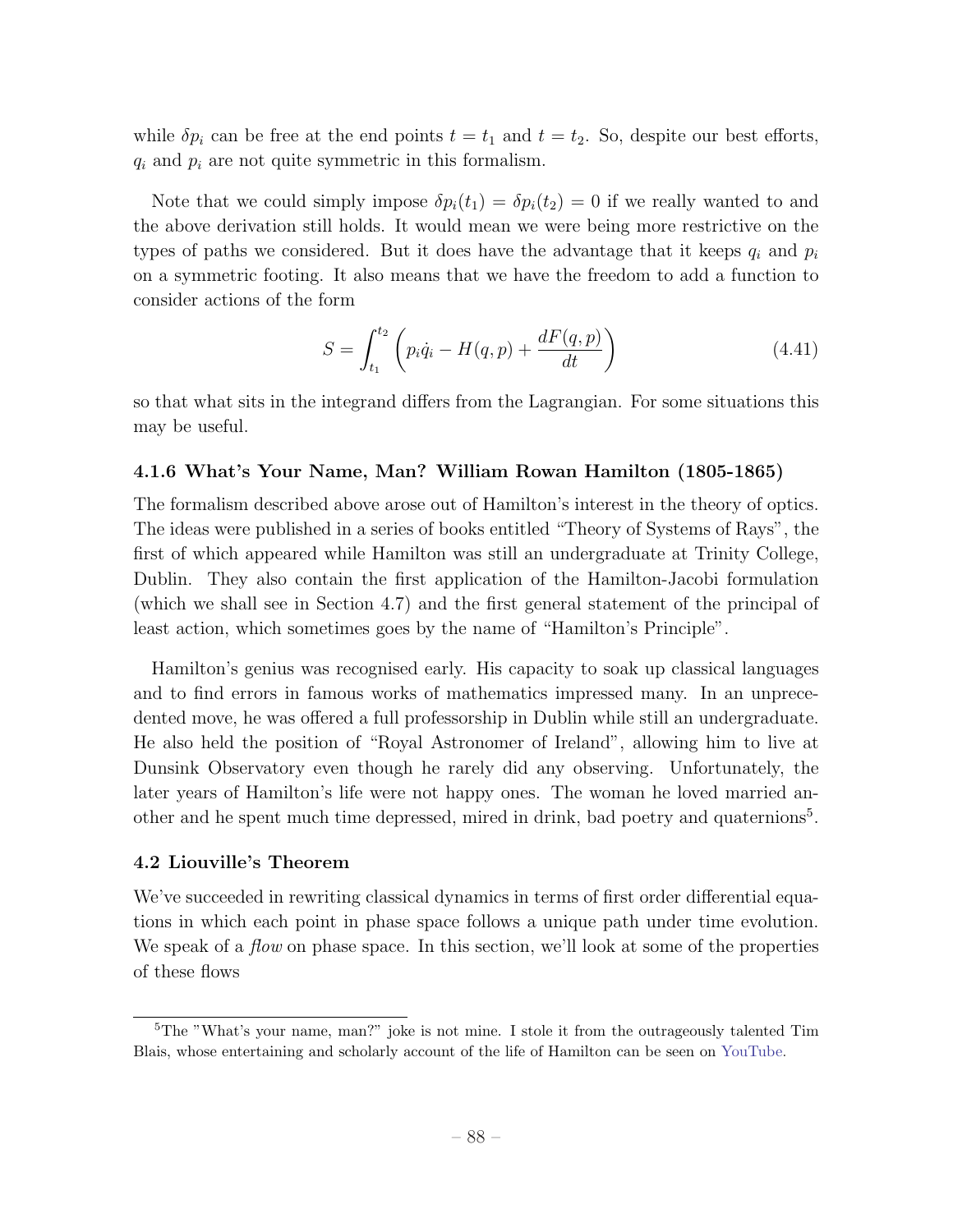

Figure 54: An infinitesimal volume element of phase space evolving in time.

Liouville's Theorem: Consider a region in phase space and watch it evolve over time. Then the shape of the region will generically change, but Liouville's theorem states that the volume remains the same.

Proof: Let's consider an infinitesimal volume moving for an infinitesimal time. We start in a neighbourhood of the point  $(q_i, p_i)$  in phase space, with volume

$$
V = dq_1 \dots dq_n dp_1 \dots dp_n \tag{4.42}
$$

Then in time *dt*, we know that

$$
q_i \to q_i + \dot{q}_i dt = q_i + \frac{\partial H}{\partial p_i} dt \equiv \tilde{q}_i
$$
\n(4.43)

and

$$
p_i \to p_i + \dot{p}_i dt = p_i - \frac{\partial H}{\partial q_i} dt \equiv \tilde{p}_i \tag{4.44}
$$

So the new volume in phase space is

$$
\tilde{V} = d\tilde{q}_1 \dots d\tilde{q}_n d\tilde{p}_1 \dots d\tilde{p}_n = (\det \mathcal{J}) V \qquad (4.45)
$$

where det  $\mathcal J$  is the Jacobian of the transformation defined by the determinant of the  $2n \times 2n$  matrix

$$
\mathcal{J} = \begin{pmatrix} \partial \tilde{q}_i / \partial q_j & \partial \tilde{q}_i / \partial p_j \\ \partial \tilde{p}_i / \partial q_j & \partial \tilde{p}_i / \partial p_j \end{pmatrix}
$$
(4.46)

To prove the theorem, we need to show that  $\det \mathcal{J} = 1$ . First consider a single degree of freedom (i.e.  $n = 1$ ). Then we have

$$
\det \mathcal{J} = \det \begin{pmatrix} 1 + (\partial^2 H/\partial p \partial q) dt & (\partial^2 H/\partial p^2) dt \\ -(\partial^2 H/\partial q^2) dt & 1 - (\partial^2 H/\partial q \partial p) dt \end{pmatrix} = 1 + \mathcal{O}(dt^2) \quad (4.47)
$$

which means that

$$
\frac{d(\det \mathcal{J})}{dt} = 0\tag{4.48}
$$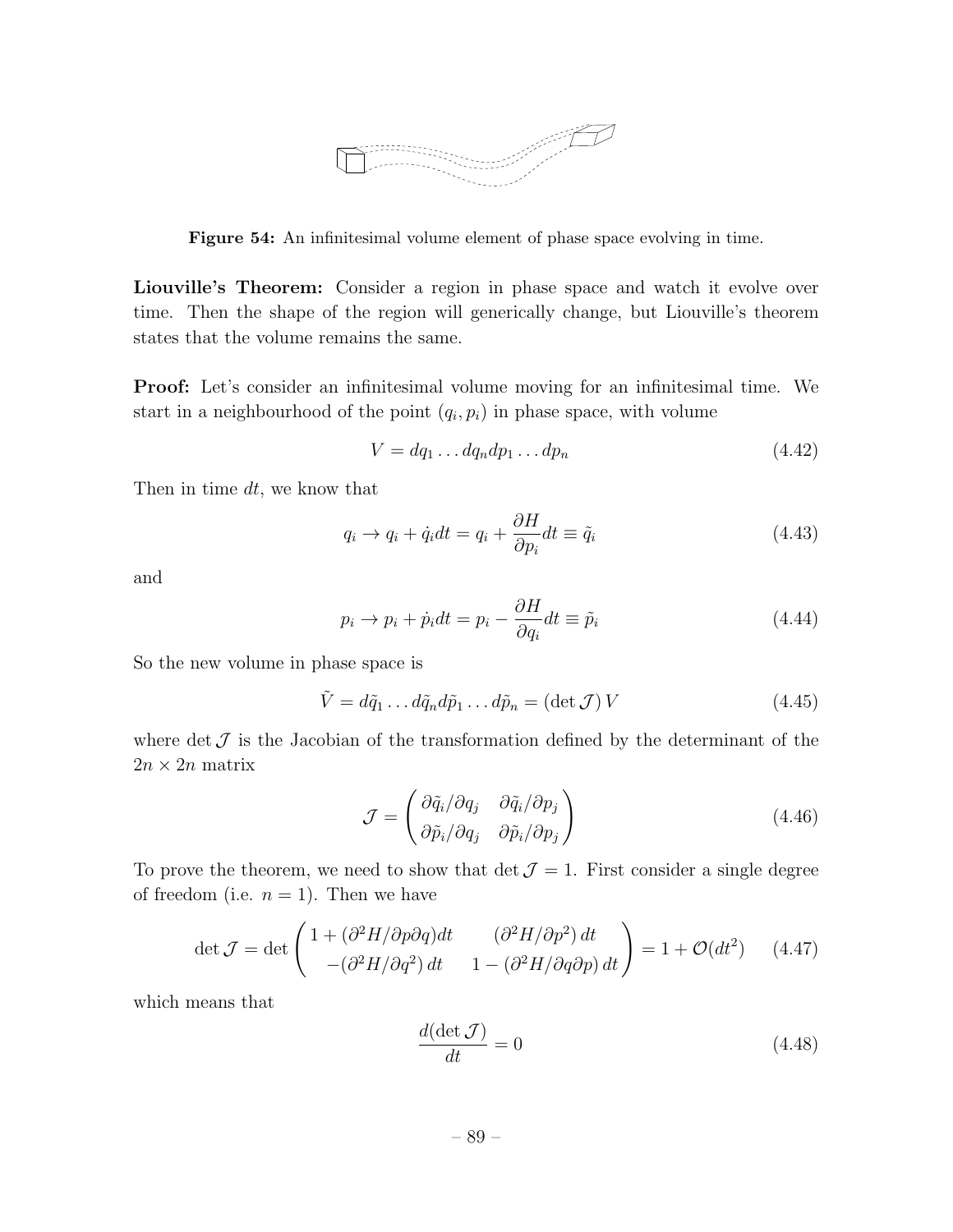so that the volume remains constant for all time. Now to generalise this to arbitrary *n*, we have

$$
\det \mathcal{J} = \det \begin{pmatrix} \delta_{ij} + (\partial^2 H/\partial p_i \partial q_j) dt & (\partial^2 H/\partial p_i \partial p_j) dt \\ -(\partial^2 H/\partial q_i \partial q_j) dt & \delta_{ij} - (\partial^2 H/\partial q_i \partial p_j) dt \end{pmatrix}
$$
(4.49)

To compute the determinant, we need the result that  $\det(1 + \epsilon M) = 1 + \epsilon \operatorname{Tr} M + \mathcal{O}(\epsilon^2)$ for any matrix  $M$  and small  $\epsilon$ . Then we have

$$
\det \mathcal{J} = 1 + \sum_{i} \left( \frac{\partial^2 H}{\partial p_i \partial q_i} - \frac{\partial^2 H}{\partial q_i \partial p_i} \right) dt + \mathcal{O}(dt^2) = 1 + \mathcal{O}(dt^2) \tag{4.50}
$$

and we're done.  $\Box$ 

### 4.2.1 Liouville's Equation

So how should we think about the volume of phase space? We could consider an ensemble (or collection) of systems with some density function  $\rho(p,q,t)$ . We might want to do this because

• We have a single system but don't know the exact state very well. Then  $\rho$  is understood as a probability parameterising our ignorance and

$$
\int \rho(q, p, t) \prod_{i} dp_{i} dq_{i} = 1 \qquad (4.51)
$$

• We may have a large number *N* of identical, non-interacting systems (e.g.  $N =$ 10<sup>23</sup> gas molecules in a jar) and we really only care about the averaged behaviour. Then the distribution  $\rho$  satisfies

$$
\int \rho(q, p, t) \prod_{i} dq_{i} dp_{i} = N \qquad (4.52)
$$

In the latter case, we know that particles in phase space (i.e. dynamical systems) are neither created nor destroyed, so the number of particles in a given "comoving" volume is conserved. Since Liouville tells us that the volume elements *dpdq* are preserved, we have  $d\rho/dt = 0$ . We write this as

$$
\frac{d\rho}{dt} = \frac{\partial \rho}{\partial t} + \frac{\partial \rho}{\partial q_i} \dot{q}_i + \frac{\partial \rho}{\partial p_i} \dot{p}_i
$$
\n
$$
= \frac{\partial \rho}{\partial t} + \frac{\partial \rho}{\partial q_i} \frac{\partial H}{\partial p_i} - \frac{\partial \rho}{\partial p_i} \frac{\partial H}{\partial q_i} = 0
$$
\n(4.53)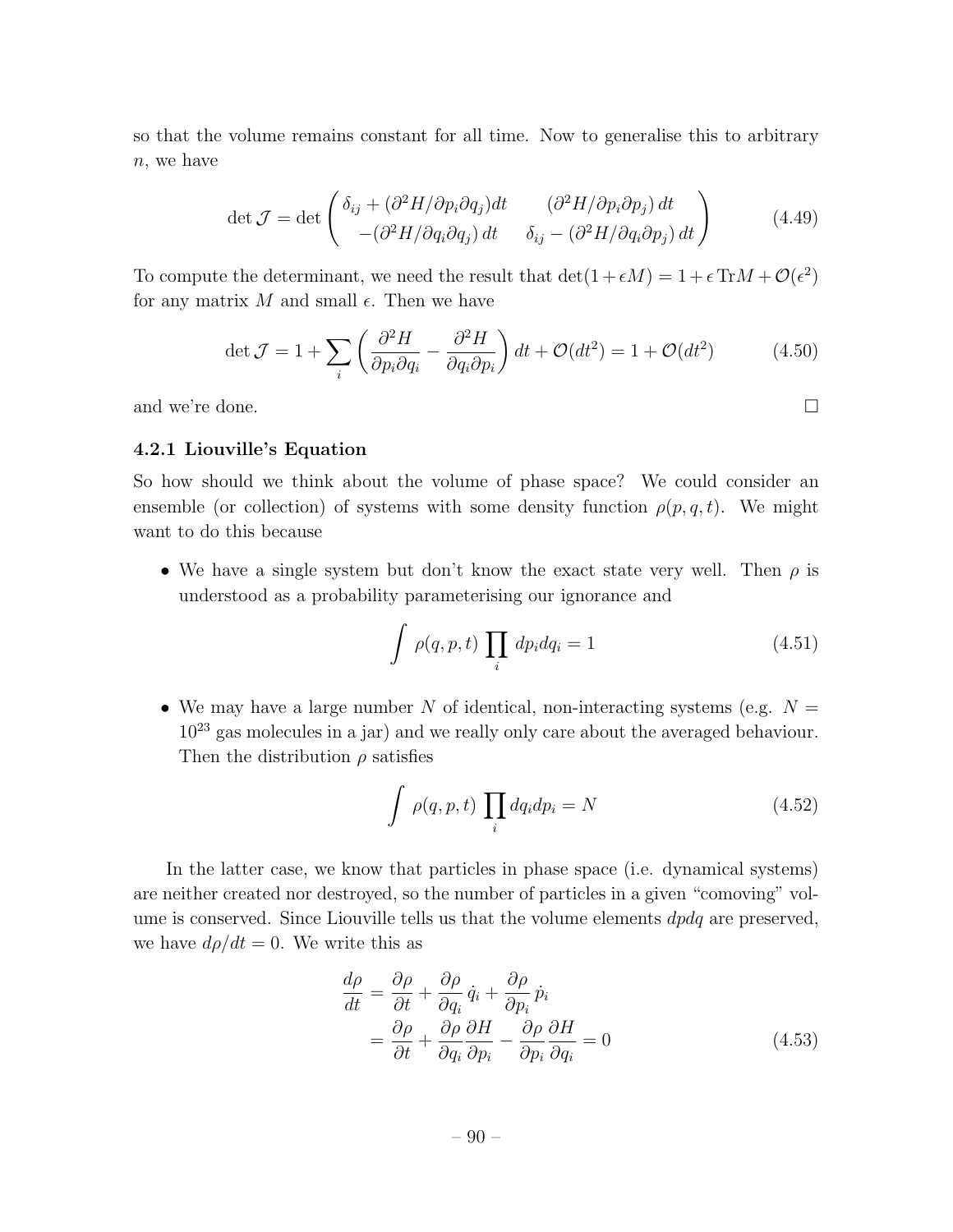Rearranging the terms, we have,

$$
\frac{\partial \rho}{\partial t} = \frac{\partial \rho}{\partial p_i} \frac{\partial H}{\partial q_i} - \frac{\partial \rho}{\partial q_i} \frac{\partial H}{\partial p_i}
$$
(4.54)

which is *Liouville's equation*.

Notice that Liouville's theorem holds whether or not the system conserves energy. (i.e. whether or not  $\partial H/\partial t = 0$ ). But the system must be described by a Hamiltonian. For example, systems with dissipation typically head to regions of phase space with  $\dot{q}_i = 0$  and so do not preserve phase space volume.

The central idea of Liouville's theorem – that volume of phase space is constant – is somewhat reminiscent of quantum mechanics. Indeed, this is the first of several occasions where we shall see ideas of quantum physics creeping into the classical world. Suppose we have a system of particles distributed randomly within a square  $\Delta q \Delta p$  in phase space. Liouville's theorem implies that if we evolve the system in any Hamiltonian manner, we can cut down the spread of positions of the particles only at the cost of increasing the spread of momentum. We're reminded strongly of Heisenberg's uncertainty relation, which is also written  $\Delta q \Delta p = \text{constant}$ .

While Liouville and Heisenberg seem to be talking the same language, there are very profound differences between them. The distribution in the classical picture reflects our ignorance of the system rather than any intrinsic uncertainty. This is perhaps best illustrated by the fact that we can evade Liouville's theorem in a real system! The crucial point is that a system of classical particles is really described by collection of points in phase space rather than a continuous distribution  $\rho(q, p)$  as we modelled it above. This means that if we're clever we can evolve the system with a Hamiltonian so that the points get closer together, while the spaces between the points get pushed away. A method for achieving this is known as stochastic cooling and is an important part of particle collider technology. In 1984 van der Meer won the the Nobel prize for pioneering this method.

### 4.2.2 Time Independent Distributions

Often in physics we're interested in probability distributions that don't change explicitly in time (i.e.  $\partial \rho / \partial t = 0$ ). There's an important class of these of the form,

$$
\rho = \rho(H(q, p))\tag{4.55}
$$

To see that these are indeed time independent, look at

$$
\frac{\partial \rho}{\partial t} = \frac{\partial \rho}{\partial p_i} \frac{\partial H}{\partial q_i} - \frac{\partial \rho}{\partial q_i} \frac{\partial H}{\partial p_i}
$$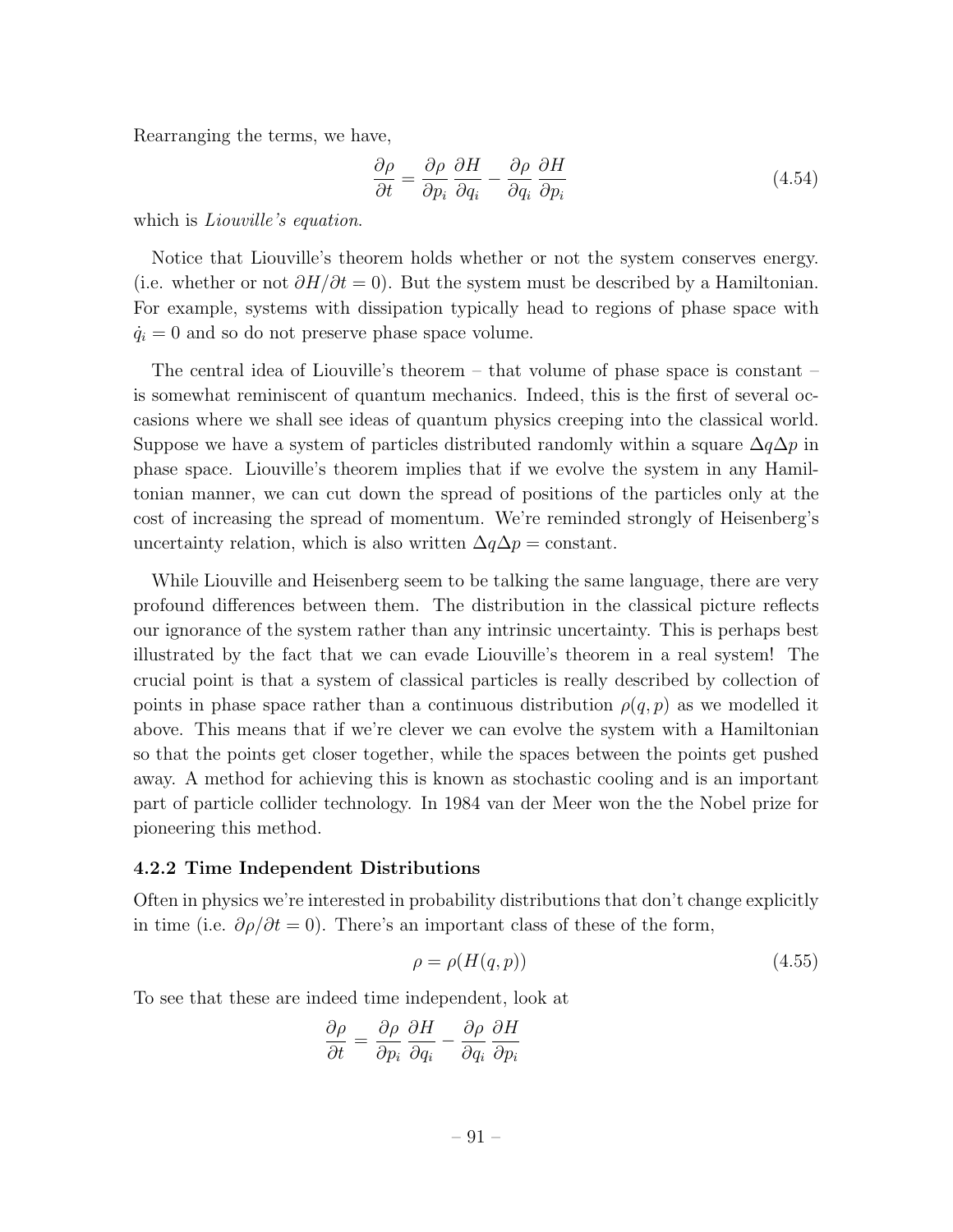$$
= \frac{\partial \rho}{\partial H} \frac{\partial H}{\partial p_i} \frac{\partial H}{\partial q_i} - \frac{\partial \rho}{\partial H} \frac{\partial H}{\partial q_i} \frac{\partial H}{\partial p_i} = 0
$$
(4.56)

A very famous example of this type is the *Boltzmann distribution*

$$
\rho = \exp\left(-\frac{H(q, p)}{kT}\right) \tag{4.57}
$$

for systems at a temperature *T*. Here *k* is the Boltzmann constant.

For example, for a free particle with  $H = \frac{p^2}{2m}$ , the Boltzmann distribution is  $\rho = \exp(-m\dot{r}^2/2kT)$  which is a Gaussian distribution in velocities.

An historically more interesting example comes from looking at a free particle in a magnetic field, so  $H = (\mathbf{p} - e\mathbf{A})^2/2m$  (where we've set the speed of light  $c = 1$  for simplicity). Then the Boltzmann distribution is

$$
\rho = \exp\left(-\frac{H(q, p)}{kT}\right) = \exp\left(-\frac{m\dot{\mathbf{r}}^2}{2kT}\right) \tag{4.58}
$$

which is again a Gaussian distribution of velocities. In other words, the distribution in velocities is independent of the magnetic field. But this is odd: the magnetism of solids is all about how the motion of electrons is affected by magnetic fields. Yet we've seen that the magnetic field doesn't affect the velocities of electrons. This is known as the Bohr-van Leeuwen paradox: there can be no magnetism in classical physics! This was one of the motivations for the development of quantum theory.

#### 4.2.3 Poincaré Recurrence Theorem

We now turn to work of Poincaré from around 1890. The following theorem applies to systems with a *bounded* phase space (i.e. of finite volume). This is not an uncommon occurrence. For example, if we have a conserved energy  $E = T + V$  with  $T > 0$  and  $V > 0$  then the accessible phase space is bounded by the spatial region  $V(\mathbf{r}) \leq E$ . With this in mind, we have

**Theorem:** Consider an initial point P in phase space. Then for any neighbourhood  $D_0$  of *P*, there exists a point  $P' \in D_0$  that will return to  $D_0$  in a finite time.

**Proof:** Consider the evolution of  $D_0$  over a finite time interval *T*. Hamilton's equations provide a map  $D_0 \mapsto D_1$  shown in figure 55. By Liouville's theorem, we know that  $Vol(D_0) = Vol(D_1)$ , although the shapes of these two regions will in general be different. Let  $D_k$  be the region after time  $kT$  where k is an integer. Then there must exist integers k and k' such that the intersection of  $D_k$  and  $D_{k'}$  is not empty:

$$
D_k \cap D_{k'} \neq \phi \tag{4.59}
$$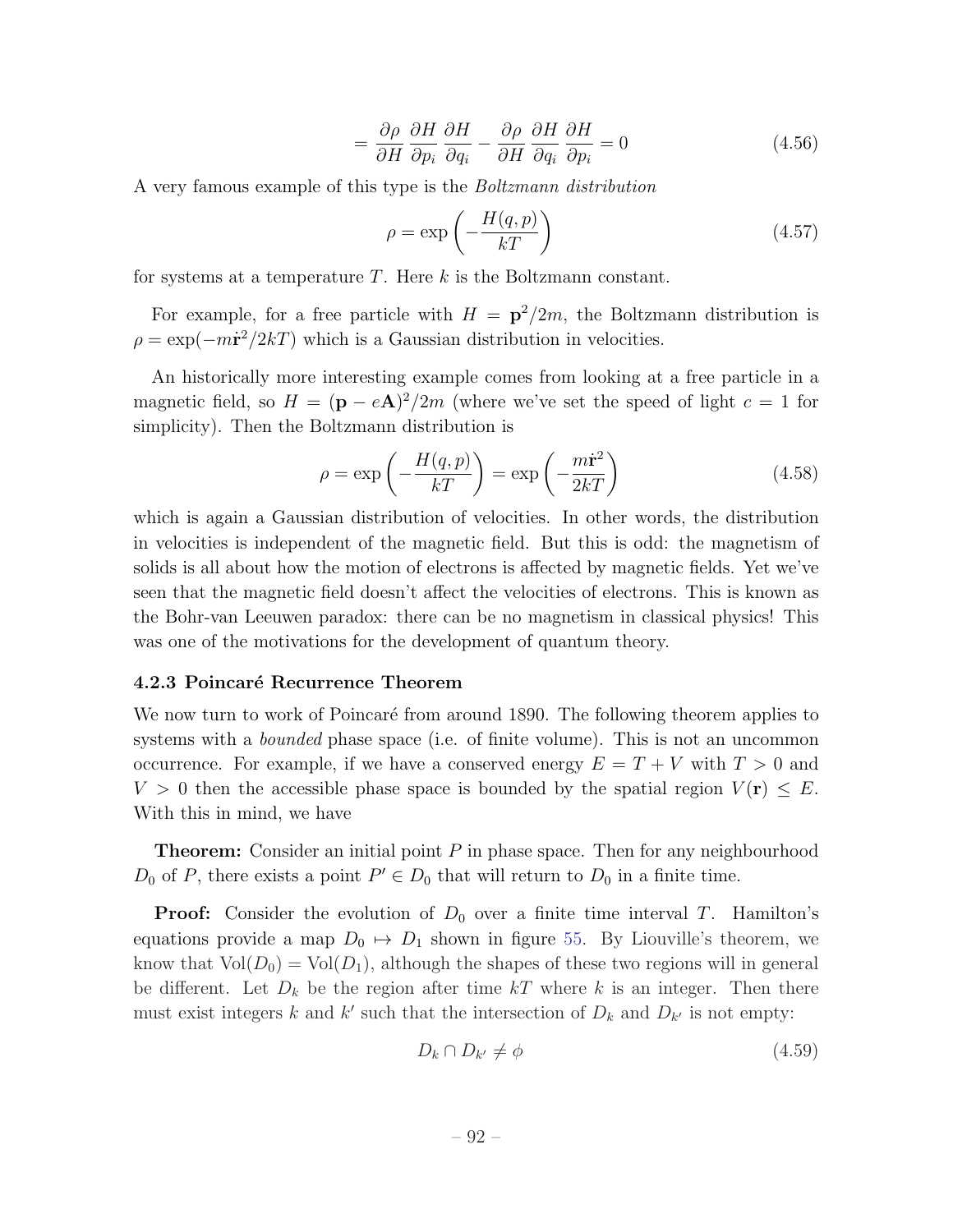

Figure 55: The Hamiltonian map in a time step *T*.

(If this isn't true then the total volume  $\bigcup_{k=0}^{\infty} D_k \to \infty$  but, by assumption, the phase space volume is finite). Take  $k' > k$  such that  $\omega_{k,k'} = D_k \cap D_{k'} \neq \emptyset$ . But since the Hamiltonian mapping  $D_k \to D_{k+1}$  is invertible, we can track backwards to find  $\omega_{0,k'-k} = D_0 \cap D_{k'-k} \neq 0.$ 



So some point  $P' \in D_0$  has returned to *D* in  $k' - k$  time steps *T*.

What does the Poincaré recurrence theorem mean? Consider gas molecules all in one corner of the room. If we let them go, they fill the room. But this theorem tells us that if we wait long enough, they will all return once more to the corner of the room. The trick is that the Poincaré recurrence time for this to happen can easily be longer than the lifetime of the universe!



Figure 58: Eventually all the air molecules in a room will return to one corner.

Question: Where's your second law of thermodynamics now?!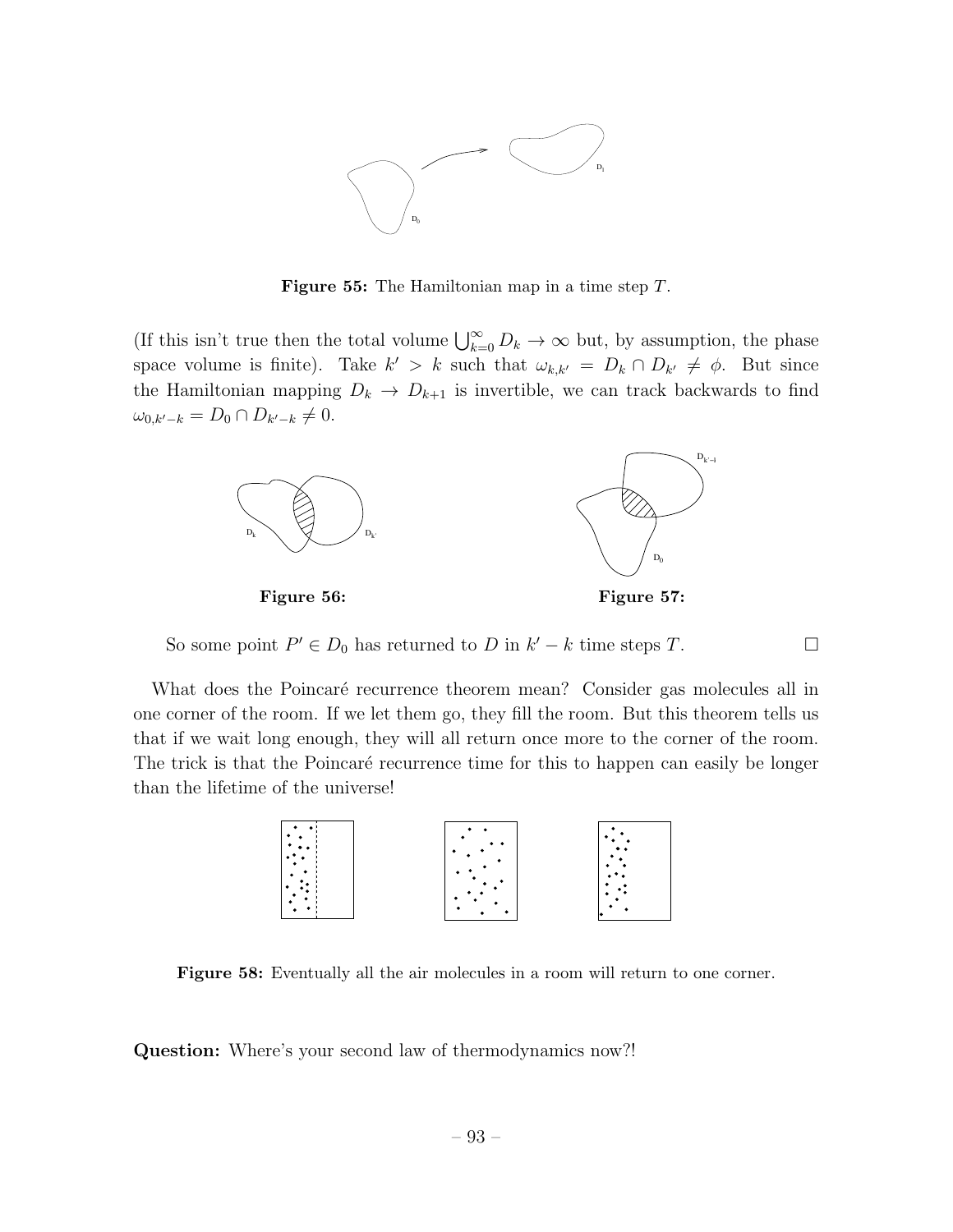#### 4.3 Poisson Brackets

In this section, we'll present a rather formal, algebraic description of classical dynamics which makes it look almost identical to quantum mechanics! We'll return to this analogy later in the course.

We start with a definition. Let  $f(q, p)$  and  $g(q, p)$  be two functions on phase space. Then the *Poisson bracket* is defined to be

$$
\{f,g\} = \frac{\partial f}{\partial q_i} \frac{\partial g}{\partial p_i} - \frac{\partial f}{\partial p_i} \frac{\partial g}{\partial q_i}
$$
\n(4.60)

Since this is a kind of weird definition, let's look at some of the properties of the Poisson bracket to get a feel for it. We have

- ${f, g} = -{g, f}.$
- linearity:  $\{\alpha f + \beta g, h\} = \alpha \{f, h\} + \beta \{g, h\}$  for all  $\alpha, \beta \in \mathbb{R}$ .
- Leibniz rule:  ${fg,h} = f{g,h} + {f,h}g$  which follows from the chain rule in differentiation.
- Jacobi identity:  $\{f, \{g, h\}\} + \{g, \{h, f\}\} + \{h, \{f, g\}\} = 0$ . To prove this you need a large piece of paper and a hot cup of coffee. Expand out all 24 terms and watch them cancel one by one.

What we've seen above is that the Poisson bracket *{ , }* satisfies the same algebraic structure as matrix commutators  $\vert \cdot \vert$  and the differentiation operator *d*. This is related to Heisenberg's and Schrödinger's viewpoints of quantum mechanics respectively. (You may be confused about what the Jacobi identity means for the derivative operator *d*. Strictly speaking, the Poisson bracket is like a "Lie derivative" found in differential geometry, for which there is a corresponding Jacobi identity).

The relationship to quantum mechanics is emphasised even more if we calculate

$$
\{q_i, q_j\} = 0
$$
  

$$
\{p_i, p_j\} = 0
$$
  

$$
\{q_i, p_j\} = \delta_{ij}
$$
 (4.61)

We'll return to this in section 4.8.

**Claim:** For any function  $f(q, p, t)$ ,

$$
\frac{df}{dt} = \{f, H\} + \frac{\partial f}{\partial t}
$$
\n(4.62)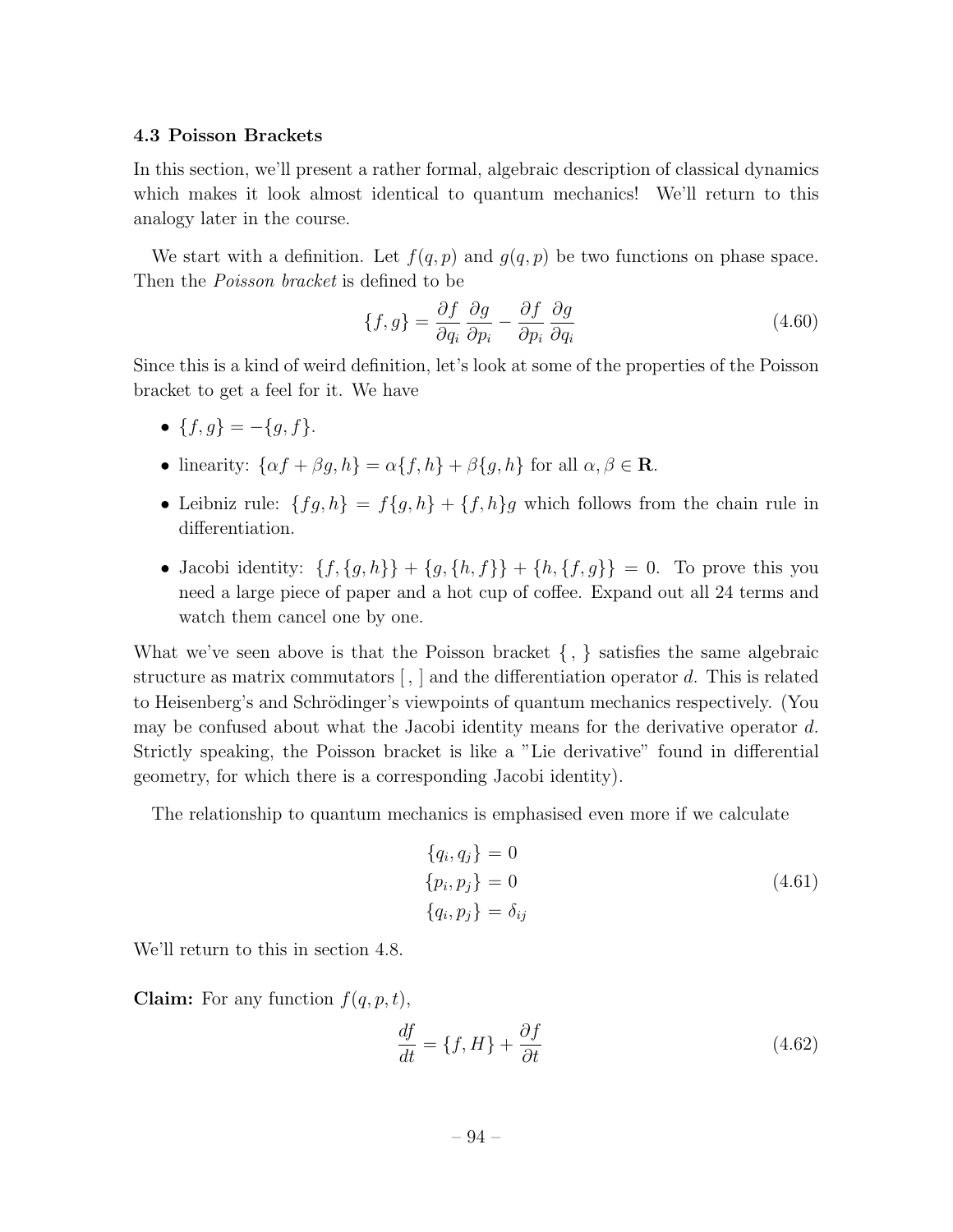Proof:

$$
\frac{df}{dt} = \frac{\partial f}{\partial p_i} \dot{p}_i + \frac{\partial f}{\partial q_i} \dot{q}_i + \frac{\partial f}{\partial t} \n= -\frac{\partial f}{\partial p_i} \frac{\partial H}{\partial q_i} + \frac{\partial f}{\partial q_i} \frac{\partial H}{\partial p_i} + \frac{\partial f}{\partial t} \n= \{f, H\} + \frac{\partial f}{\partial t}
$$
\n(4.63)

Isn't this a lovely equation! One consequence is that if we can find a function  $I(p,q)$ which satisfy

$$
\{I, H\} = 0\tag{4.64}
$$

then *I* is a constant of motion. We say that *I* and *H Poisson commute*. As an example of this, suppose that  $q_i$  is ignorable (i.e. it does not appear in  $H$ ) then

$$
\{p_i, H\} = 0\tag{4.65}
$$

which is the way to see the relationship between ignorable coordinates and conserved quantities in the Poisson bracket language.

Note that if *I* and *J* are constants of motion then  $\{\{I, J\}, H\} = \{I, \{J, H\}\}\$  $\{\{I, H\}, J\} = 0$  which means that  $\{I, J\}$  is also a constant of motion. We say that the constants of motion form a closed algebra under the Poisson bracket.

### 4.3.1 An Example: Angular Momentum and Runge-Lenz

Consider the angular momentum  $\mathbf{L} = \mathbf{r} \times \mathbf{p}$  which, in component form, reads

$$
L_1 = r_2 p_3 - r_3 p_2 \quad , \quad L_2 = r_3 p_1 - r_1 p_3 \quad , \quad L_3 = r_1 p_2 - r_2 p_1 \quad (4.66)
$$

and let's look at the Poisson bracket structure. We have

$$
\{L_1, L_2\} = \{r_2p_3 - r_3p_2, r_3p_1 - r_1p_3\}
$$
  
=  $\{r_2p_3, r_3p_1\} + \{r_3p_2, r_1p_3\}$   
=  $-r_2p_1 + p_2r_1 = L_3$  (4.67)

So if *L*<sup>1</sup> and *L*<sup>2</sup> are conserved, we see that *L*<sup>3</sup> must also be conserved. Or, in other words, the whole vector  $\bf{L}$  is conserved if any two components are. Similarly, one can show that

$$
\{L^2, L_i\} = 0\tag{4.68}
$$

where  $L^2 = \sum_i L_i^2$ . This should all be looking familiar from quantum mechanics.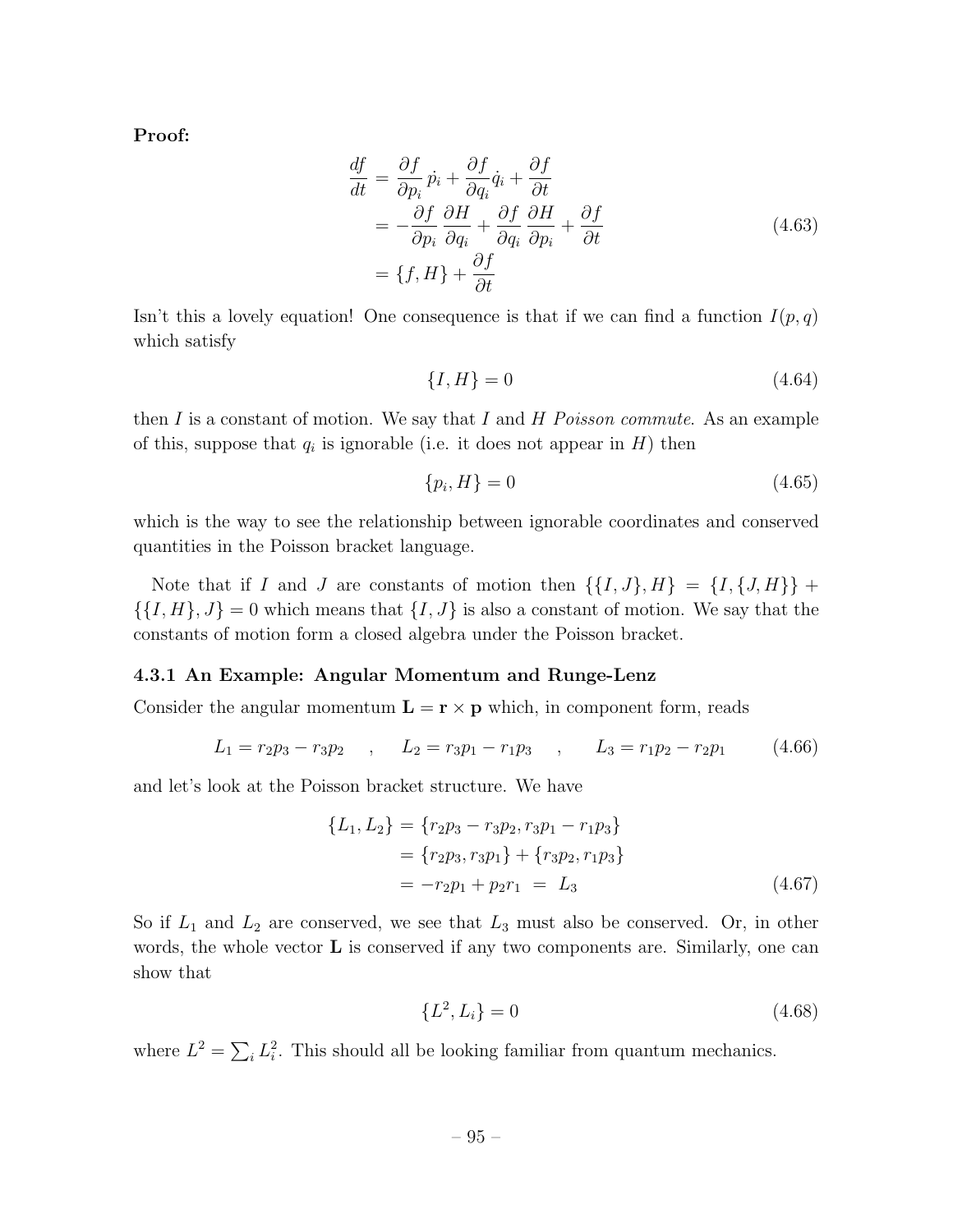Another interesting object is the (Hermann-Bernoulli-Laplace-Pauli-) Runge-Lenz vector, defined as

$$
\mathbf{A} = \frac{1}{m} \mathbf{p} \times \mathbf{L} - \hat{\mathbf{r}} \tag{4.69}
$$

where  $\hat{\mathbf{r}} = \mathbf{r}/r$ . This vector satisfies  $\mathbf{A} \cdot \mathbf{L} = 0$ . If you're willing to spend some time playing with indices, it's not hard to derive the following expressions for the Poisson bracket structure

$$
\{L_a, A_b\} = \epsilon_{abc} A_c \qquad , \qquad \{A_a, A_b\} = -\frac{2}{m} \left(\frac{\mathbf{p}^2}{2m} - \frac{1}{r}\right) \epsilon_{abc} L_c \qquad (4.70)
$$

The last of these equations suggests something special might happen when we consider the familiar Hamiltonian  $H = \frac{p^2}{2m} - \frac{1}{r}$  so that the Poisson bracket becomes

$$
\{A_a, A_b\} = -\frac{2H}{m}\epsilon_{abc}L_c
$$
\n(4.71)

Indeed, for this choice of Hamiltonian is a rather simple to show that

$$
\{H, \mathbf{A}\} = 0\tag{4.72}
$$

So we learn that the Hamiltonian with  $-1/r$  potential has another constant of motion  $\bf{A}$ that we'd previously missed! The fact that  $A$  is conserved can be used to immediately derive Kepler's elliptical orbits: dotting **A** with  $\hat{\mathbf{r}}$  yields  $\hat{\mathbf{r}} \cdot \mathbf{A} + 1 = \mathbf{L}^2/r$  which is the equation for an ellipse. Note that the three constants of motion, L, A and *H* form a closed algebra under the Poisson bracket.

Noether's theorem tells us that the conservation of L and *H* are related to rotational symmetry and time translation respectively. One might wonder whether there's a similar symmetry responsible for the conservation of A. It turns out that there is: the Hamiltonian has a hidden *SO*(4) symmetry group. You can read more about this in Goldstein.

### 4.3.2 An Example: Magnetic Monopoles

We've seen in the example of section 4.1.3 that a particle in a magnetic field  $\mathbf{B} = \nabla \times \mathbf{A}$ is described by the Hamiltonian

$$
H = \frac{1}{2m} \left( \mathbf{p} - e\mathbf{A}(\mathbf{r}) \right)^2 = \frac{m}{2} \dot{\mathbf{r}}^2 \tag{4.73}
$$

where, as usual in the Hamiltonian,  $\dot{\mathbf{r}}$  is to be thought of as a function of  $\mathbf{r}$  and  $\mathbf{p}$ . It's a simple matter to compute the Poisson bracket structure for this system: it reads

$$
\{m\dot{r}_a, m\dot{r}_b\} = e\,\epsilon_{abc}B_c \qquad , \qquad \{m\dot{r}_a, r_b\} = -\delta_{ab} \tag{4.74}
$$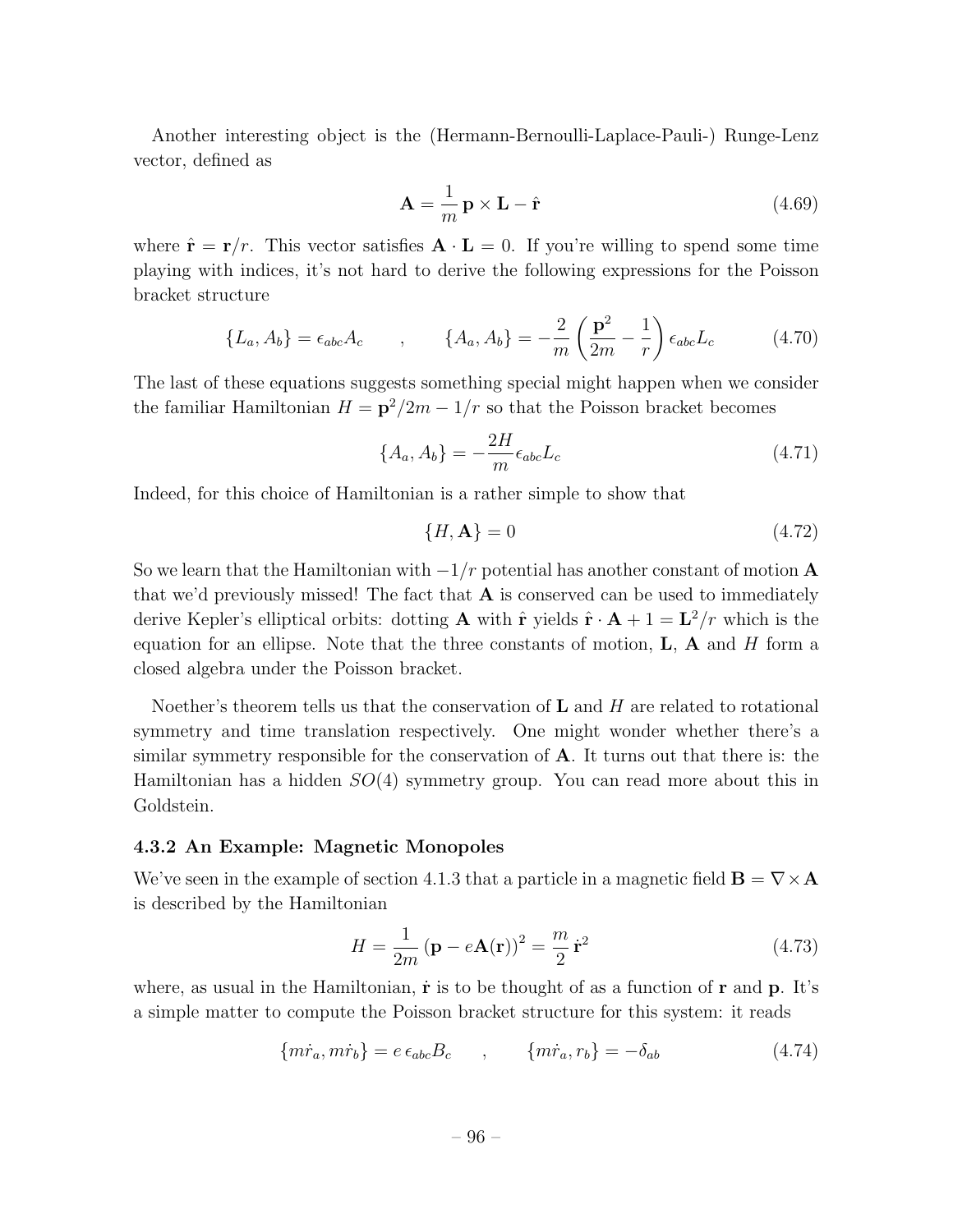Let's now use this to describe a postulated object known as a magnetic monopole. It's a fact that all magnets ever discovered are dipoles: they have both a north and south pole. Chop the magnet in two, and each piece also has a north and a south pole. Indeed, this fact is woven into the very heart of electromagnetism when formulated in terms of the gauge potential **A**. Since we define  $\mathbf{B} = \nabla \times \mathbf{A}$ , we immediately have one of Maxwell's equations,

$$
\nabla \cdot \mathbf{B} = 0 \tag{4.75}
$$

which states that any flux that enters a region must also leave. Or, in other words, there can be no magnetic monopole. Such a monopole would have a radial magnetic field,

$$
\mathbf{B} = g \frac{\mathbf{r}}{r^3} \tag{4.76}
$$

which doesn't satisfy  $(4.75)$  since it gives rise to a delta function on the right-hand side. So if magnetic monopoles have never been observed, and are forbidden by Maxwell's equations, why are we interested in them?! The point is that every theory that goes beyond Maxwell's equations and tries to unify electromagnetism with the other forces of Nature predicts magnetic monopoles. So there's reason to suspect that, somewhere in the universe, there may be particles with a radial magnetic field given by (4.76).

What happens if an electron moves in the background of a monopole? It's tricky to set up the Lagrangian as we don't have a gauge potential A. (Actually, one can work with certain singular gauge potentials but we won't go there). However, we can play with the Poisson brackets (4.74) which contain only the magnetic field. As an application, consider the generalised angular momentum,

$$
\mathbf{J} = m\mathbf{r} \times \dot{\mathbf{r}} - g e \hat{\mathbf{r}} \tag{4.77}
$$

where  $\hat{\mathbf{r}} = \mathbf{r}/r$ . For  $q = 0$ , this expression reduces to the usual angular momentum. It is a simple matter to show using (4.74) that in the background of the magnetic monopole the Hamiltonian  $H = \frac{1}{2}m\dot{\mathbf{r}}^2$  and **J** satisfy

$$
\{H, \mathbf{J}\} = 0\tag{4.78}
$$

which guarantees that  $J$  is a constant of motion. What do we learn from this? Since **J** is conserved, we can look at  $\hat{\mathbf{r}} \cdot \mathbf{J} = -eg$  to learn that the motion of an electron in the background of a magnetic monopole lies on a cone of angle  $\cos \theta = \frac{eq}{J}$  pointing away from the vector J.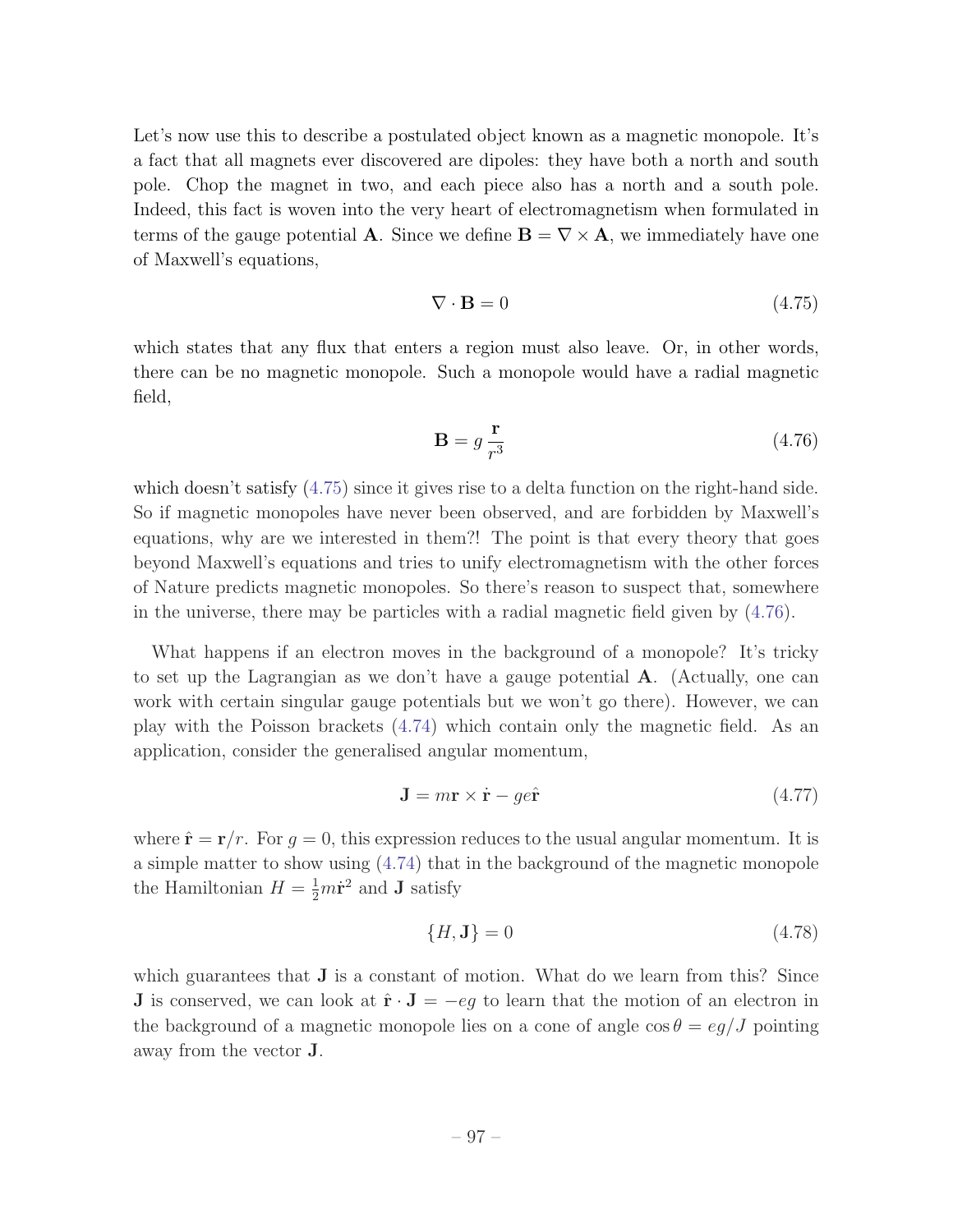#### 4.3.3 An Example: The Motion of Vortices

The formal structure of Poisson brackets that we've introduced here can be employed even when it's not obvious that we're talking about coordinates and momenta. To illustrate this, consider the rather odd motion of line vortices moving in a plane. For *n* vortices with positions  $\mathbf{r}_i = (x_i, y_i)$ , each with strength  $\gamma_i$ , the equations of motion are

$$
\gamma_i \dot{x}_i = -\sum_{j \neq i} \gamma_i \gamma_j \frac{y_i - y_j}{|\mathbf{r}_i - \mathbf{r}_j|^2}
$$

$$
\gamma_i \dot{y}_i = +\sum_{j \neq i} \gamma_i \gamma_j \frac{x_i - x_j}{|\mathbf{r}_i - \mathbf{r}_j|^2}
$$
(4.79)

where there is no sum over *i* on the left hand side of these equations. Notice that these are first order equations for the position variables, rather than for position and momentum. How can we cast this dynamics in a Hamiltonian framework? The trick is to consider one of the positions as a "canonical momentum". We consider the Hamiltonian

$$
H = -\sum_{i < j} \gamma_i \gamma_j \, \log |\mathbf{r}_i - \mathbf{r}_j| \tag{4.80}
$$



Figure 59:

which is endowed with the Poisson bracket structure

$$
\{f,g\} = \sum_{i=1}^{n} \frac{1}{\gamma_i} \left( \frac{\partial f}{\partial x_i} \frac{\partial g}{\partial y_i} - \frac{\partial f}{\partial y_i} \frac{\partial g}{\partial x_i} \right)
$$
(4.81)

In particular, we have

$$
\{x_i, y_j\} = \frac{\delta_{ij}}{\gamma_i} \tag{4.82}
$$

Using this, we can check that Hamilton's equations reproduce the equations of motion,

$$
\begin{aligned}\n\dot{x}_i &= \{x_i, H\} = \frac{1}{\gamma_i} \frac{\partial H}{\partial y_i} \\
\dot{y}_i &= \{y_i, H\} = -\frac{1}{\gamma_i} \frac{\partial H}{\partial x_i}\n\end{aligned} \tag{4.83}
$$

The system has a number of conserved quantities. Firstly, there is the "total momentum",

$$
P_x = \sum_i \gamma_i y_i \qquad , \qquad P_y = -\sum_i \gamma_i x_i \tag{4.84}
$$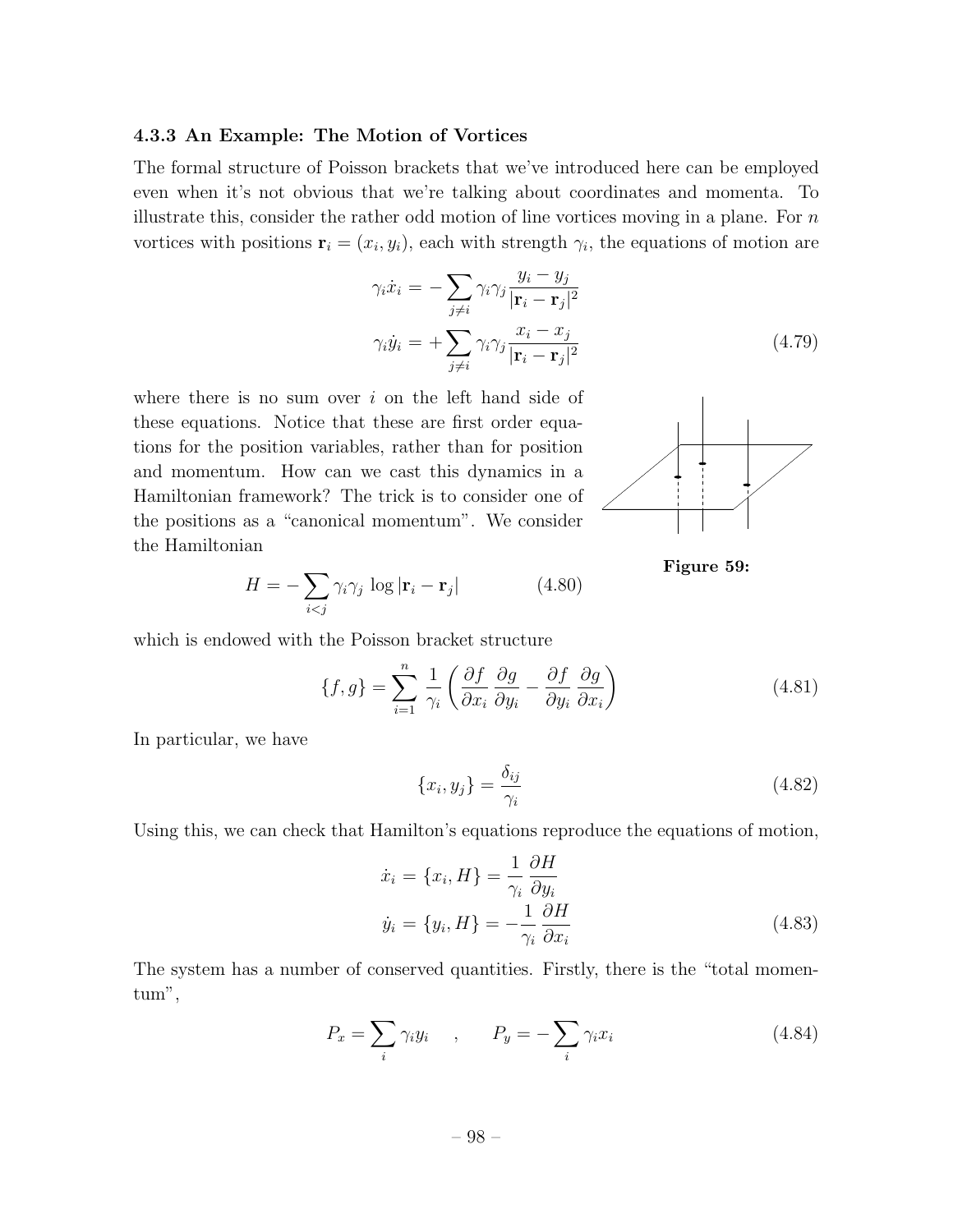which satisfy  $\{P_x, H\} = \{P_y, H\} = 0$ , ensuring that they are conserved quantities. We also have  $\{P_x, P_y\} = \sum_i \gamma_i$  and the right hand side, being constant, is trivially conserved.

The other conserved quantity is the "total angular momentum",

$$
J = -\frac{1}{2} \sum_{i=1}^{n} \gamma_i (x_i^2 + y_i^2)
$$
 (4.85)

which again satisfies  $\{J, H\} = 0$ , ensuring it is conserved. The full algebra of the conserved quantities includes  $\{P_x, J\} = -P_y$  and  $\{P_y, J\} = P_x$ , so the system closes (meaning we get back something we know on the right hand side). In fact, one can show that *H*, *J* and  $(P_x^2 + P_y^2)$  provide three mutually Poisson commuting conserved quantities.

So what is the resulting motion of a bunch of vortices? For two vortices, we can simply solve the equations of motion to find,

$$
x_1 - x_2 = R \sin\left(\frac{\omega}{R^2}(t - t_0)\right)
$$
  

$$
y_1 - y_2 = R \cos\left(\frac{\omega}{R^2}(t - t_0)\right)
$$
 (4.86)

where *R* is the separation between the vortices and  $\omega = (\gamma_1 + \gamma_2)/R^2$ . So we learn that two vortices orbit each other with frequency inversely proportional to the square of their separation.

For three vortices, it turns out that there is a known solution which is possible because of the three mutually Poisson commuting conserved quantities we saw above. We say the system is "integrable". We'll define this properly shortly. For four or more vortices, the motion is chaotic $6$ .

You may think that the Poisson bracket structure  $\{x, y\} \neq 0$  looks a little strange. But it also appears in a more familiar setting: a charged particle moving in a magnetic field  $\mathbf{B} = (0, 0, B)$ . We saw this example in section 4.1.3, where we calculated

$$
p_x = m\dot{x} - \frac{eB}{mc}y\tag{4.87}
$$

For large magnetic fields the second term in this equation dominates, and we have  $p_x \approx -eBy/mc$ . In this case the Poisson bracket is

$$
\{x, p_x\} = 1 \quad \Rightarrow \quad \{x, y\} \approx -\frac{mc}{eB} \tag{4.88}
$$

<sup>6</sup>For more details on this system, see the review H. Aref, "*Integrable, Chaotic, and Turbulent Vortex Motion in Two-Dimensional Flows*", Ann. Rev. Fluid Mech. 15 345 (1983).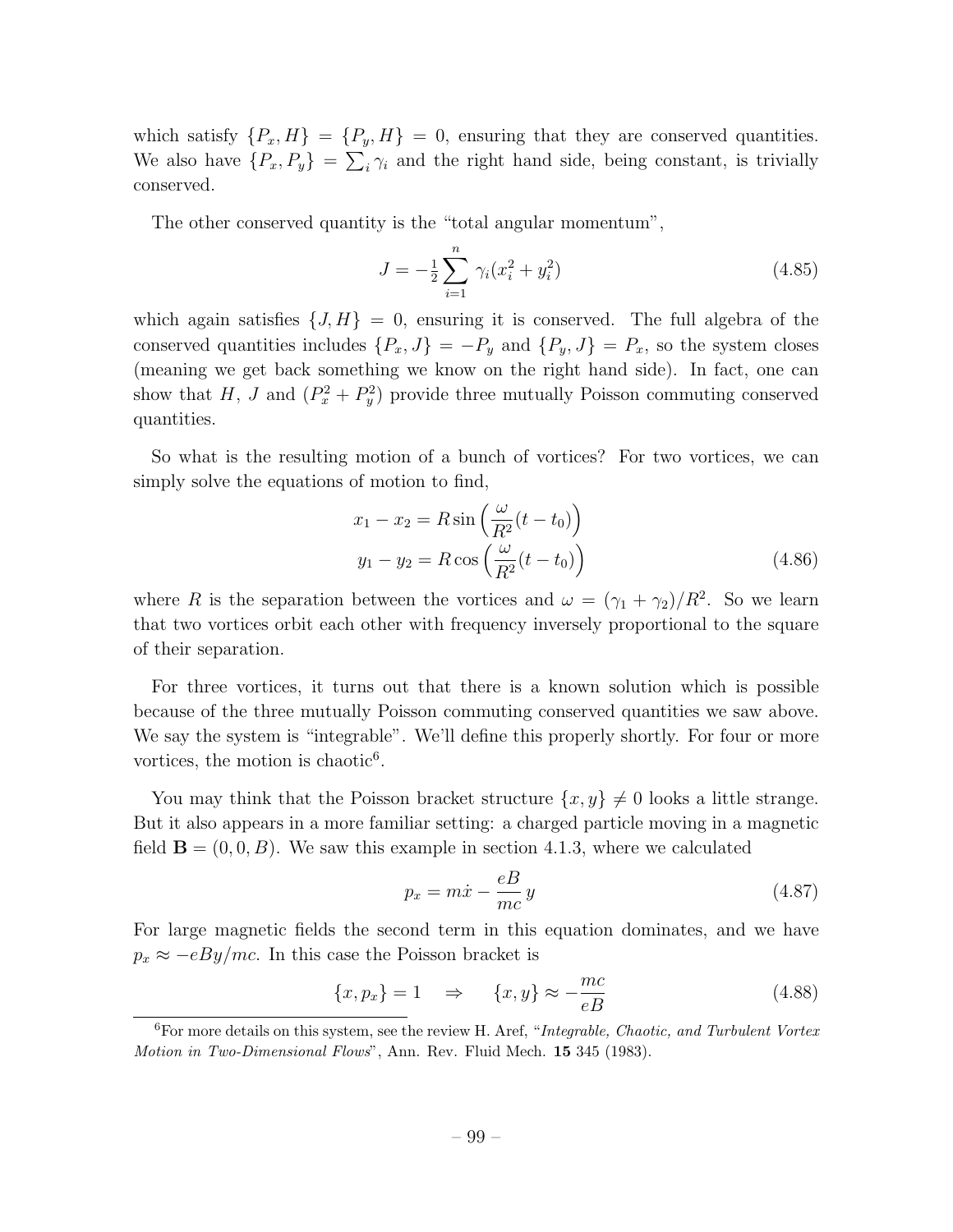This algebraic similarity between vortices and electrons is a hot topic of current research: can we make vortices do similar things to electrons in magnetic fields? For example: will vortices in a Bose-Einstein condensate form a fractional quantum Hall state? This is currently an active area of research.

### 4.4 Canonical Transformations

There is a way to write Hamilton's equations so that they look even more symmetric. Define the 2*n* vector  $\mathbf{x} = (q_1, \ldots, q_n, p_1, \ldots, p_n)^T$  and the 2*n* × 2*n* matrix *J*,

$$
J = \begin{pmatrix} 0 & 1 \\ -1 & 0 \end{pmatrix} \tag{4.89}
$$

where each entry is itself an  $n \times n$  matrix. Then with this notation, Hamilton's equations read

$$
\dot{\mathbf{x}} = J \frac{\partial H}{\partial \mathbf{x}} \tag{4.90}
$$

Now remember that in the Lagrangian formalism we made a big deal about the fact that we could change coordinates  $q_i \rightarrow Q_i(q)$  without changing the form of the equations. Since we've managed to put  $q_i$  and  $p_i$  on an equal footing in the Hamiltonian formalism, one might wonder if its possible to make an even larger class of transformations of the form,

$$
q_i \to Q_i(q, p) \quad \text{and} \quad p_i \to P_i(q, p) \tag{4.91}
$$

The answer is yes! But not all such transformations are allowed. To see what class of transformations leaves Hamilton's equations invariant, we use our new symmetric form in terms of x and write the transformation as

$$
x_i \to y_i(x) \tag{4.92}
$$

Note that we'll continue to use the index *i* which now runs over the range  $i = 1, \ldots, 2n$ . We have

$$
\dot{y}_i = \frac{\partial y_i}{\partial x_j} \dot{x}_j = \frac{\partial y_i}{\partial x_j} J_{jk} \frac{\partial H}{\partial y_l} \frac{\partial y_l}{\partial x_k}
$$
(4.93)

or, collating all the indices, we have

$$
\dot{\mathbf{y}} = (\mathcal{J} \, \mathcal{J} \, \mathcal{J}^T) \frac{\partial H}{\partial \mathbf{y}} \tag{4.94}
$$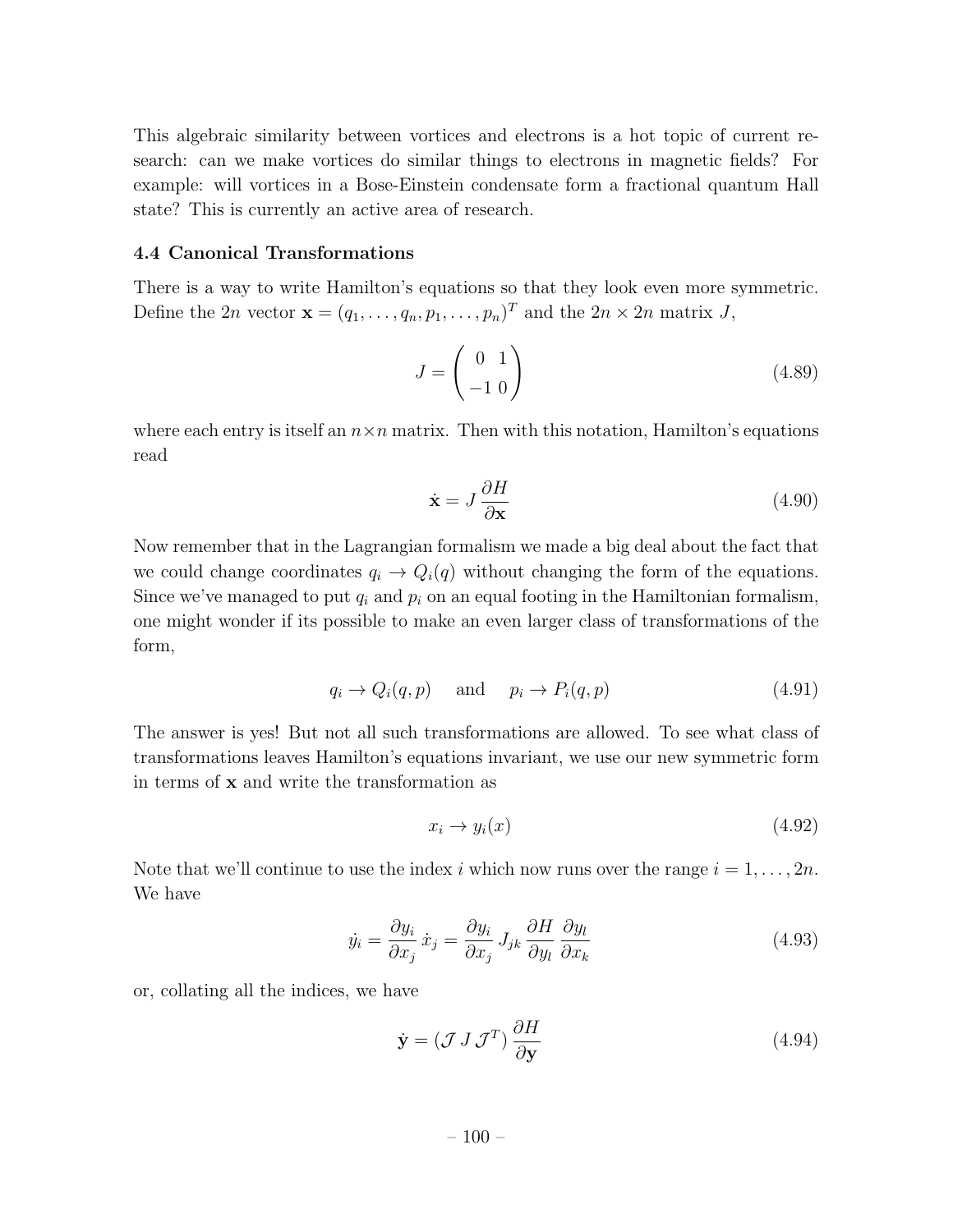where  $\mathcal{J}_{ij} = \partial y_i / \partial x_j$  is the Jacobian that we met in section 4.2. We see that Hamilton's equations are left invariant under any transformation whose Jacobian  $\mathcal J$  satisfies

$$
\mathcal{J} J \mathcal{J}^T = J \quad \Rightarrow \quad \frac{\partial y_i}{\partial x_j} J_{jk} \frac{\partial y_l}{\partial x_k} = J_{il} \tag{4.95}
$$

The Jacobian  $\mathcal J$  is said to be *symplectic* if this holds. A change of variables with a symplectic Jacobian is said to be a *canonical transformation*.

There is a nice method to construct canonical transformations using "generating functions" which we will mention in section 4.4.3. Before we get to this, let's look at some uses. We start by proving a theorem relating canonical transformations with Poisson brackets.

Theorem: The Poisson bracket is invariant under canonical transformations. Conversely, any transformation which preserves the Poisson bracket structure so that

$$
\{Q_i, Q_j\} = \{P_i, P_j\} = 0 \text{ and } \{Q_i, P_j\} = \delta_{ij}
$$
\n(4.96)

is canonical.

Proof: Let's start by showing that the Poisson bracket is invariant under canonical transformations. Consider two functions  $f(x_i)$  and  $g(x_i)$ . Then,

$$
\{f,g\} = \frac{\partial f}{\partial q_i} \frac{\partial g}{\partial p_i} - \frac{\partial f}{\partial p_i} \frac{\partial g}{\partial q_i} \n= \frac{\partial f}{\partial x_i} J_{ij} \frac{\partial g}{\partial x_j}
$$
\n(4.97)

So if  $x \to y(x)$ , we have

$$
\frac{\partial f}{\partial x_i} = \frac{\partial f}{\partial y_k} \mathcal{J}_{ki} \tag{4.98}
$$

and, assuming the transformation is canonical, the Poisson bracket becomes

$$
\{f,g\} = \frac{\partial f}{\partial y_k} \mathcal{J}_{ki} J_{ij} \mathcal{J}_{lj} \frac{\partial g}{\partial y_l} = \frac{\partial f}{\partial y_k} J_{kl} \frac{\partial g}{\partial y_l}
$$
(4.99)

This means that we can compute our Poisson brackets in any coordinates related by a canonical transformation. Now let's show the converse. Go back to the notation  $(q_i, p_i)$ and the new coordinates  $(Q_i(q, p), P_i(q, p))$ . The Jacobian is given by

$$
\mathcal{J}_{ij} = \begin{pmatrix} \partial Q_i / \partial q_j & \partial Q_i / \partial p_j \\ \partial P_i / \partial q_j & \partial P_i / \partial p_j \end{pmatrix}
$$
(4.100)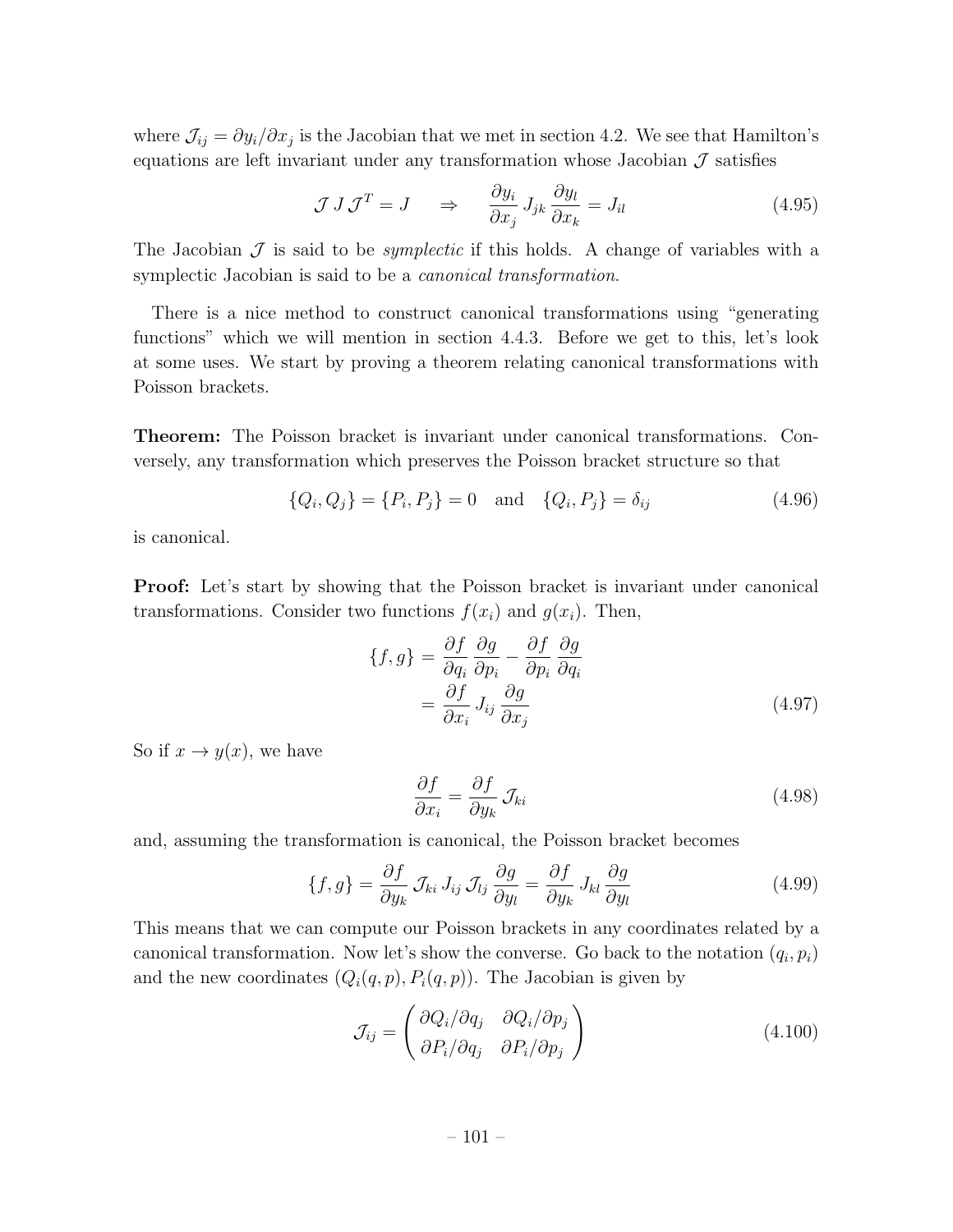If we now compute  $\mathcal{J} J \mathcal{J}^T$  in components, we get

$$
(\mathcal{J}J\mathcal{J}^T)_{ij} = \begin{pmatrix} \{Q_i, Q_j\} & \{Q_i, P_j\} \\ \{P_i, Q_j\} & \{P_i, P_j\} \end{pmatrix}
$$
(4.101)

So whenever the Poisson bracket structure is preserved, the transformation is canonical.  $\Box$ 

## Example

In the next section we'll see several non-trivial examples of canonical transformations which mix up *q* and *p* variables. But for now let's content ourselves with reproducing the coordinate changes that we had in section 2. Consider a change of coordinates of the form

$$
q_i \to Q_i(q) \tag{4.102}
$$

We know that Lagrange's equations are invariant under this. But what transformation do we have to make on the momenta

$$
p_i \to P_i(q, p) \tag{4.103}
$$

so that Hamilton's equations are also invariant? We write  $\Theta_{ij} = \partial Q_i / \partial q_j$  and look at the Jacobian

$$
\mathcal{J}_{ij} = \begin{pmatrix} \Theta_{ij} & 0\\ \partial P_i / \partial q_j & \partial P_i / \partial p_j \end{pmatrix}
$$
(4.104)

in order for the transformation to be canonical, we require  $\mathcal{J} J \mathcal{J}^T = J$ . By expanding these matrices out in components, we see that this is true if

$$
P_i = (\Theta^{-1})_{ji} p_j \tag{4.105}
$$

This is as we would expect, for it's equivalent to  $P_i = \partial L / \partial \dot{Q}_i$ . Note that although  $Q_i = Q_i(q)$  only,  $P_i \neq P_i(p)$ . Instead, the new momentum  $P_i$  depends on both *q* and *p*.

# 4.4.1 Infinitesimal Canonical Transformations

Consider transformations of the form

$$
q_i \to Q_i = q_i + \alpha F_i(q, p)
$$
  
\n
$$
p_i \to P_i = p_i + \alpha E_i(q, p)
$$
\n(4.106)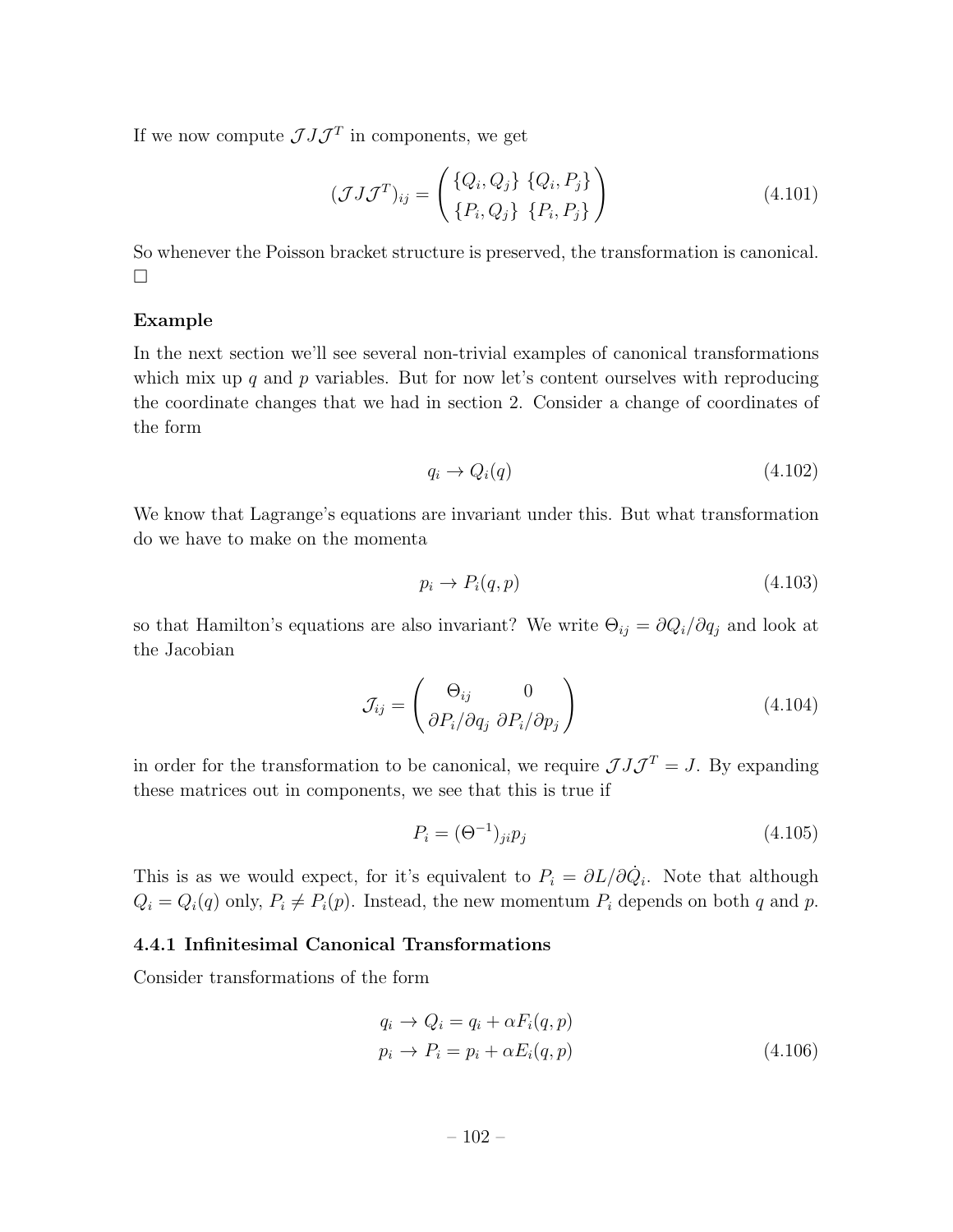where  $\alpha$  is considered to be infinitesimally small. What functions  $F_i(q, p)$  and  $E_i(q, p)$ are allowed for this to be a canonical transformation? The Jacobian is

$$
\mathcal{J}_{ij} = \begin{pmatrix} \delta_{ij} + \alpha \,\partial F_i / \partial q_j & \alpha \,\partial F_i / \partial p_j \\ \alpha \,\partial E_i / \partial q_j & \delta_{ij} + \alpha \,\partial E_i / \partial p_j \end{pmatrix} \tag{4.107}
$$

so the requirement that  $\mathcal{J} J \mathcal{J}^T = J$  gives us

$$
\frac{\partial F_i}{\partial q_j} = -\frac{\partial E_i}{\partial p_j} \tag{4.108}
$$

which is true if

$$
F_i = \frac{\partial G}{\partial p_i} \quad \text{and} \quad E_i = -\frac{\partial G}{\partial q_i} \tag{4.109}
$$

for some function  $G(q, p)$ . We say that G generates the transformation.

This discussion motivates a slightly different way of thinking about canonical transformations. Suppose that we have a one-parameter family of transformations,

$$
q_i \to Q_i(q, p; \alpha) \quad \text{and} \quad p_i \to P_i(q, p; \alpha) \tag{4.110}
$$

which are canonical for all  $\alpha \in \mathbf{R}$  and have the property that  $Q_i(q, p; \alpha = 0) = q_i$  and  $P_i(q, p; \alpha = 0) = p_i$ . Up until now, we've been thinking of canonical transformations in the "passive" sense, with the  $(Q_i, P_i)$  labelling the same point in phase space as  $(q_i, p_i)$ , just in different coordinates. But a one-parameter family of canonical transformations can be endowed with a different interpretation, namely that the transformations take us from one point in the phase space  $(q_i, p_i)$  to another point in the same phase space  $(Q_i(q, p; \alpha), P_i(q, p; \alpha))$ . In this "active" interpretation, as we vary the parameter  $\alpha$ we trace out lines in phase space. Using the results (4.106) and (4.109), the tangent vectors to these lines are given by,

$$
\frac{dq_i}{d\alpha} = \frac{\partial G}{\partial p_i} \quad \text{and} \quad \frac{dp_i}{d\alpha} = -\frac{\partial G}{\partial q_i}
$$
(4.111)

But these look just like Hamilton's equations, with the Hamiltonian replaced by the function *G* and time replaced by the parameter  $\alpha$ . What we've found is that every one-parameter family of canonical transformations can be thought of as "Hamiltonian flow" on phase space for an appropriately chosen "Hamiltonian" *G*. Conversely, time evolution can be thought of as a canonical transformation for the coordinates

$$
(q_i(t_0), p_i(t_0)) \to (q_i(t), p_i(t)) \tag{4.112}
$$

generated by the Hamiltonian. Once again, we see the link between time and the Hamiltonian.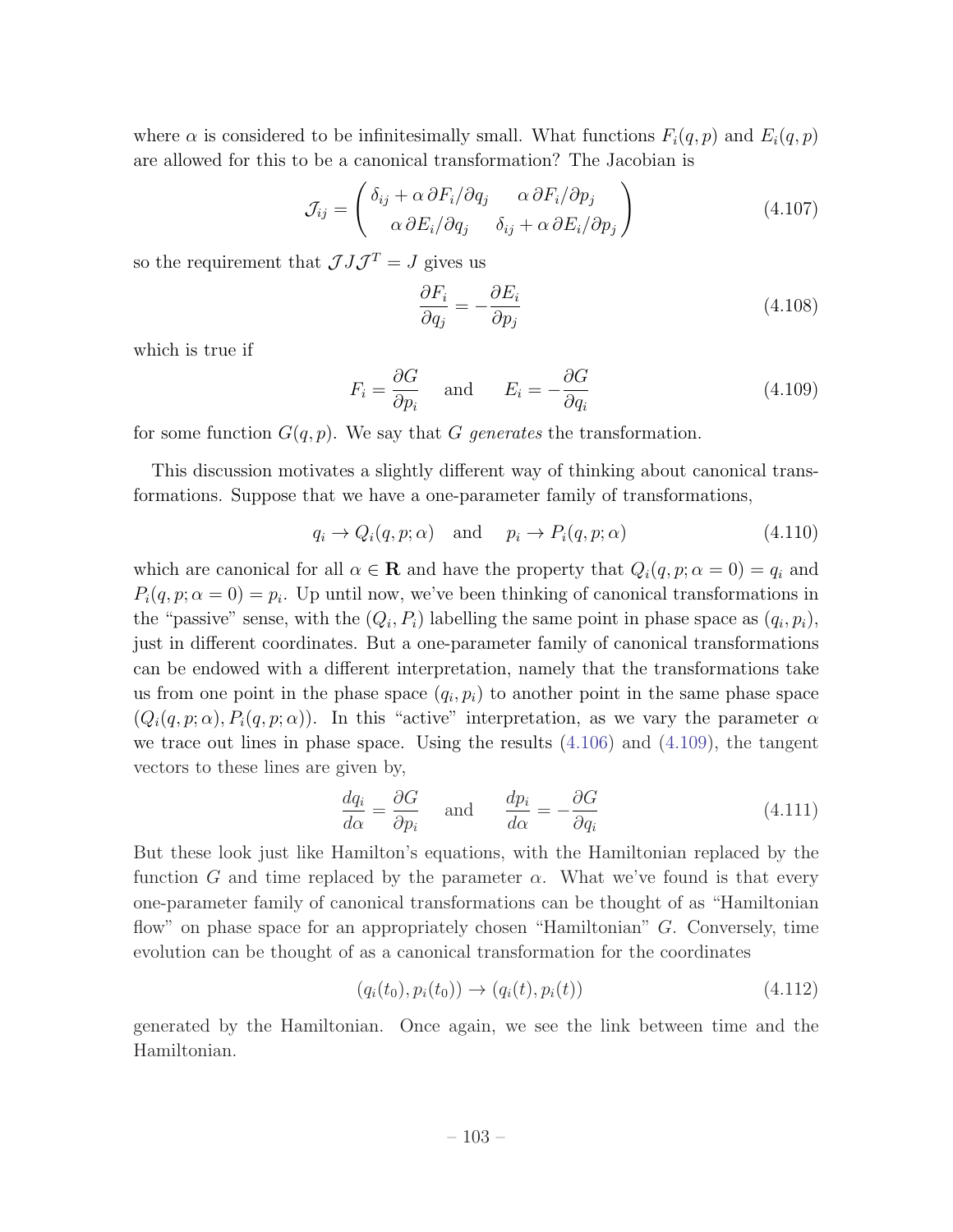As an example, consider the function  $G = p_k$ . Then the corresponding infinitesimal canonical transformation is  $q_i \rightarrow q_i + \alpha \delta_{ik}$  and  $p_i \rightarrow p_i$ , which is simply a translation. We say that translations of  $q_k$  are generated by the conjugate momentum  $G = p_k$ .

### 4.4.2 Noether's Theorem Revisited

Recall that in the Lagrangian formalism, we saw a connection between symmetries and conservation laws. How does this work in the Hamiltonian formulation?

Consider an infinitesimal canonical transformation generated by *G*. Then

$$
\delta H = \frac{\partial H}{\partial q_i} \delta q_i + \frac{\partial H}{\partial p_i} \delta p_i
$$
  
=  $\alpha \frac{\partial H}{\partial q_i} \frac{\partial G}{\partial p_i} - \alpha \frac{\partial H}{\partial p_i} \frac{\partial G}{\partial q_i} + \mathcal{O}(\alpha^2)$   
=  $\alpha \{H, G\}$  (4.113)

The generator *G* is called a *symmetry* of the Hamiltonian if  $\delta H = 0$ . This holds if

$$
\{G, H\} = 0 \tag{4.114}
$$

But we know from section 4.3 that  $\dot{G} = \{G, H\}$ . We have found that if *G* is a symmetry then *G* is conserved. Moreover, we can reverse the argument. If we have a conserved quantity *G*, then we can always use this to generate a canonical transformation which is a symmetry.

#### 4.4.3 Generating Functions

There's a simple method to construct canonical transformations between coordinates  $(q_i, p_i)$  and  $(Q_i, P_i)$ . Consider a function  $F(q, Q)$  of the original  $q_i$ 's and the final  $Q_i$ 's. Let

$$
p_i = \frac{\partial F}{\partial q_i} \tag{4.115}
$$

After inverting, this equation can be thought of as defining the new coordinate  $Q_i$  $Q_i(q, p)$ . But what is the new canonical momentum *P*? We'll show that it's given by

$$
P_i = -\frac{\partial F}{\partial Q_i} \tag{4.116}
$$

The proof of this is a simple matter of playing with partial derivatives. Let's see how it works in an example with just a single degree of freedom. (It generalises trivially to the case of several degrees of freedom). We can look at the Poisson bracket

$$
\{Q, P\} = \frac{\partial Q}{\partial q} \bigg|_p \left. \frac{\partial P}{\partial p} \right|_q - \left. \frac{\partial Q}{\partial p} \right|_q \left. \frac{\partial P}{\partial q} \right|_p \tag{4.117}
$$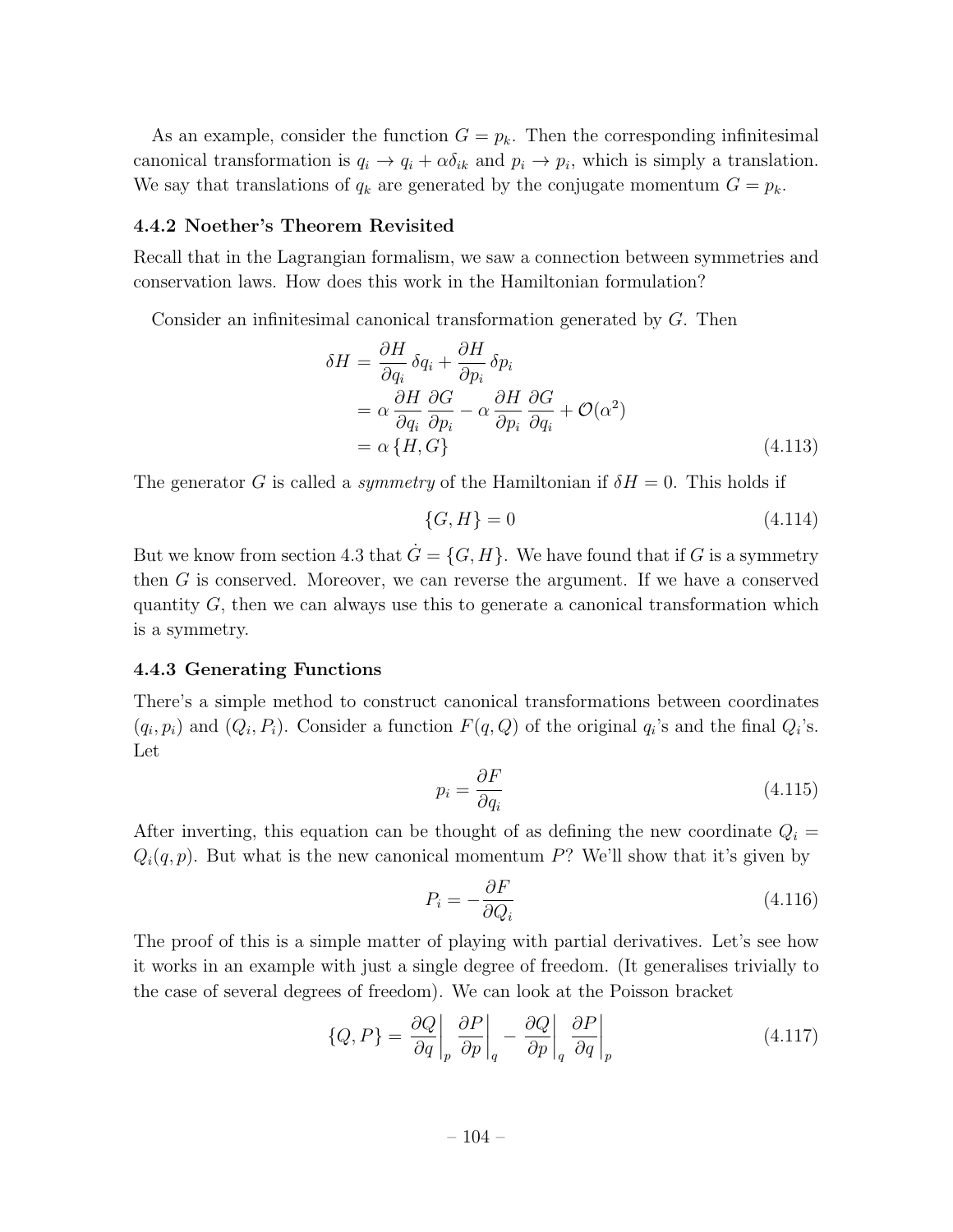At this point we need to do the playing with partial derivatives. Equation (4.116) defines  $P = P(q, Q)$ , so we have

$$
\left. \frac{\partial P}{\partial p} \right|_q = \left. \frac{\partial Q}{\partial p} \right|_q \left. \frac{\partial P}{\partial Q} \right|_q \quad \text{and} \quad \left. \frac{\partial P}{\partial q} \right|_p = \left. \frac{\partial P}{\partial q} \right|_Q + \left. \frac{\partial Q}{\partial q} \right|_p \left. \frac{\partial P}{\partial Q} \right|_q \tag{4.118}
$$

Inserting this into the Poisson bracket gives

$$
\{Q, P\} = -\left. \frac{\partial Q}{\partial p} \right|_q \left. \frac{\partial P}{\partial q} \right|_Q = \left. \frac{\partial Q}{\partial p} \right|_q \left. \frac{\partial^2 F}{\partial q \partial Q} = \left. \frac{\partial Q}{\partial p} \right|_q \left. \frac{\partial p}{\partial Q} \right|_q = 1 \tag{4.119}
$$

as required. The function  $F(q, Q)$  is known as a generating function of the first kind.

There are three further types of generating function, related to the first by Legendre transforms. Each is a function of one of the original coordinates and one of the new coordinates. You can check that the following expression all define canonical transformations:

$$
F_2(q, P): \t p_i = \frac{\partial F_2}{\partial q_i} \t \text{and} \t Q_i = \frac{\partial F_2}{\partial P_i}
$$
\n
$$
F_3(p, Q): \t q_i = -\frac{\partial F_3}{\partial p_i} \t \text{and} \t P_i = -\frac{\partial F_3}{\partial Q_i}
$$
\n
$$
F_4(p, P): \t q_i = -\frac{\partial F_4}{\partial p_i} \t \text{and} \t Q_i = \frac{\partial F_4}{\partial P_i}
$$
\n(4.120)

### 4.5 Action-Angle Variables

We've all tried to solve problems in physics using the wrong coordinates and seen what a mess it can be. If you work in Cartesian coordinates when the problem really requires, say, spherical polar coordinates, it's always possible to get to the right answer with enough perseverance, but you're really making life hard for yourself. The ability to change coordinate systems can drastically simplify a problem. Now we have a much larger set of transformations at hand; we can mix up *q*'s and *p*'s. An obvious question is: Is this useful for anything?! In other words, is there a natural choice of variables which makes solving a given problem much easier. In many cases, there is. They're called "angle-action" variables.

### 4.5.1 The Simple Harmonic Oscillator

We'll start this section by doing a simple example which will illustrate the main point. We'll then move on to the more general theory. The example we choose is the simple harmonic oscillator. Notice that as our theory gets more abstract, our examples get easier!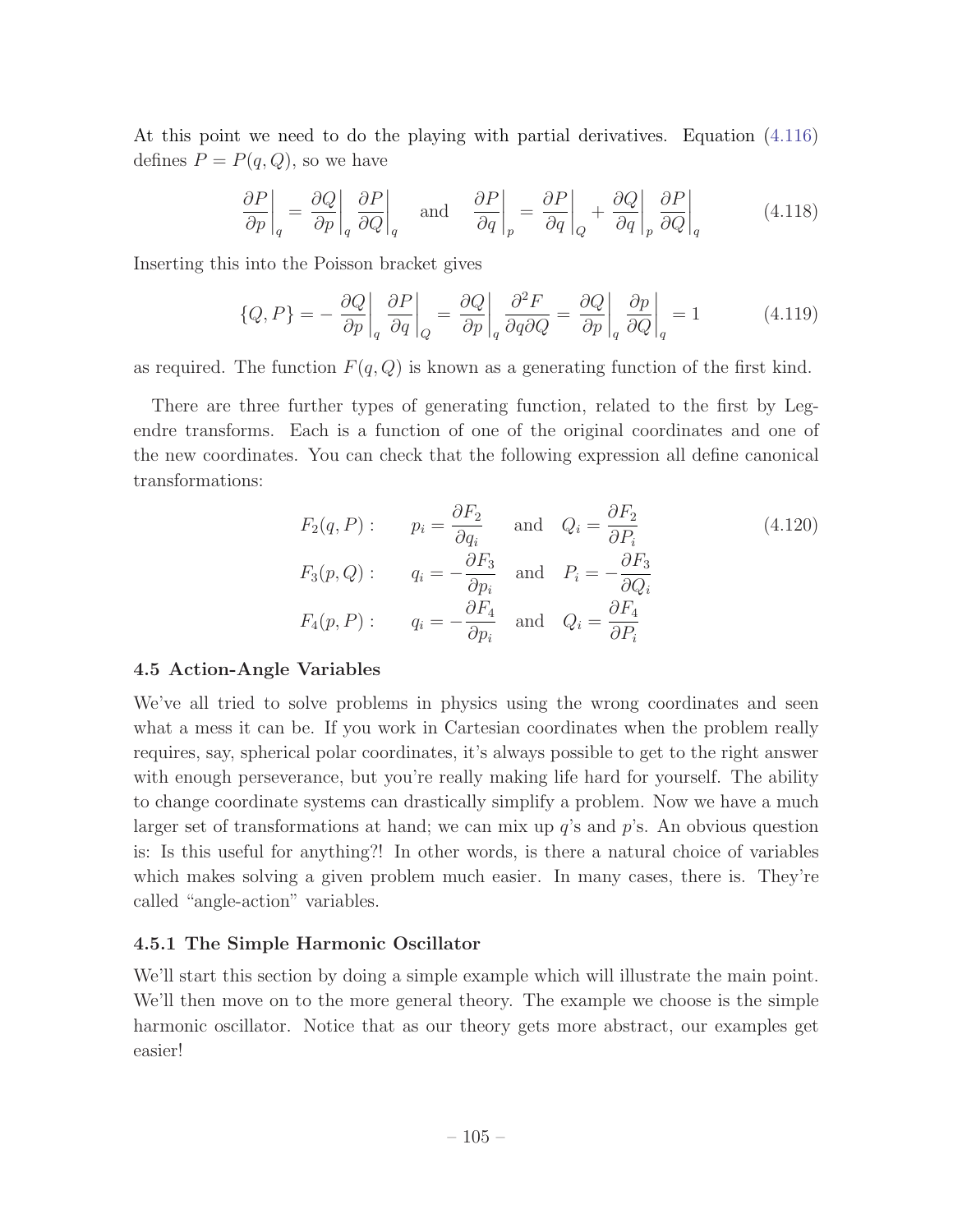We have the Hamiltonian

$$
H = \frac{p^2}{2m} + \frac{1}{2}m\omega^2q^2
$$

so that Hamilton's equations are the familiar

$$
\dot{p} = -m\omega^2 q \quad \text{and} \quad \dot{q} = \frac{p}{m} \tag{4.122}
$$

which has the rather simple solution

$$
q = A\cos(\omega(t - t_0)) \quad \text{and} \quad p = -m\omega A\sin(\omega(t - t_0)) \tag{4.123}
$$

where  $A$  and  $t_0$  are integration constants. The flows in phase space are ellipses as shown in the figure.

Now let's do a rather strange change of variables in which we use our freedom to mix up the position and momentum variables. We write

$$
(q, p) \to (\theta, I) \tag{4.124}
$$

where you can think of  $\theta$  is our new position coordinate and *I* our new momentum coordinate. The transformation we choose is:

$$
q = \sqrt{\frac{2I}{m\omega}} \sin \theta \quad \text{and} \quad p = \sqrt{2Im\omega} \cos \theta \tag{4.125}
$$

It's an odd choice, but it has advantages! Before we turn to these, let's spend a minute checking that this is indeed a canonical transformation. There's two ways to do this and we'll do both:

1) We can make sure that the Poisson brackets are preserved. In fact, it's easier to work backwards and check that  ${q, p} = 1$  in  $(\theta, I)$  coordinates. In other words, we need to show that

$$
\{q, p\}_{(\theta, I)} \equiv \frac{\partial q}{\partial \theta} \frac{\partial p}{\partial I} - \frac{\partial q}{\partial I} \frac{\partial p}{\partial \theta} = 1
$$
\n(4.126)

To confirm this, let's substitute the transformation (4.125),

$$
\{q, p\}_{(\theta, I)} = \left\{ \sqrt{\frac{2I}{m\omega}} \sin \theta, \sqrt{2Im\omega} \cos \theta \right\}_{(\theta, I)}
$$

$$
= 2 \left\{ \sqrt{I} \sin \theta, \sqrt{I} \cos \theta \right\}_{(\theta, I)} = 1
$$
(4.127)

where the final equality follows after a quick differentiation. So we see that the transformation (4.125) is indeed canonical.



p

Figure 60:

q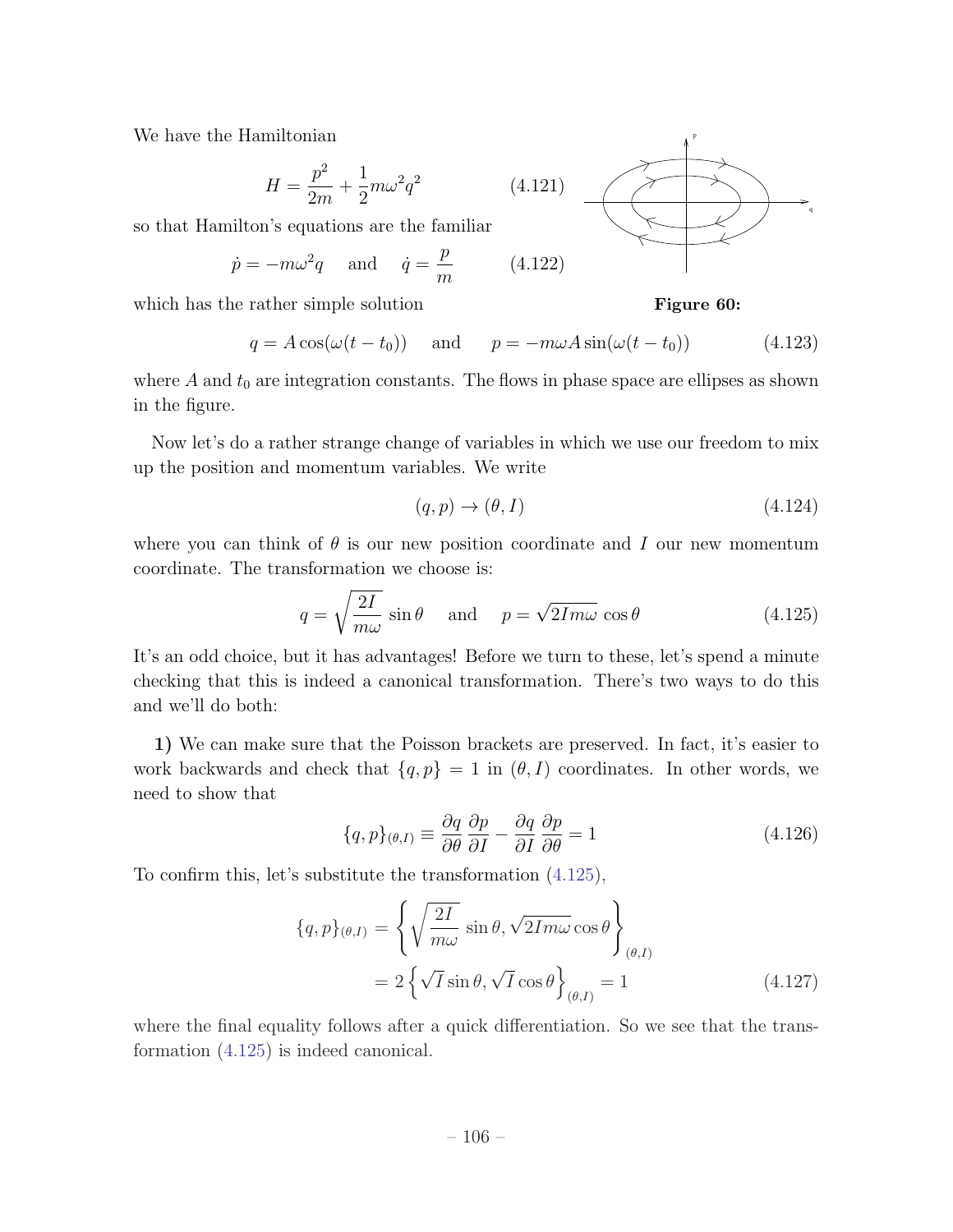2) The second way to see that the transformation is canonical is to prove that the Jacobian is symplectic. Let's now check it this way. We can calculate

$$
\mathcal{J} = \begin{pmatrix} \frac{\partial \theta}{\partial q} & \frac{\partial \theta}{\partial p} \\ \frac{\partial I}{\partial q} & \frac{\partial I}{\partial p} \end{pmatrix} = \begin{pmatrix} (m\omega/p) \cos^2 \theta & -(m\omega q/p^2) \cos^2 \theta \\ m\omega q & p/m\omega \end{pmatrix}
$$
(4.128)

from which we can calculate  $\mathcal{J} J \mathcal{J}^T$  and find that it is equal to *J* as required.

So we have a canonical transformation in  $(4.125)$ . But what's the point of doing this? Let's look at the Hamiltonian in our new variables.

$$
H = \frac{1}{2m}(2m\omega I)\sin^2\theta + \frac{1}{2}m\omega^2\frac{2I}{m\omega}\cos^2\theta = \omega I
$$
 (4.129)

so the Hamiltonian doesn't depend on the variable  $\theta$ ! This means that Hamilton's equations read

$$
\dot{\theta} = \frac{\partial H}{\partial I} = \omega \quad \text{and} \quad \dot{I} = -\frac{\partial H}{\partial \theta} = 0 \tag{4.130}
$$

We've managed to map the phase space flow onto a cylinder parameterised by  $\theta$  and *I* so that the flows are now all straight lines as shown in the figure. The coordinates  $(\theta, I)$  are examples of *angleaction variables*.



Figure 61:

# 4.5.2 Integrable Systems

In the above example, we saw that we could straighten out the flow lines of the simple harmonic oscillator with a change of variables, so that the motion in phase space became trivial. It's interesting to ask if we can we do this generally? The answer is: only for certain systems that are known as *integrable*.

Suppose we have *n* degrees of freedom. We would like to find canonical transformations

$$
(q_i, p_i) \rightarrow (\theta_i, I_i) \tag{4.131}
$$

such that the Hamiltonian becomes  $H = H(I_1, \ldots, I_n)$  and doesn't depend on  $\theta_i$ . If we can do this, then Hamilton's equations tell us that we have *n* conserved quantities  $I_i$ , while

$$
\dot{\theta}_i = \frac{\partial H}{\partial I_i} = \omega_i \tag{4.132}
$$

where  $\omega_i$  is independent of  $\theta$  (but in general depends on *I*) so that the solutions are simply  $\theta_i = \omega_i t$ . Whenever such a transformation exists, the system is said to be *integrable*. For bounded motion, the  $\theta_i$  are usually scaled so that  $0 \leq \theta_i < 2\pi$  and the coordinates  $(\theta_i, I_i)$  are called *angle-action variables*.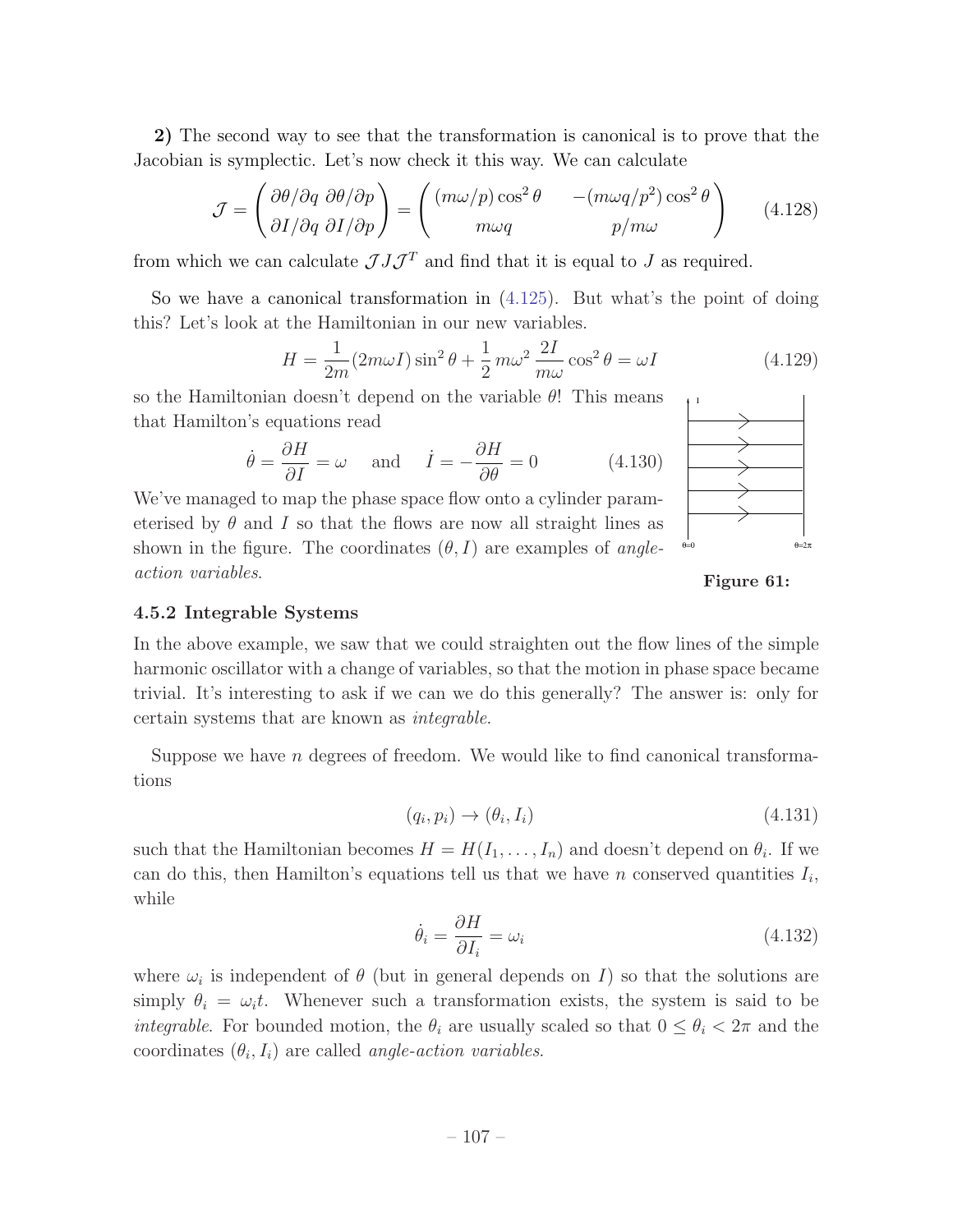Liouville's Theorem on Integrable Systems: There is a converse statement. If we can find *n* mutually Poisson commuting constants of motion  $I_1, \ldots, I_n$  then this implies the existence of angle-action variables and the system is integrable. The requirement of Poisson commutation  $\{I_i, I_j\} = 0$  is the statement that we can view the  $I_i$  as canonical momentum variables. This is known as Liouville's theorem. (Same Liouville, different theorem). A proof can be found in the book by Arnold.

Don't be fooled into thinking all systems are integrable. They are rather special and precious. It remains an active area of research to find and study these systems. But many – by far the majority – of systems are not integrable (chaotic systems notably among them) and don't admit this change of variables. Note that the question of whether angle-action variables exist is a *global* one. Locally you can always straighten out the flow lines; it's a question of whether you can tie these straight lines together globally without them getting tangled.

Clearly the motion of a completely integrable system is restricted to lie on  $I_i$ constant slices of the phase space. A theorem in topology says that these surfaces must be tori  $(S^1 \times \ldots \times S^1)$  known as the *invariant tori*.

### 4.5.3 Action-Angle Variables for 1d Systems

Let's see how this works for a 1d system with Hamiltonian

$$
H = \frac{p^2}{2m} + V(q)
$$



Figure 62:

some constant *E* throughout the motion, the system is integrable. We assume that the motion is bounded so that  $q_1 \leq q \leq q_2$  as shown in the figure. Then the motion is

periodic, oscillating back and forth between the two end points, and the motion in phase space looks something like the figure 63. Our goal is to find a canonical transformation to variables  $\theta$  and I that straightens out this flow to look like the second figure in the diagram.

So what are  $I$  and  $\theta$ ? Since  $I$  is a constant of motion, it should be some function of the energy or, alternatively,

$$
H = H(I) = E \tag{4.134}
$$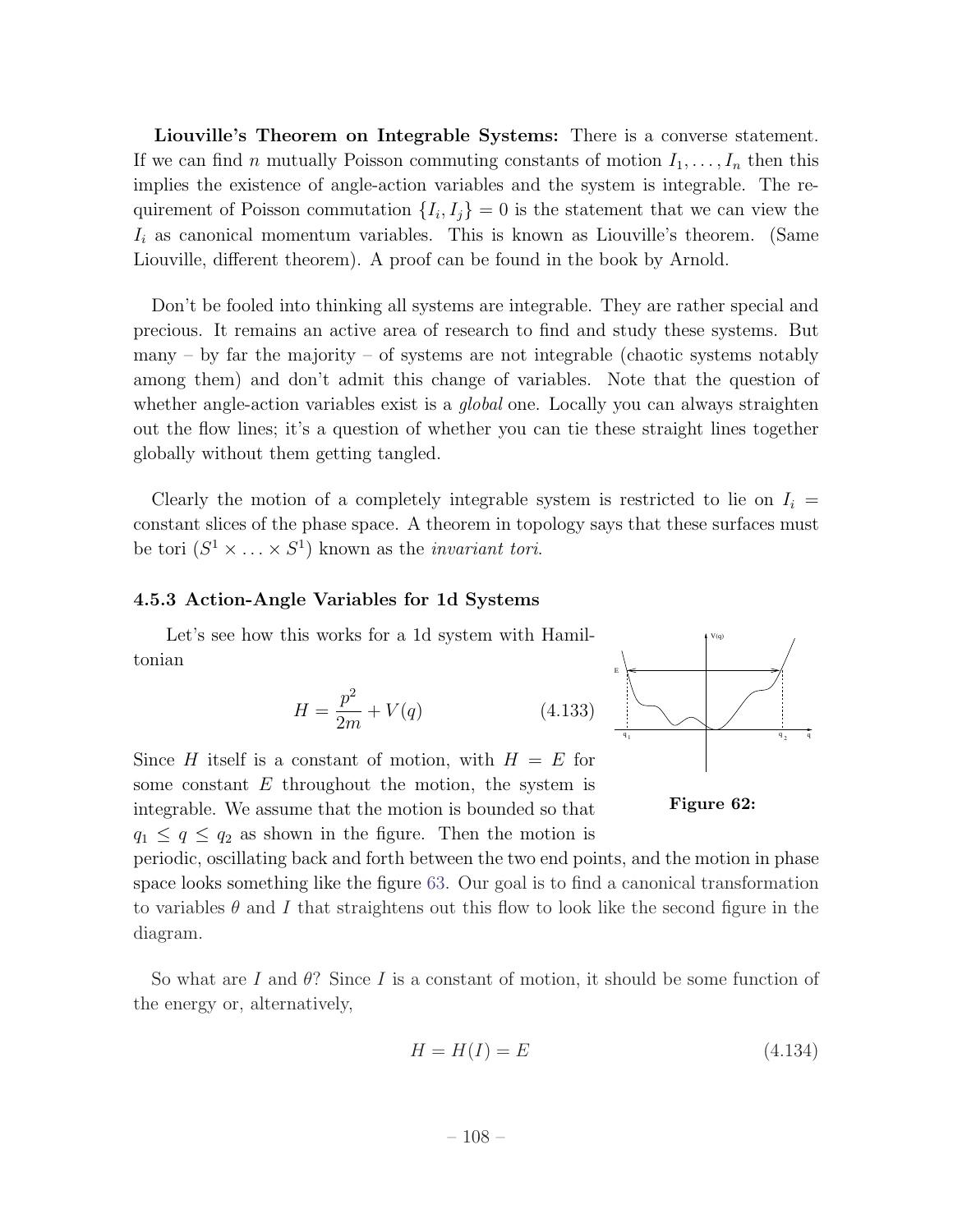

Figure 63: Can we straighten out the flow lines in phase space?

But which choice will have as its canonical partner  $\theta \in [0, 2\pi)$  satisfying

$$
\dot{\theta} = \frac{\partial H}{\partial I} = \frac{\partial E}{\partial I} \equiv \omega \tag{4.135}
$$

for a constant  $\omega$  which is the frequency of the orbit?

Claim: The correct choice for *I* is

$$
I = \frac{1}{2\pi} \oint p \, dq \tag{4.136}
$$

which is the area of phase space enclosed by an orbit (divided by  $2\pi$ ) and is a function of the energy only.

**Proof:** Since the Hamiltonian is conserved, we may write the momentum as a function of *q* and *E*:

$$
p = \sqrt{2m}\sqrt{E - V(q)}\tag{4.137}
$$

We know that for this system  $p = m\dot{q}$  so we have

$$
dt = \sqrt{\frac{m}{2}} \frac{dq}{\sqrt{E - V(q)}}
$$
\n(4.138)

Integrating over a single orbit with period  $T = 2\pi/\omega$ , we have

$$
\frac{2\pi}{\omega} = \sqrt{\frac{m}{2}} \oint \frac{dq}{\sqrt{E - V(q)}} \n= \oint \sqrt{2m} \left( \frac{d}{dE} \sqrt{E - V(q)} \right) dq
$$
\n(4.139)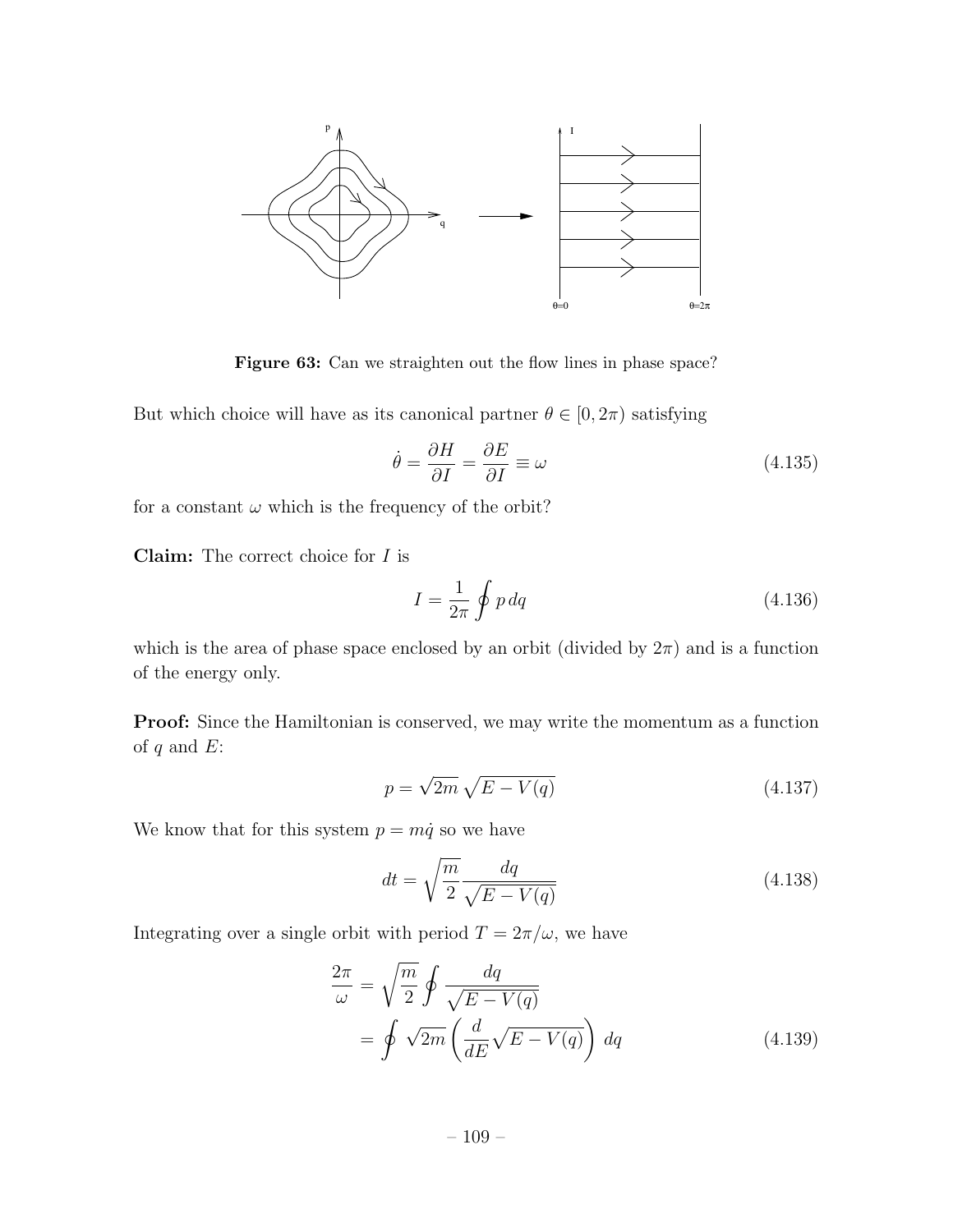At this point we take the differentiation  $d/dE$  outside the integral. This isn't obviously valid since the path around which the integral is evaluated itself changes with energy *E*. Shortly we'll show that this doesn't matter. For now, let's assume that this is valid and continue to find

$$
\frac{2\pi}{\omega} = \frac{d}{dE} \oint \sqrt{2m} \sqrt{E - V(q)} dq
$$

$$
= \frac{d}{dE} \oint p dq
$$

$$
= 2\pi \frac{dI}{dE}
$$
(4.140)

where in the last line, we've substituted for our putative action variable *I*. Examining our end result, we have found that *I* does indeed satisfy

$$
\frac{dE}{dI} = \omega \tag{4.141}
$$

where  $\omega$  is the frequency of the orbit. This is our required result, but it remains to show that we didn't miss anything by taking *d/dE* outside the integral. Let's think about this. We want to see how the area enclosed by the curve changes under a small shift in energy  $\delta E$ . Both the curve itself and the end points  $q_1 \leq q \leq q_2$  vary as the energy shifts. The latter change by  $\delta q_i = (dV(q_i)/dq)^{-1} \delta E$ . Allowing the differential *d/dE* to wander inside and outside the integral is tantamount to neglecting the change in the end points. The piece we've missed is the small white



Figure 64:

region in the figure. But these pieces are of order  $\delta E^2$ . To see this, note that order  $\delta E$ pieces are given by

$$
\int_{q_i + \delta q_i}^{q_i} \sqrt{2m} \sqrt{E - V(q)} \, dq \approx \sqrt{2m} \sqrt{E - V(q)} \left(\frac{\partial V}{\partial q}\right)^{-1} \delta E \tag{4.142}
$$

evaluated at the end point  $q = q_i$ . They vanish because  $E = V(q_i)$  at the end points. This completes the proof.  $\Box$ 

This tells us that we can calculate the period of the orbit  $\omega$  by figuring out the area enclosed by the orbit in phase space as a function of the energy. Notice that we can do this without ever having to work out the angle variable  $\theta$  (which is a complicated function of  $q$  and  $p$ ) which travels with constant speed around the orbit (i.e. satisfies  $\theta = \omega t$ .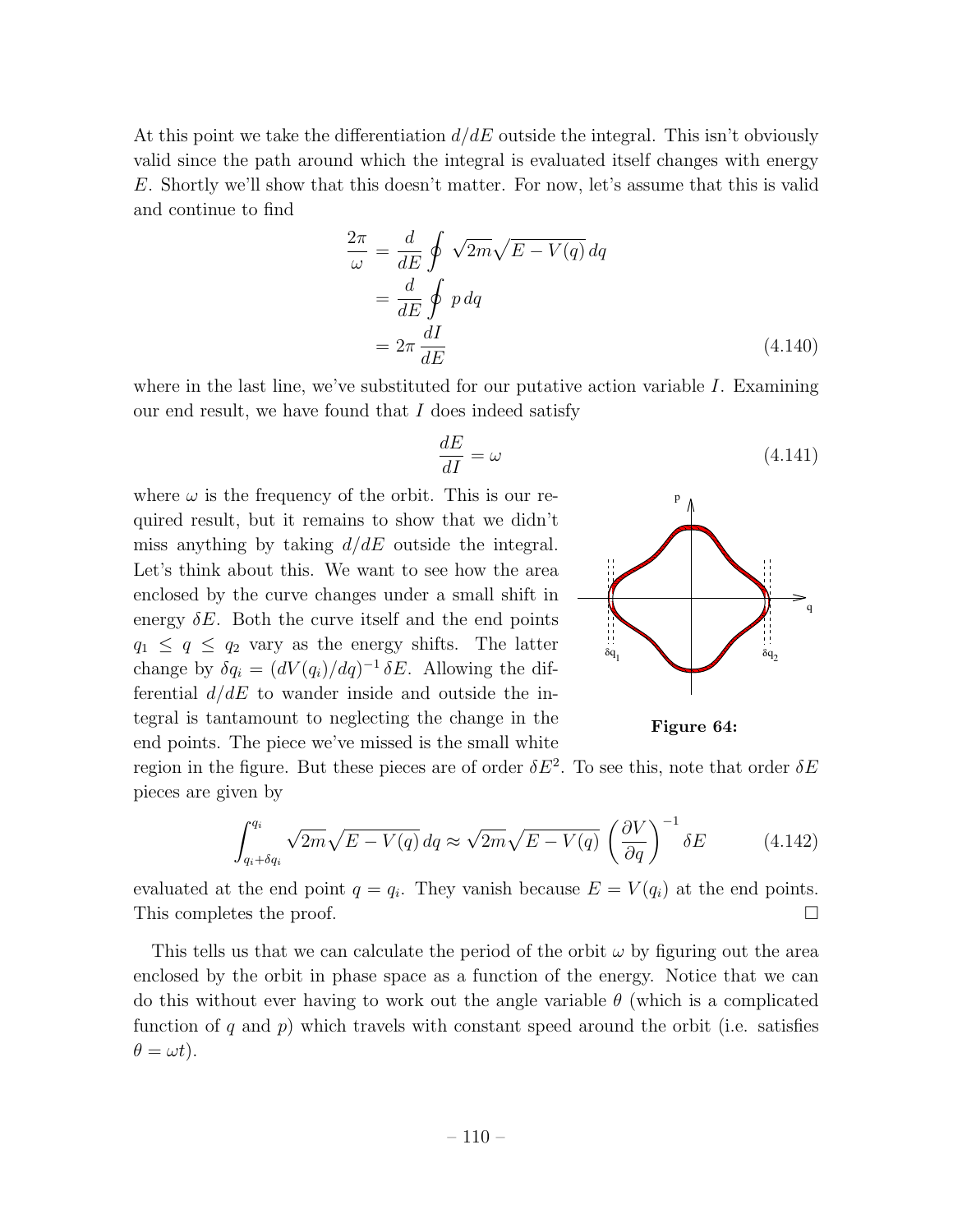In fact, it's not too hard to get an expression for  $\theta$  by going over the above analysis for a small part of the period. It follows from the above proof that

$$
t = \frac{d}{dE} \int p \, dq \tag{4.143}
$$

but we want a  $\theta$  which obeys  $\theta = \omega t$ . We see that we can achieve this by taking the choice

$$
\theta = \omega \frac{d}{dE} \int p \, dq = \frac{dE}{dI} \frac{d}{dE} \int p \, dq = \frac{d}{dI} \int p \, dq \tag{4.144}
$$

Because *E* is conserved, all 1d systems are integrable. What about higher dimensional systems? If they are integrable, then there exists a change to angle-action variables given by

$$
I_i = \frac{1}{2\pi} \oint_{\gamma_i} \sum_j p_j \, dq_j
$$
  

$$
\theta_i = \frac{\partial}{\partial I_i} \int_{\gamma_i} \sum_j p_j \, dq_j
$$
(4.145)

where the  $\gamma_i$  are the periods of the invariant tori.

## 4.5.4 Action-Angle Variables for the Kepler Problem

Perhaps the simplest integrable system with more than one degree of freedom is the Kepler problem. This is a particle of mass *m* moving in three dimensions, subject to the potential

$$
V(\mathbf{r}) = -\frac{k}{r}
$$

We solved this already back in the Dynamics and Relativity course. Recall that we can use the conservation of the (direction of) angular momentum to restrict dynamics to a two-dimensional plane. We'll work in polar coordinates  $(r, \phi)$  in this spatial plane. The associated momenta are  $p_r = m\dot{r}$  and  $p_\phi = mr^2\dot{\phi}$ . The Hamiltonian is

$$
H = \frac{1}{2m}p_r^2 + \frac{1}{2mr^2}p_\phi^2 - \frac{k}{r}
$$
\n(4.146)

There are two action variables, one associated to the radial motion and one associated to the angular motion. The latter is straightforward: it is the angular momentum itself

$$
I_{\phi} = \frac{1}{2\pi} \int_0^{2\pi} p_{\phi} d\phi = p_{\phi}
$$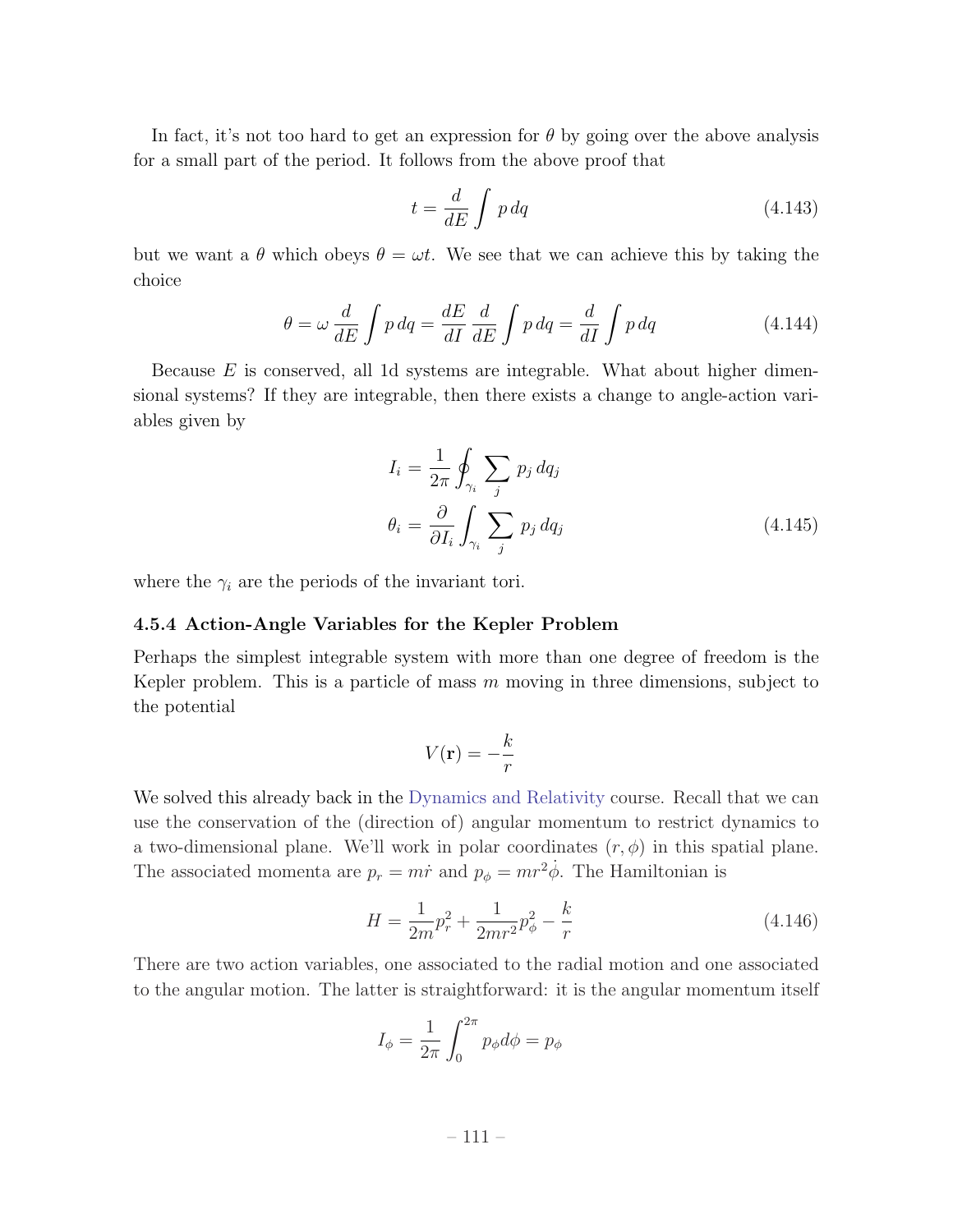The action variable for the radial motion is more interesting. We can calculating it by using the fact that the total energy,  $E$ , and the angular momentum  $I_{\phi}$  are both conserved. Then, rearranging (4.146), we have

$$
p_r^2 = 2m\left(E + \frac{k}{r}\right) - \frac{I_{\phi}^2}{r^2}
$$

and the action variable is

$$
I_r = \frac{1}{2\pi} \oint p_r dr = \frac{1}{2\pi} 2 \int_{r_{\min}}^{r_{\max}} p_r dr = \frac{1}{2\pi} 2 \int_{r_{\min}}^{r_{\max}} \sqrt{2m \left( E + \frac{k}{r} \right) - \frac{I_{\phi}^2}{r^2}} dr
$$

Here  $r_{\min}$  and  $r_{\max}$  are, respectively, the closest and furthest distance to the origin. (If you try to picture this in space, you'll need to recall that in the Kepler problem the origin sits on the focus of the ellipse, rather than the centre; this means that the smallest and furthest distance are opposite each other on the orbit).The factor of 2 in the second equality comes because a complete cycle goes from  $r_{\min}$  to  $r_{\max}$  and back again. To do this integral, you'll need the result

$$
\int_{r_{\min}}^{r_{\max}} \sqrt{\left(1 - \frac{r_{\min}}{r}\right)\left(\frac{r_{\max}}{r} - 1\right)} = \frac{\pi}{2}\left(r_{\min} + r_{\max}\right) - \pi\sqrt{r_{\min}r_{\max}}
$$

Using this, we find

$$
I_r = \sqrt{\frac{m}{2|E|}}k - I_\phi
$$

Or, re-arranging,

$$
E = -\frac{mk^2}{2(I_r + I_\phi)^2} \tag{4.147}
$$

There's something rather nice lurking in this result. The energy is the same as the Hamiltonian in this case and we can use it to compute the speed at which the angular variables change. This follows from Hamilton's equations,

$$
\dot{\theta}_r = \frac{\partial H}{\partial I_r}
$$
 and  $\dot{\theta}_\phi = \frac{\partial H}{\partial I_\phi}$ 

Here  $\theta_{\phi} = \phi$  while  $\theta_r$  is some complicated function of r. But we see from (4.147) that the Hamiltonian is symmetric in  $I_r$  and  $I_\phi$ . This means that the frequency at which the particle completes a  $\phi$  cycle is the same frequency with which it completes a  $\theta_r$  cycle. But that's the statement that the orbit is closed: when you go around  $2\pi$  in space, you come back to the same *r* value. The existence of closed orbits is a unique feature of the 1*/r* potential. The calculation reveals the underlying reason for this.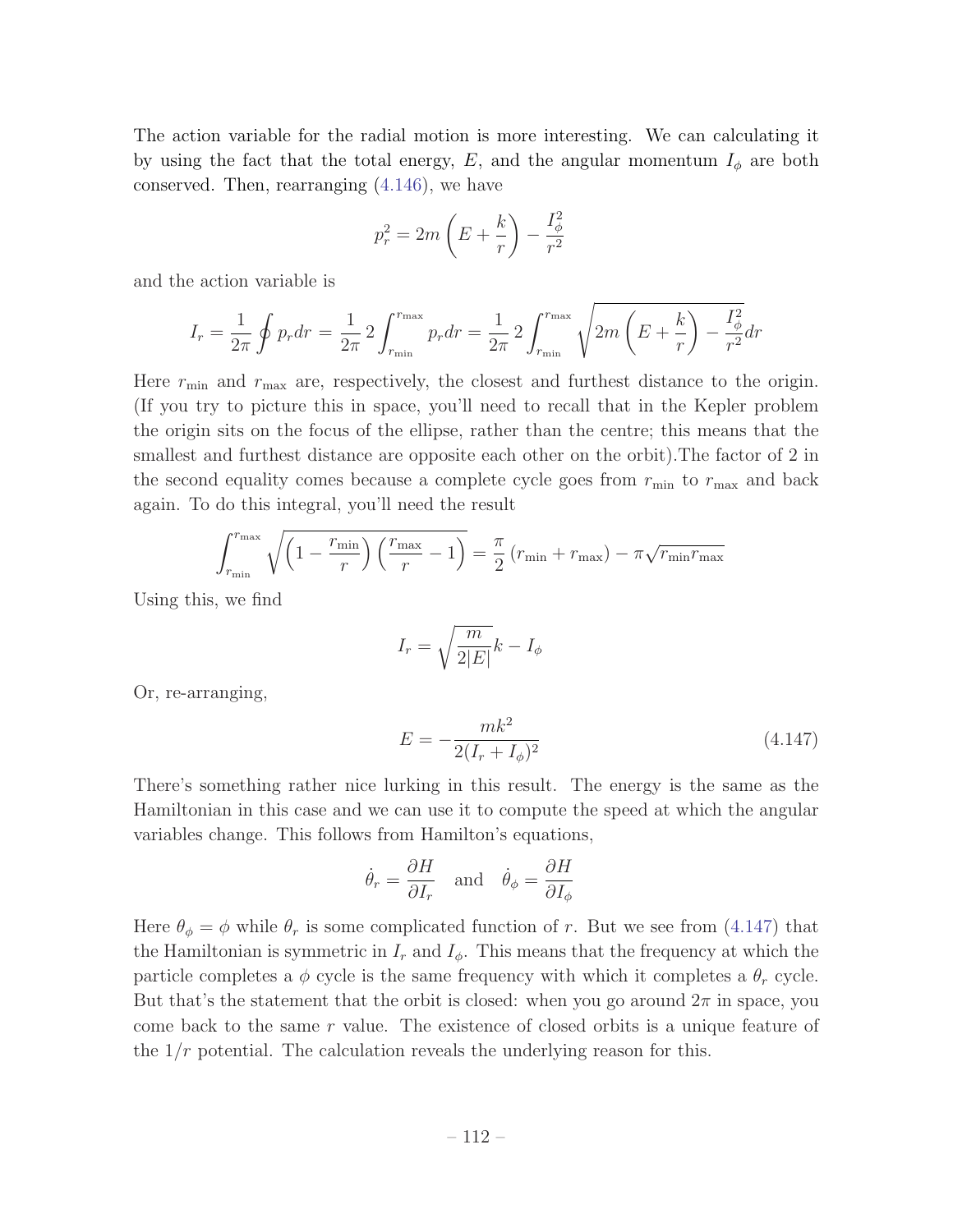#### 4.6 Adiabatic Invariants

Consider a 1d system with a potential  $V(q)$  that depends on some parameter  $\lambda$ . If the motion is bounded by the potential then it is necessarily periodic. We want to ask what happens if we *slowly* change  $\lambda$  over time. For example, we may slowly change the length of a pendulum, or the frequency of the harmonic oscillator.



Figure 65: Since we now have  $\lambda = \lambda(t)$ , the energy is not conserved. Rather  $E = E(t)$  where

$$
\dot{E} = \frac{\partial H}{\partial \lambda} \dot{\lambda} \tag{4.148}
$$

But there are combinations of  $E$  and  $\lambda$  which remain (approximately) constant. These are called *adiabatic invariants* and the purpose of this section is to find them. In fact, we've already come across them: we'll see that the adiabatic invariants are the action variables of the previous section.

For the 1d system, the Hamiltonian is

$$
H = \frac{p^2}{2m} + V(q; \lambda(t))
$$
\n(4.149)

and we claim that the adiabatic invariant is

$$
I = \frac{1}{2\pi} \oint p \, dq \tag{4.150}
$$

where the path in phase space over which we integrate now depends on time and is given by  $p = \sqrt{2m}\sqrt{E(t) - V(q; \lambda(t))}$ . The purpose of this section is to show that *I* is indeed an adiabatic invariant. At the same time we will also make clearer what we mean when we say that  $\lambda$  must change slowly.

Let's start by thinking of *I* as a function of the energy E and the parameter  $\lambda$ . As we vary either of these, *I* will change. We have,

$$
\dot{I} = \frac{\partial I}{\partial E} \bigg|_{\lambda} \dot{E} + \frac{\partial I}{\partial \lambda} \bigg|_{E} \dot{\lambda}
$$
\n(4.151)

where the subscripts on the partial derivatives tell us what variable we're keeping fixed. For an arbitrary variation of E and  $\lambda$ , this equation tells us that I also changes. But, of course, E and  $\lambda$  do not change arbitrarily: they are related by (4.148). The point of the adiabatic invariant is that when  $E$  and  $\lambda$  are related in this way, the two terms in (4.151) approximately cancel out. We can deal with each of these terms in turn. The first term is something we've seen previously in equation (4.141) which tells us that,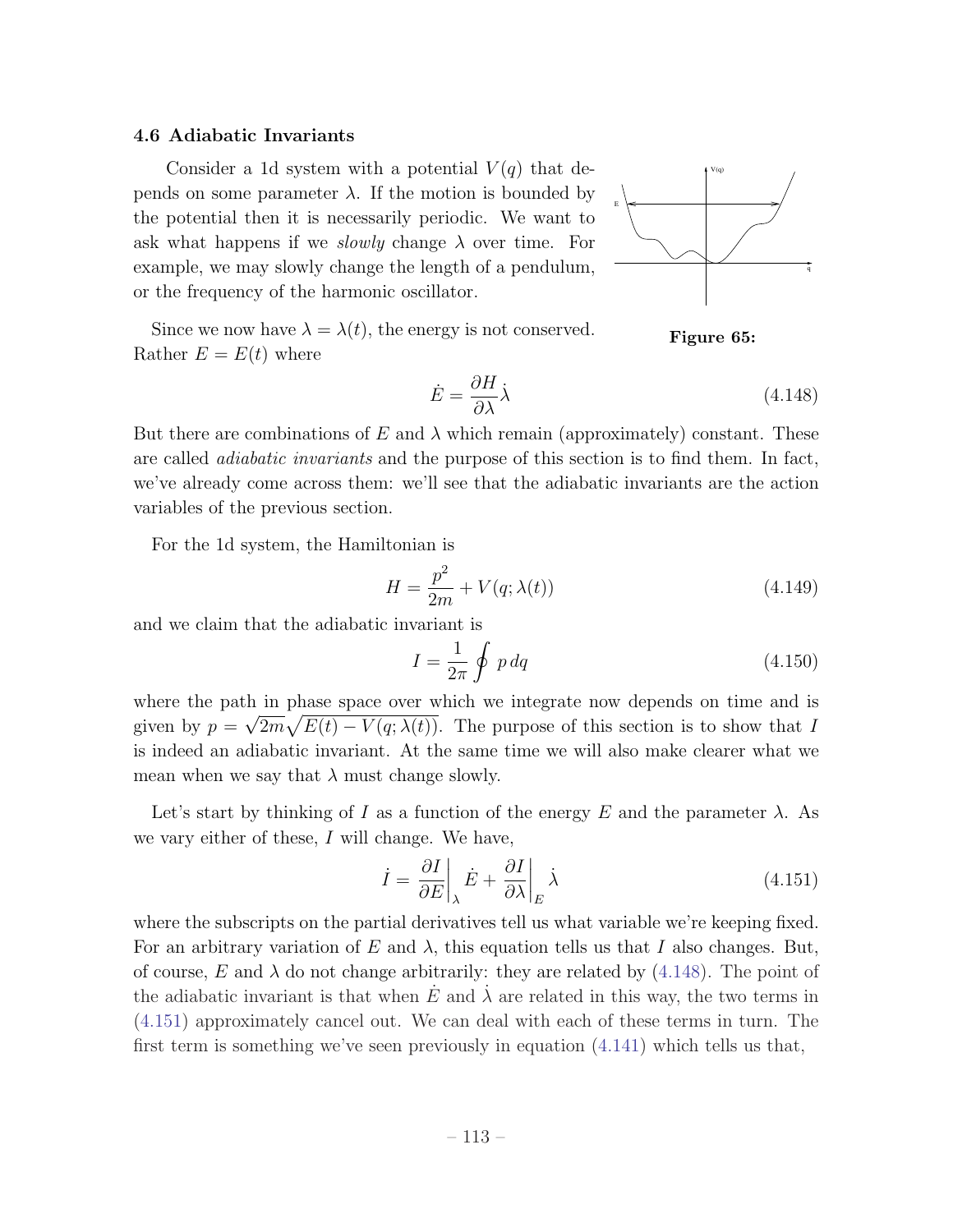$$
\left. \frac{\partial I}{\partial E} \right|_{\lambda} = \frac{1}{\omega(\lambda)} = \frac{T(\lambda)}{2\pi} \tag{4.152}
$$

where  $T(\lambda)$  is the period of the system evaluated at fixed  $\lambda$ . The second term in (4.151) tells us how the path changes as  $\lambda$  is varied. For example, two possible paths for two different  $\lambda$ 's are shown in the figure and the change in *I* is the change in the area of under the two curves. We have



Figure 66:

$$
\frac{\partial I}{\partial \lambda}\bigg|_{E} = \frac{1}{2\pi} \frac{\partial}{\partial \lambda}\bigg|_{E} \oint p dq = \frac{1}{2\pi} \oint \frac{\partial p}{\partial \lambda}\bigg|_{E} dq = \frac{1}{2\pi} \int_{0}^{T(\lambda)} \frac{\partial p}{\partial \lambda}\bigg|_{E} \frac{\partial H}{\partial p}\bigg|_{\lambda} dt' \quad (4.153)
$$

where, in the second equality, we have neglected a contribution arising from the fact that the path around which we integrate changes as  $\lambda$  changes. But this contribution can be safely ignored by the same argument given around (4.142).

We can get a simple expression for the product of partial derivatives by differentiating the Hamiltonian and remembering what depends on what. We have the expression  $H(q, p, \lambda) = E$  where, in the left-hand side we substitute  $p = \sqrt{2m\sqrt{E(t)} - V(q; \lambda(t))}$ . Then differentiating with respect to  $\lambda$ , keeping *E* (and *q*) fixed, we have

$$
\left. \frac{\partial H}{\partial \lambda} \right|_{p} + \left. \frac{\partial H}{\partial p} \right|_{\lambda} \left. \frac{\partial p}{\partial \lambda} \right|_{E} = 0 \tag{4.154}
$$

So substituting this into (4.153) we have

$$
\left. \frac{\partial I}{\partial \lambda} \right|_{E} = -\frac{1}{2\pi} \int_{0}^{T(\lambda)} \left. \frac{\partial H}{\partial \lambda} \right|_{E} dt' \tag{4.155}
$$

So putting it all together, we have the time variation of *I* given by

$$
\dot{I} = \left[ T(\lambda) \left. \frac{\partial H}{\partial \lambda} \right|_{E} - \left( \int_{0}^{T(\lambda)} \left. \frac{\partial H}{\partial \lambda} \right|_{E} dt' \right) \right] \frac{\dot{\lambda}}{2\pi}
$$
(4.156)

where, in the first term, we've replaced  $E$  with the expression (4.148). Now we're almost done. So far, each term on the right-hand side is evaluated at a given time *t* or, correspondingly for a given  $\lambda(t)$ . The two terms look similar, but they don't cancel! But we have yet to make use of the fact that the change in  $\lambda$  is *slow*. At this point we can clarify what we mean by this. The basic idea is that the speed at which the particle bounces backwards and forwards in the potential is much faster than the speed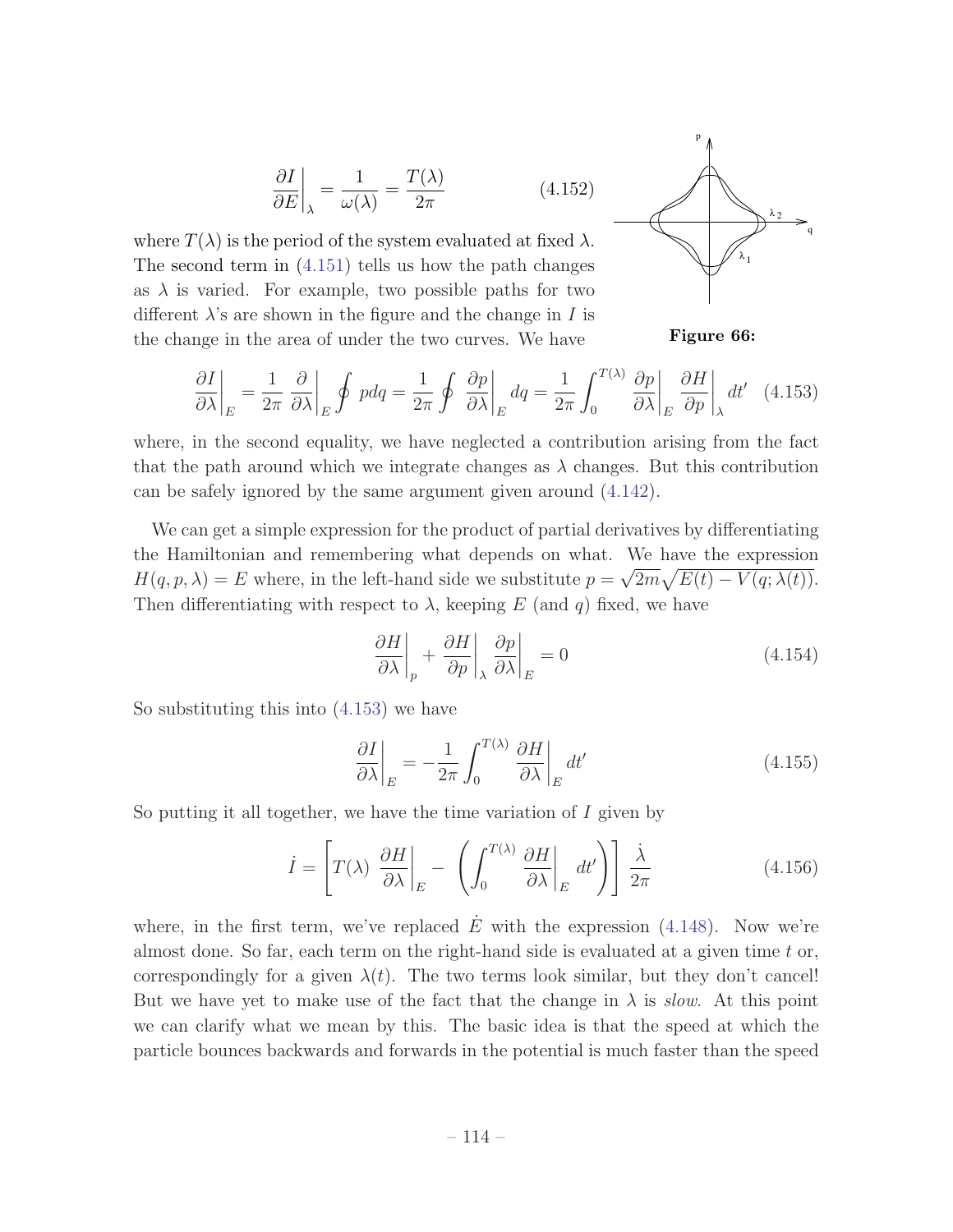at which  $\lambda$  changes. This means that the particle has performed many periods before it notices any appreciable change in the potential. This means that if we compute averaged quantities over a single period,

$$
\langle A(\lambda) \rangle = \frac{1}{T} \int_0^T A(t, \lambda) dt
$$
 (4.157)

then inside the integral we may treat  $\lambda$  as if it is effectively constant. We now consider the time averaged motion  $\langle \dot{I} \rangle$ . Since  $\lambda$  can be taken to be constant over a single period, the two terms in (4.156) do now cancel. We have

$$
\langle \dot{I} \rangle = 0 \tag{4.158}
$$

This is the statement that *I* is an adiabatic invariant: for small changes in  $\lambda$ , the averaged value of *I* remains constant<sup>7</sup>.

The adiabatic invariants played an important role in the early history of quantum mechanics. You might recognise the quantity  $I$  as the object which takes integer values according to the old 1915 Bohr-Sommerfeld quantisation condition

$$
\frac{1}{2\pi} \oint p \, dq = n\hbar \qquad n \in \mathbb{Z} \tag{4.159}
$$

The idea that adiabatic invariants and quantum mechanics are related actually predates the Bohr-Somerfeld quantisation rule. In the 1911 Solvay conference Einstein answered a question of Lorentz: if the energy is quantised as  $E = \hbar n \omega$  where  $n \in \mathbb{Z}$  then what happens if  $\omega$  is changed slowly? Lorentz' worry was that integers cannot change slowly – only by integer amounts. Einstein's answer was not to worry:  $E/\omega$  remains constant. These days the idea of adiabatic invariants in quantum theory enters into the discussion of quantum computers.

### An Example: The Simple Harmonic Oscillator

We saw in section 4.5 that for the simple harmonic oscillator we have  $I = E/\omega$ . So if we change  $\omega$  slowly, then the ratio  $E/\omega$  remains constant. This was Einstein's 1911 point. In fact, for the SHO it turns out that there is an exact invariant that remains constant no matter how quickly you change  $\omega$  and which, in the limit of slow change, goes over to *I*. This exact invariant is

$$
J = \frac{1}{2} \left[ \frac{q^2}{g(t)^2} + (g(t)\dot{q} - q\dot{g}(t))^2 \right]
$$
 (4.160)

<sup>&</sup>lt;sup>7</sup>The proof given above is intuitive, but begins to creak at the seams when pushed. A nice description of these issues, together with a more sophisticated proof using generating functions for canonical transformations is given in in the paper "The Adiabatic Invariance of the Action Variable in Classical Dynamics" by C.G.Wells and S.T.Siklos which can be found at http://arxiv.org/abs/physics/0610084.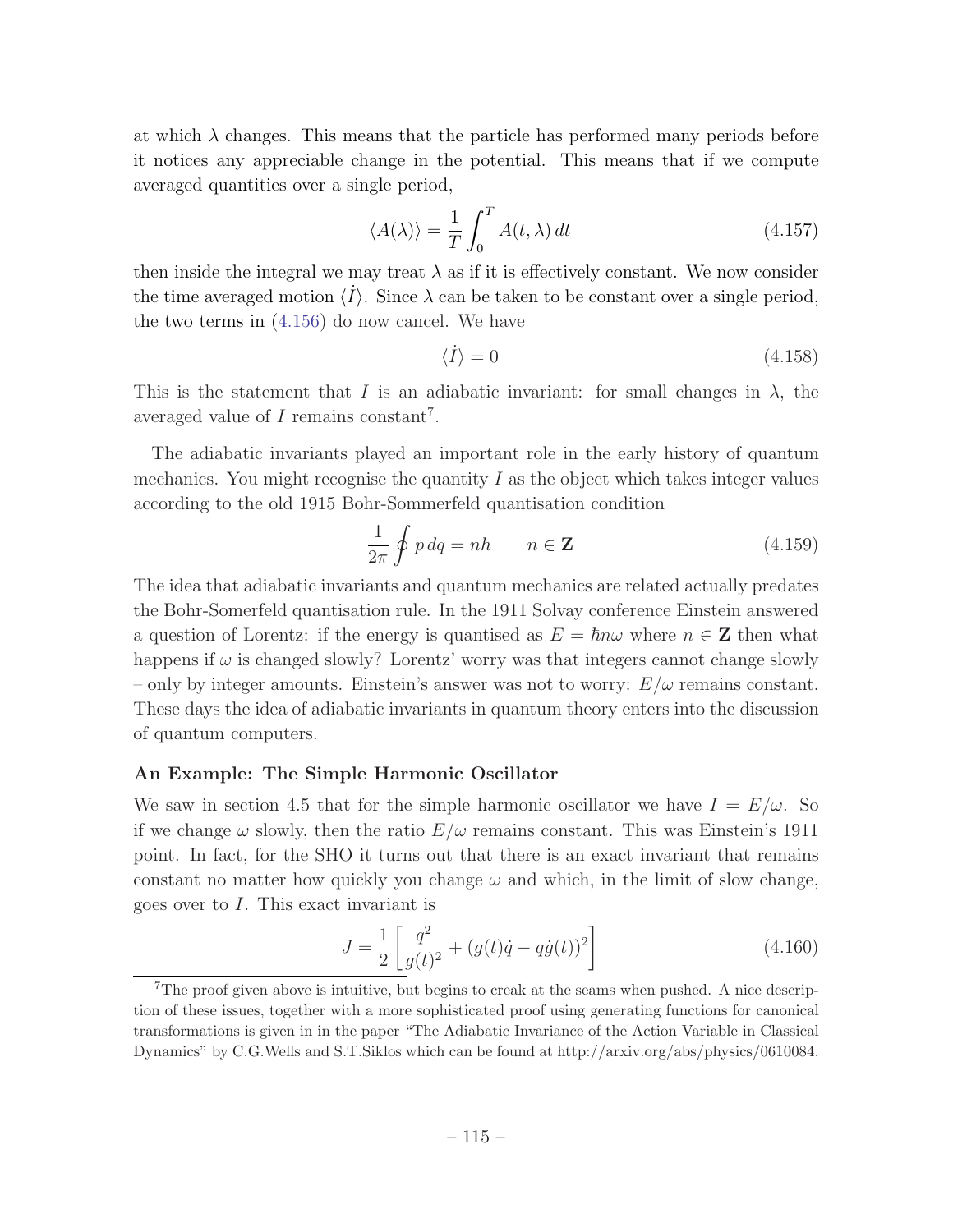where  $g(t)$  is a function satisfying the differential equation

$$
\ddot{g} + \omega^2(t)g - \frac{1}{g^3} = 0 \tag{4.161}
$$

### 4.6.1 Adiabatic Invariants and Liouville's Theorem

There's a way to think of adiabatic invariants using Liouville's theorem. Consider first a series of systems, all described by a Hamiltonian with fixed parameter  $\lambda$ . We set off each system with the same energy  $E$  or, equivalently, the same action *I*, but we start them with slightly different phases  $\theta$ . This means that their dynamics is described by a series of dots, all chasing each other around a fixed curve as shown in the figure. Now let's think about how this train of dots evolves under the Hamiltonian with time dependent  $\lambda(t)$ . Recall that Liouville's theorem states



Figure 67:

that the area of phase space is invariant under any Hamiltonian evolution. This holds whether or not  $\partial H/\partial t = 0$ , so is still valid for the time dependent Hamiltonian with  $\lambda(t)$ . One might be tempted to say that we're done since all the words sound right: Liouville's theorem implies that the area is conserved which is also the statement that our adiabatic invariant *I* doesn't change with time. But this is a little too fast! Liouville's theorem says the area of a distribution of particles in phase space is conserved, not the area enclosed by a perimeter ring of particles. Indeed, Liouville's theorem holds for any variation  $\lambda(t)$ , not just for adiabatic variations. For a fast change of  $\lambda(t)$ , there is nothing to ensure that the particles that had the same initial energy, but different phases, would have the same final energy and we lose the interpretation of a ring of dots in phase space enclosing some area.

The missing ingredient is the "*adiabatic principle*". In this context it states that for a suitably slow change of the parameter  $\lambda$ , all the systems in the same orbit, with the same energy, are affected in the same manner. If this holds, after some time the dots in phase space will still be chasing each other around another curve of constant energy *E*'. We can now think of a distribution of particles filling the area *I* inside the curve. As  $\lambda$  varies slowly, the area doesn't change *and* the outer particles remain the outer particles, all with the same energy. Under these circumstances, Liouville's theorem implies the adiabatic invariant *I* is constant in time.

## 4.6.2 An Application: A Particle in a Magnetic Field

We saw in Section 4.1 that a particle in a constant magnetic field  $\mathbf{B} = (0,0,B)$  makes circles with Larmor frequency  $\omega = eB/mc$  and a radius R, which depends on the energy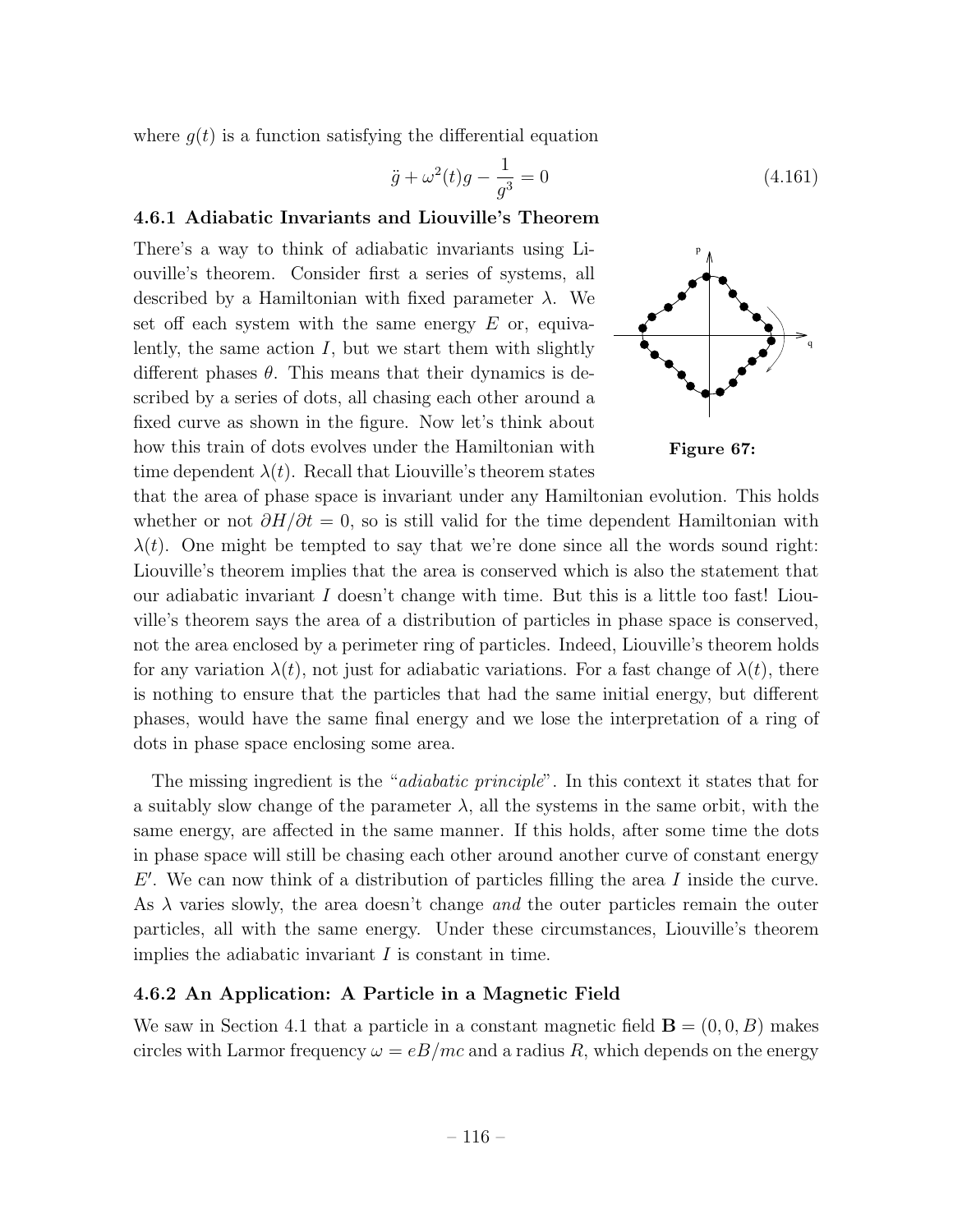of the particle. But what happens if *B* is slowly varying over space? i.e.  $B = B(x, y)$ , but with

$$
\partial_i B \ll R \tag{4.162}
$$

so that the field is roughly constant over one orbit.

In this example, there is no explicit time dependence of the Hamiltonian so we know that the Hamiltonian itself is an exact constant of motion. For a particle in a constant magnetic field we can calculate  $H$  of an orbit by substituting the solutions  $(4.32)$  into the Hamiltonian (4.28). We find

$$
H = \frac{1}{2}m\omega^2 R^2 = \frac{e^2 R^2 B^2}{2mc^2}
$$
\n(4.163)

This quantity is conserved. But what happens to the particle? Does it drift to regions with larger magnetic field *B*, keeping *H* constant by reducing the radius of the orbit? Or to regions with smaller *B* with larger orbits?

We can answer this by means of the adiabatic invariant. We can use this because the motion of the particle is periodic in space so the particle sees a magnetic field which varies slowly over time. The adiabatic invariant is

$$
I = \frac{1}{2\pi} \oint p \, dq \tag{4.164}
$$

which is now to be thought of as a path integral along the orbit of the electron. We evaluate this on the solution for the uniform magnetic field (4.32)

$$
I = \frac{1}{2\pi} \int_0^T (p_x \dot{x} + p_y \dot{y}) dt
$$
  
=  $\frac{1}{2\pi} \int_0^T (bR\omega \cos \omega t + m\omega^2 R^2 \sin^2 \omega t) dt$   
=  $\frac{m\omega R^2}{2\pi} \int_0^{2\pi} \sin^2 \theta d\theta$  (4.165)

Setting  $\omega = eB/mc$ , we see that the adiabatic invariant *I* is proportional to  $(e/c)BR^2$ . Since the electric charge *e* and the speed of light *c* are not things we can change, we find that  $BR^2$  is constant over many orbits. But as  $H \sim B^2 R^2$  is also conserved, both the magnetic field *B* seen by the particle and the radius of the orbit *R* must be individually conserved. This means the particle can't move into regions of higher or lower magnetic fields: it must move along constant field lines<sup>8</sup>.

<sup>8</sup>For results that go beyond the adiabatic approximations, see the paper by the man: E. Witten "*A Slowly Moving Particle in a Two-Dimensional Magnetic Field*", Annals of Physics 120 72 (1979).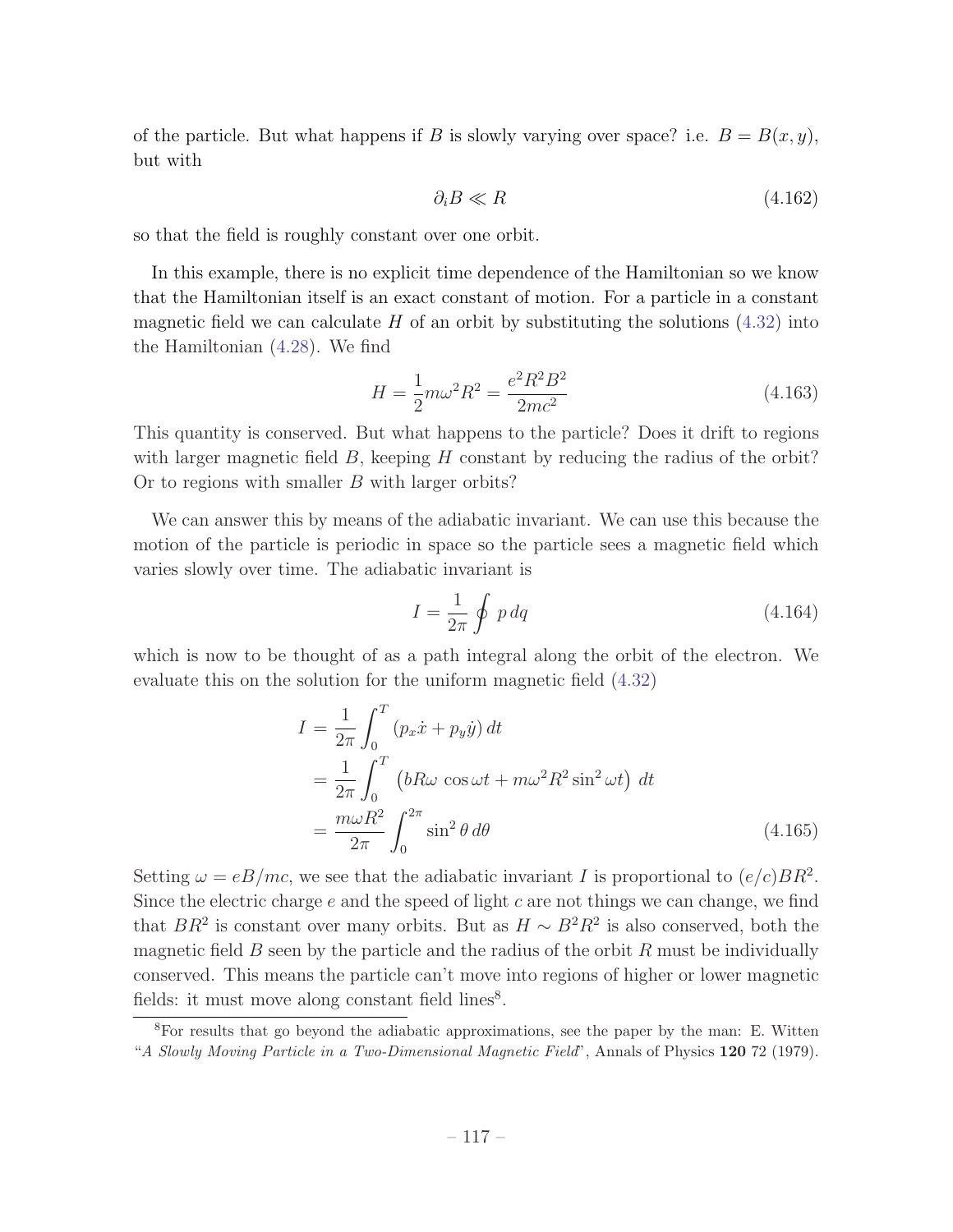Finally, there's a simple physical way to see that the particle indeed drifts along lines of constant magnetic field. As the particle makes its little Larmor circles, it feels a slightly stronger force when it's, say, at the top of its orbit where the field is slightly larger, compared to when its at the bottom. This net force tends to push the particle to regions of weaker or stronger magnetic field. But we've seen through the use of adiabatic invariants that this isn't possible. The slow drift of the particle acts such that it compensates for this small force, keeping the particle on constant field lines.

There's a slight variant of the above set-up which allows you to trap charged particles using magnetic fields. Consider the particle making its little Larmor circles in the (*x, y*) plane, but also moving in the *z* direction and take a magnetic field that's constant in the (*x, y*)-plane, but ever increasing in the *z*-direction. The energy of the particle is given by,

$$
H = \frac{1}{2}m\dot{z}^2 + \frac{e^2R^2B^2}{2mc^2} = \frac{1}{2}m\dot{z}^2 + \frac{IemB}{mc}
$$
 (4.166)

Both *H >* 0 and *I >* 0 are constant in time. This ensures that there exists a value of the magnetic field  $B > 0$  at which we necessarily have  $\dot{z} = 0$  and the particle can go no further. At this stage it turns round and goes back again. By creating a magnetic field that increases at two ends, charged particles can be made to bounce back and forth in the  $z$  direction, while executing their little circles in the  $(x, y)$ -plane. It is this mechanism that traps charged particles in magnetic loops emitted from the sun and is ultimately responsible for solar flares.

### 4.6.3 Hannay's Angle

Consider a particle bouncing around, with periodic motion, in an arbitrary potential. There are many parameters  $\lambda_a$  describing the shape of the potential. As we slowly vary the  $\lambda_a$  the path in phase space changes although, as we have seen, the area enclosed by the path remains the same. After some time  $t_{\text{long}}$  (which, by the assumption of adiabiticity, is much longer than the period *T* of a single orbit) we return to the original parameters so that  $\lambda_a(t_{\text{long}}) = \lambda_a(0)$ . The question we want to ask is: how has the phase angle  $\theta$  changed?

For any fixed  $\lambda_a$ , the velocity of the angle variable is  $\dot{\theta} = \partial H/\partial I = \omega(I, \lambda_a)$ . As we slowly vary the parameters, the particle is spinning around its phase space orbits. When we return we therefore expect that the phase has been shifted by  $\int \omega dt$ . Which is true. But it turns out that there is another, more subtle, contribution to the phase shift as well. We'll now see where this comes from.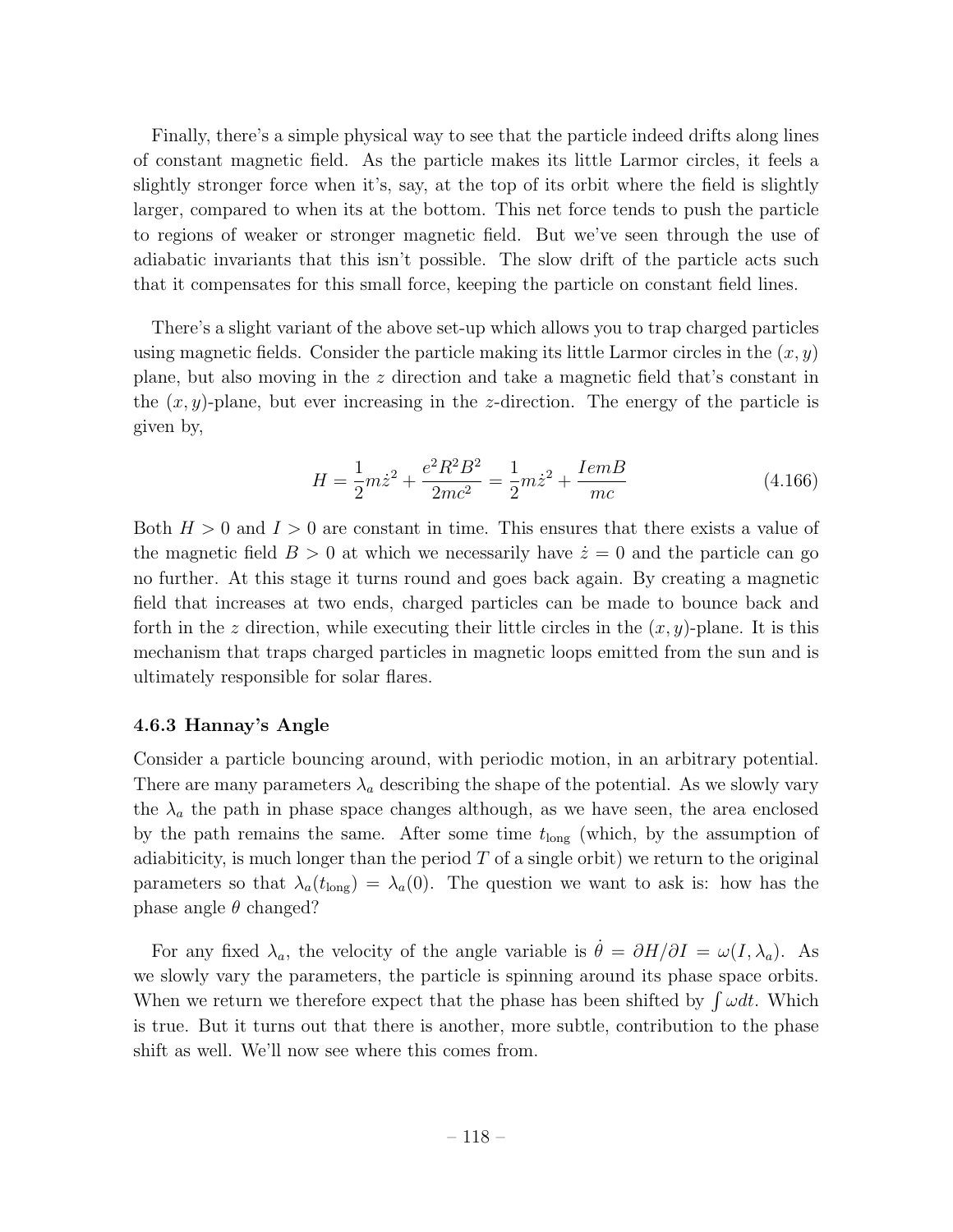As the parameters change, we can write the change in the angle  $\theta$  as

$$
\dot{\theta} = \frac{\partial H}{\partial I} + \frac{\partial \theta}{\partial \lambda_a} \dot{\lambda}_a \tag{4.167}
$$

Which looks simple enough. But there's a problem. The second term is not well defined. For each set of parameters  $\lambda_a$  we have different action angle variables  $I(\lambda_a)$  and  $\theta(\lambda_a)$ . But there's nothing that stops choosing a different origin  $\theta = 0$  for each choice of the parameters. In other words, we could always redefine

$$
\theta(\lambda_a) \to \theta(\lambda_a) + \beta(\lambda_a) \tag{4.168}
$$

where we shift by a different constant  $\beta$  for each  $\lambda_a$ . What this means is that it doesn't really make any sense to compare the angle variable for different parameters  $\lambda_a$ . This makes the second term — which tells us how the angle variable changes as we change the parameters — ambiguous. One might think this means that we can just ignore it. Or, more precisely, we could choose the shifts  $\beta$  so that the angle variables are defined in such a way that the second term vanishes. But it turns out that this isn't possible. Let's see why. The point is that it does make sense to compare the angle variable for the same parameters  $\lambda_a$ . After such a time  $t_{\text{long}}$ , we have

$$
\theta(t_{\text{long}}) = \theta(0) + \int_0^{t_{\text{long}}} \omega \, dt + \Delta\theta \tag{4.169}
$$

The term  $\int \omega dt$  is the dynamic term that we anticipated above, arising from the fact that  $\theta$  is continually making orbits around the curve in phase space. It depends on the time  $t_{\text{long}}$  that we took to make the change. The other term that we call  $\Delta\theta$  is more interesting. From (4.167) it is given by

$$
\Delta\theta = \int_0^{t_{\text{long}}} \left\langle \frac{\partial \theta}{\partial \lambda_a} \right\rangle \dot{\lambda}_i dt = \oint_C \left\langle \frac{\partial \theta}{\partial \lambda_a} \right\rangle d\lambda_a \tag{4.170}
$$

where we've used the fact that the change in  $\lambda_a$  is adiabatic to replace the integrand with its average over one period of the orbit. The final expression above means an integration over the curve *C* that the system traces in parameter space. We see that  $\Delta\theta$  is independent of the time  $t_{\text{long}}$  taken to make the change. However, it does depend on the path that we took through the space of all possible potentials. It is known as the "Hannay angle". Note that the Hannay angle is invariant under the ambiguity (4.169) even though the quantity  $\partial \theta / \partial \lambda_a$  that appears in the integrand isn't. This idea of integrating quantities around loops is an example of "holonomy", an important concept in modern physics.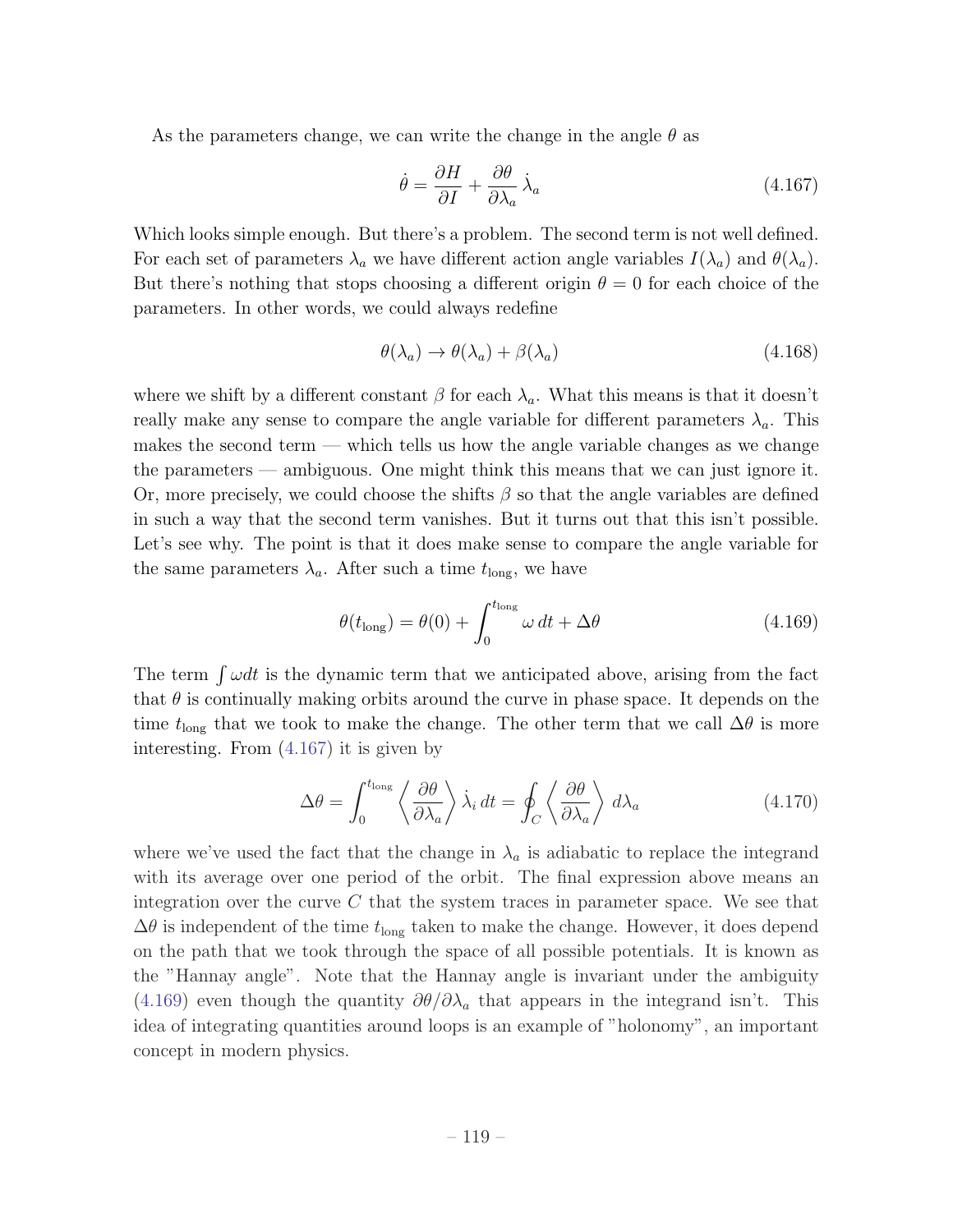Rather surprisingly, the Hannay angle was first discovered only in 1984. The history is interesting. First Berry discovered a similar phase for the wavefunction in quantum mechanics (now known as the Berry phase). Many physicists were shocked that such a simple and profound idea as Berry's phase had lain hidden in the formulation of quantum mechanics for 50 years and it set off a flurry of theoretical and experimental research. Soon after this, Hannay showed that an analogous phase had lain undiscovered in classical mechanics for 150 years! Although, in certain examples in celestial mechanics, the phase  $\Delta\theta$  had been correctly calculated, the general theory lying behind it had not been appreciated. We now describe this theory.

The first step is to use a higher dimensional version of Stokes' theorem to express the contour integral (4.170) as a surface integral

$$
\Delta\theta = \int_{S} \left( \frac{\partial}{\partial \lambda_a} \left\langle \frac{\partial \theta}{\partial \lambda_b} \right\rangle - \frac{\partial}{\partial \lambda_b} \left\langle \frac{\partial \theta}{\partial \lambda_a} \right\rangle \right) dA_{ab} \tag{4.171}
$$

where *S* is a surface in parameter space bounded by the curve *C* and  $dA_{ab}$  is the infinitesimal surface element.

Claim: The Hannay angle can be written as

$$
\Delta\theta = \frac{d}{dI} \int_{S} W_{ab} \, dA_{ab} \tag{4.172}
$$

where the anti-symmetric matrix  $W_{ab}$  (known mathematically as a 2-form) is given by

$$
W_{ab} = \left\langle \frac{\partial \theta}{\partial \lambda_a} \frac{\partial I}{\partial \lambda_b} - \frac{\partial \theta}{\partial \lambda_b} \frac{\partial I}{\partial \lambda_a} \right\rangle
$$
 (4.173)

**Proof:** To start with let's think about the averaging procedure a little more. In equation  $(4.157)$  we wrote  $\langle A \rangle$  as a time average, integrating over a single period. We could equally as well write it as an angle average,

$$
\langle A \rangle = \oint A(I, \theta) d\theta = \int A(q', p') \, \delta(I' - I) \frac{dq' dp'}{2\pi} \tag{4.174}
$$

where in the second equality we integrate over all of phase space and insert the delta function  $\delta(I'-I)$  to restrict the integral to the orbit over the curve with action *I*. It's this latter formula that we'll use. This allows us to write,

$$
\frac{\partial}{\partial \lambda_a} \left\langle \frac{\partial \theta}{\partial \lambda_b} \right\rangle - \frac{\partial}{\partial \lambda_b} \left\langle \frac{\partial \theta}{\partial \lambda_a} \right\rangle = \left[ \frac{\partial}{\partial \lambda_a} \int \frac{\partial \theta}{\partial \lambda_b} - \frac{\partial}{\partial \lambda_b} \int \frac{\partial \theta}{\partial \lambda_a} \right] \delta(I' - I) \frac{dq'dp'}{2\pi}
$$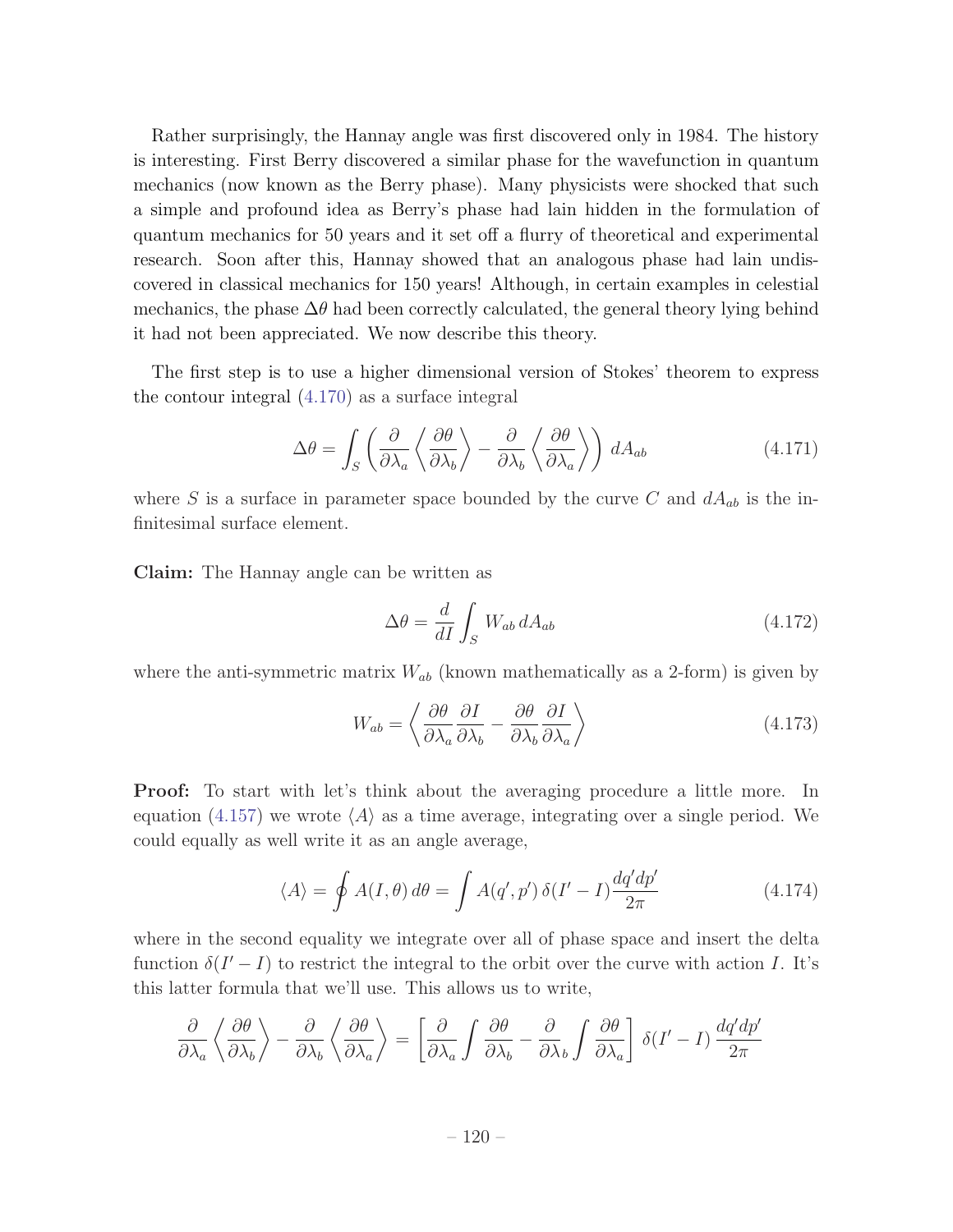$$
= \int \left[ \frac{\partial \theta}{\partial \lambda_b} \frac{\partial \delta}{\partial \lambda_a} - \frac{\partial \theta}{\partial \lambda_a} \frac{\partial \delta}{\partial \lambda_b} \right] \frac{dq'dp'}{2\pi}
$$
  
\n
$$
= \int \left[ \frac{\partial \theta}{\partial \lambda_b} \frac{\partial I'}{\partial \lambda_a} - \frac{\partial \theta}{\partial \lambda_a} \frac{\partial I'}{\partial \lambda_b} \right] \frac{\partial \delta}{\partial I'} \frac{dq'dp'}{2\pi}
$$
  
\n
$$
= -\frac{d}{dI} \int \left[ \frac{\partial \theta}{\partial \lambda_b} \frac{\partial I'}{\partial \lambda_a} - \frac{\partial \theta}{\partial \lambda_a} \frac{\partial I'}{\partial \lambda_b} \right] \delta(I' - I) \frac{dq'dp'}{2\pi}
$$
  
\n
$$
= \frac{d}{dI} W_{ab} \tag{4.175}
$$

which completes the proof. I haven't included any examples here of the Hannay angle: some simple ones can be found in the original literature<sup>9</sup> and more advanced applications can be found by googling "Hannay angles". For the pendulum example, in which the length of the pendulum varies, the Hannay angle vanishes. This is because there is only one parameter to vary, while a non-trivial  $\Delta\theta$  occurs only if we make a non-trivial loop *C* in parameter space.

#### 4.7 The Hamilton-Jacobi Equation

In this section we will describe yet another viewpoint on classical dynamics, known as Hamilton-Jacobi theory. It will tie together several concepts that we've met so far. Recall from section 2.1 the principle of least action. We define the action

$$
S = \int_0^T L(q_i, \dot{q}_i, t) dt
$$
 (4.176)



Figure 68:

which we evaluate for *all* paths  $q(t)$  with fixed end points

$$
q_i(0) = q_i^{\text{initial}}
$$
,  $q_i(T) = q_i^{\text{final}}$  (4.177)

Then the true path taken is an extremum of the action:  $\delta S = 0$ .

Now let's change perspective a little. Consider the action evaluated only along the *true* path  $q_i^{\text{classical}}(t)$  and define

$$
W(q_i^{\text{initial}}, q_i^{\text{final}}, T) = S[q_i^{\text{classical}}(t)] \tag{4.178}
$$

While *S* is a functional on any path, *W* is to be considered as a function of the initial and final configurations  $q_i^{\text{initial}}$  and  $q_i^{\text{final}}$  as well as the time *T* it takes to get between them.

<sup>9</sup>J. Hannay, "*Angle Variable Holonomy in Adiabatic Excursion of an Integrable Hamiltonian*" J. Phys A, 18 221 (1985); M. Berry, "*Classical Adiabatic Angles and Quantal Adiabatic Phase*" J. Phys A, 18 15 (1985).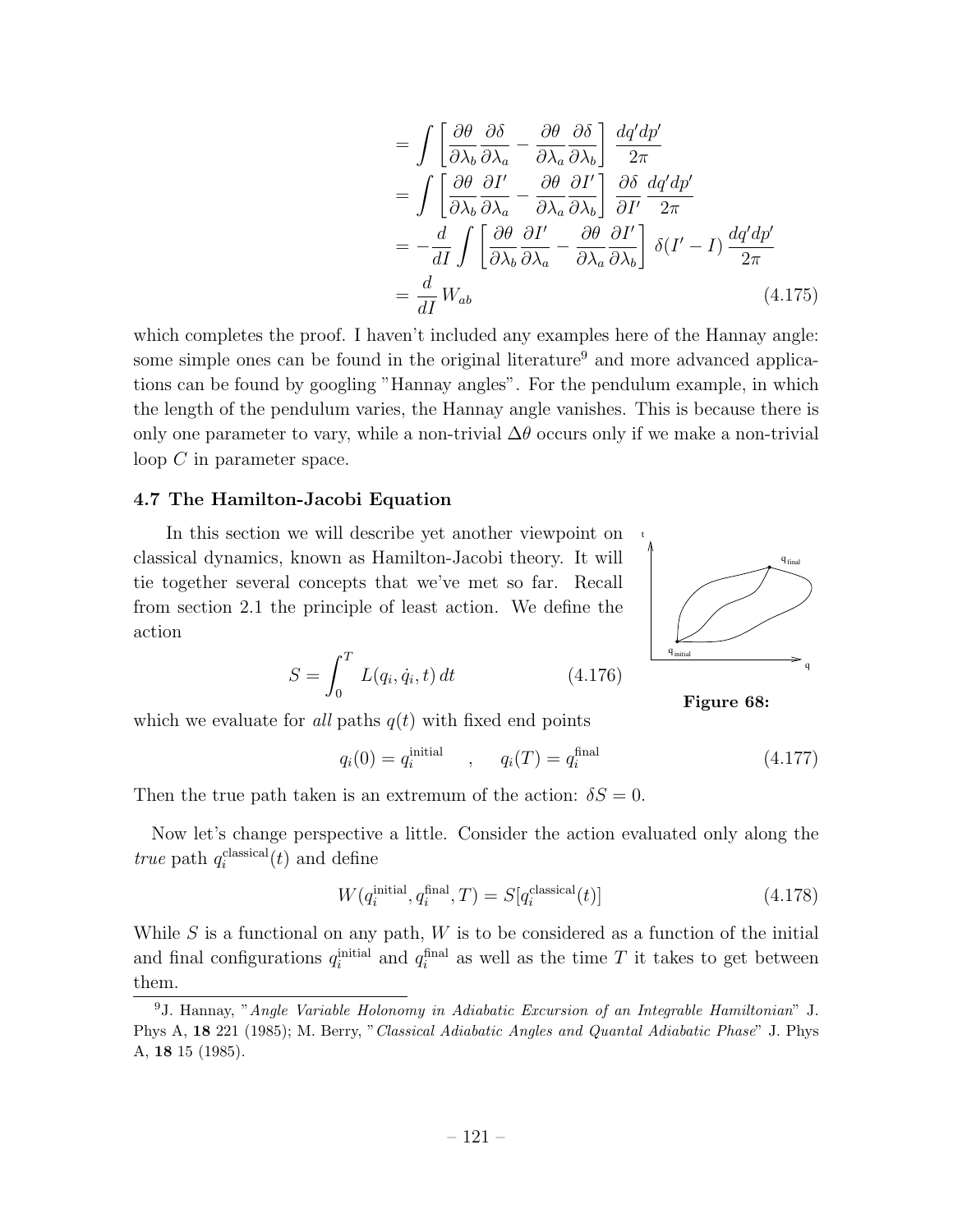Now let's ask what happens if we keep  $q_i^{\text{initial}}$  fixed but vary the end point  $q_i^{\text{final}}$ . We can go back to the analysis of section 2.1 to see that when the action is varied it looks like

$$
\delta S = \int_0^T dt \left[ \frac{\partial L}{\partial q_i} - \frac{d}{dt} \left( \frac{\partial L}{\partial \dot{q}_i} \right) \right] \delta q_i(t) + \left[ \frac{\partial L}{\partial \dot{q}_i} \delta q_i(t) \right]_0^T \tag{4.179}
$$

If we evaluate this on the classical path the first term vanishes. We're left with

$$
\frac{\partial W}{\partial q_i^{\text{final}}} = \frac{\partial L}{\partial \dot{q}_i} \bigg|_{t=T} = p_i^{\text{final}} \tag{4.180}
$$

The next thing we want to compute is  $\partial W/\partial T$ . Let's start by considering a classical path with fixed initial configuration  $q_i^{\text{initial}}$ . We'll let the path run on a little longer than before, so  $T \to T + \delta T$ . Then we have

$$
\frac{dW}{dT} = \frac{\partial W}{\partial T} + \frac{\partial W}{\partial q_i^{\text{final}}} \dot{q}_i^{\text{final}} = \frac{\partial W}{\partial T} + p_i^{\text{final}} \dot{q}_i^{\text{final}} \tag{4.181}
$$

But this total derivative is easily calculated since  $dS/dT = L$ , or

$$
\frac{dW}{dT} = L(q_i^{\text{classical}}(T), \dot{q}_i^{\text{classical}}(T), T) = L(q_i^{\text{final}}, \dot{q}_i^{\text{final}}, T) \tag{4.182}
$$

So we arrive at the equation,

$$
\frac{\partial W}{\partial T} = -\left(p_i^{\text{final}} \dot{q}_i^{\text{final}} - L(q_i^{\text{final}}, \dot{q}_i^{\text{final}}, T)\right) \n= -H(q_i^{\text{final}}, p_i^{\text{final}}, T)
$$
\n(4.183)

At this stage, the only time in the game is  $T$  and the only position in the game is  $q_i^{\text{final}}$ . So we can simply drop the word "final", and relabel  $T \to t$ . We have found ourselves a time dependent function on configuration space  $W = W(q_i, t)$  which satisfies

$$
\frac{\partial W}{\partial q_i} = p_i \quad \text{and} \quad \frac{\partial W}{\partial t} = -H(q_i, p_i, t) \tag{4.184}
$$

or, substituting the first into the second, we have

$$
\frac{\partial W}{\partial t} = -H(q_i, \partial W/\partial q_i, t) \tag{4.185}
$$

This is the *Hamilton-Jacobi Equation*.

We've shown how a solution to the Hamilton-Jacobi equation can be constructed by looking at the classical action of paths which reach a point  $q_i$  at time  $T$  starting from some initial reference point  $q_i^{\text{initial}}$ . The starting point  $q_i^{\text{initial}}$  can be considered integration constants. In fact, there are more general solutions to the Hamilton-Jacobi equation, although all are related to the classical action in a similar way.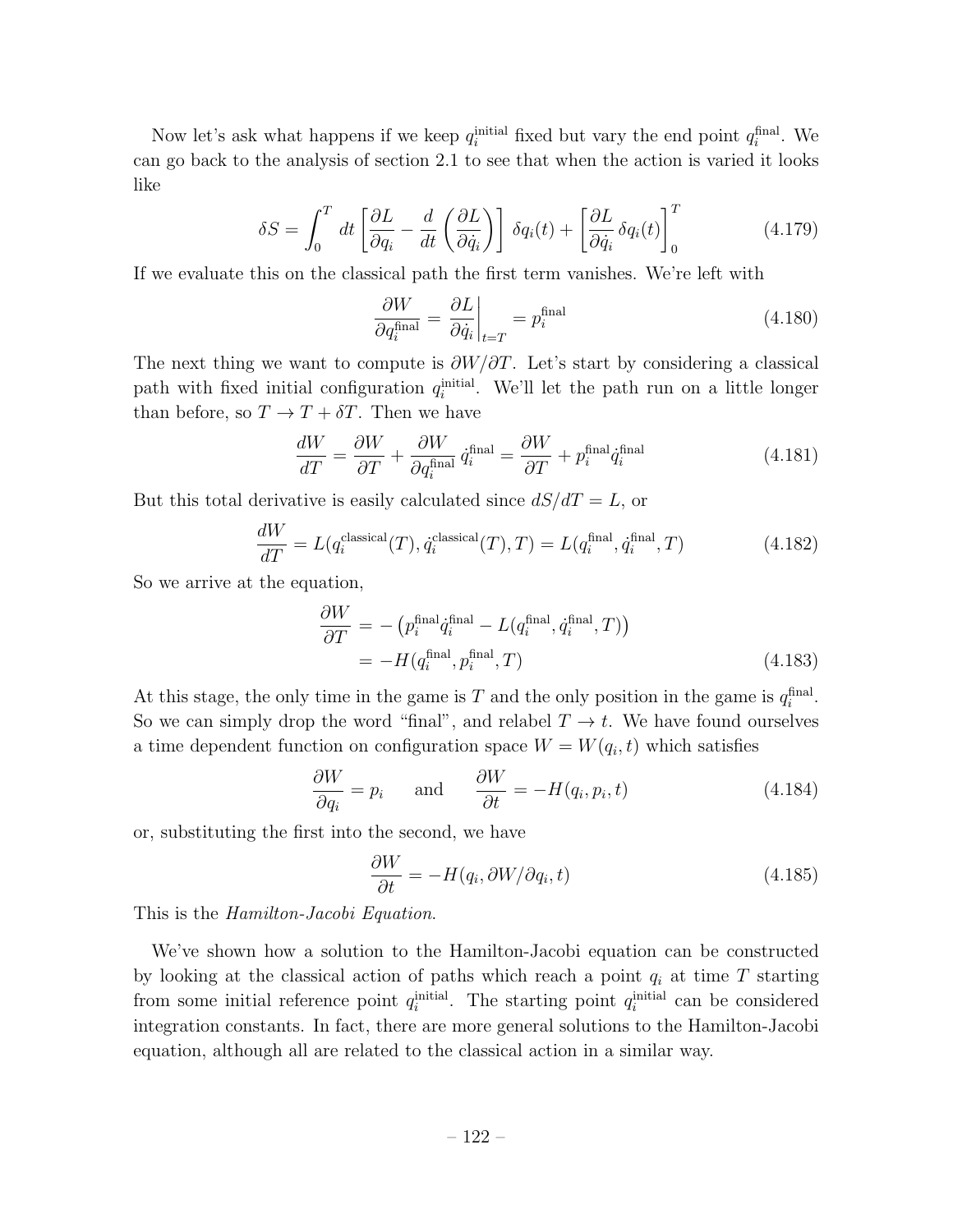Suppose we find a solution to (4.185). What do we do with it? We're now armed with some time-dependent function  $W(q_i, t)$  on configuration space. We combine this with the first of Hamilton's equations which reads

$$
\dot{q}_i = \left. \frac{\partial H}{\partial p_i} \right|_{p_i = \partial W / \partial q_i}
$$
\n(4.186)

where, on the right-hand-side, we've replaced every appearance of the momenta *p<sup>i</sup>* by a function of the coordinates using  $p_i = \partial W / \partial q_i$ . What we're left with is *n* first-order differential equations for the evolution of  $q_i$ . In this manner the function *W* determines the path of the classical system: start it off at a point in configuration space and W can be considered as a real valued classical wavefunction which tells it how to evolve. What we need to show is that the evolution dictated by (4.186) does indeed satisfy the equations of motion. In other words, we should prove that the second of Hamilton's equations,  $\dot{p}_i = -\partial H/\partial q_i$ , is satisfied. We have

$$
\dot{p}_i = \frac{d}{dt} \left( \frac{\partial W}{\partial q_i} \right) = \frac{\partial^2 W}{\partial q_i \partial q_j} \dot{q}_j + \frac{\partial^2 W}{\partial t \partial q_i} \tag{4.187}
$$

But differentiating the Hamilton-Jacobi equation  $(4.185)$  with respect to  $q_i$ , we see that we can rewrite the right-hand-side of this equation using

$$
\frac{\partial^2 W}{\partial t \partial q_i} = -\frac{\partial H}{\partial q_i} - \frac{\partial H}{\partial p_j} \frac{\partial^2 W}{\partial q_i \partial q_j} = -\frac{\partial H}{\partial q_i} - \dot{q}_j \frac{\partial^2 W}{\partial q_i \partial q_j} \tag{4.188}
$$

So that (4.187) becomes  $\dot{p}_i = -\partial H/\partial q_i$  as required.

Let's see what we've done. We're used to dealing with second order differential equations for the time evolution on configuration space (i.e. Lagrange's equations) and first order differential equations for time evolution on phase space (Hamilton's equations). But the Hamilton-Jacobi approach allows us to incorporate *n* of the integration constants in the function  $W(q_i, t)$  so that we're left solely with first order differential equations on configuration space given by (4.186).

When we have conservation of the Hamiltonian, so  $\partial H/\partial t = 0$ , there is solution of the Hamilton-Jacobi equation of a particularly simple form. Define

$$
W(q_i, t) = W^0(q_i) - Et \tag{4.189}
$$

for some constant *E*. Then the time dependence drops out and we get the equation

$$
H(q_i, \partial W^0 / \partial q_i) = E \tag{4.190}
$$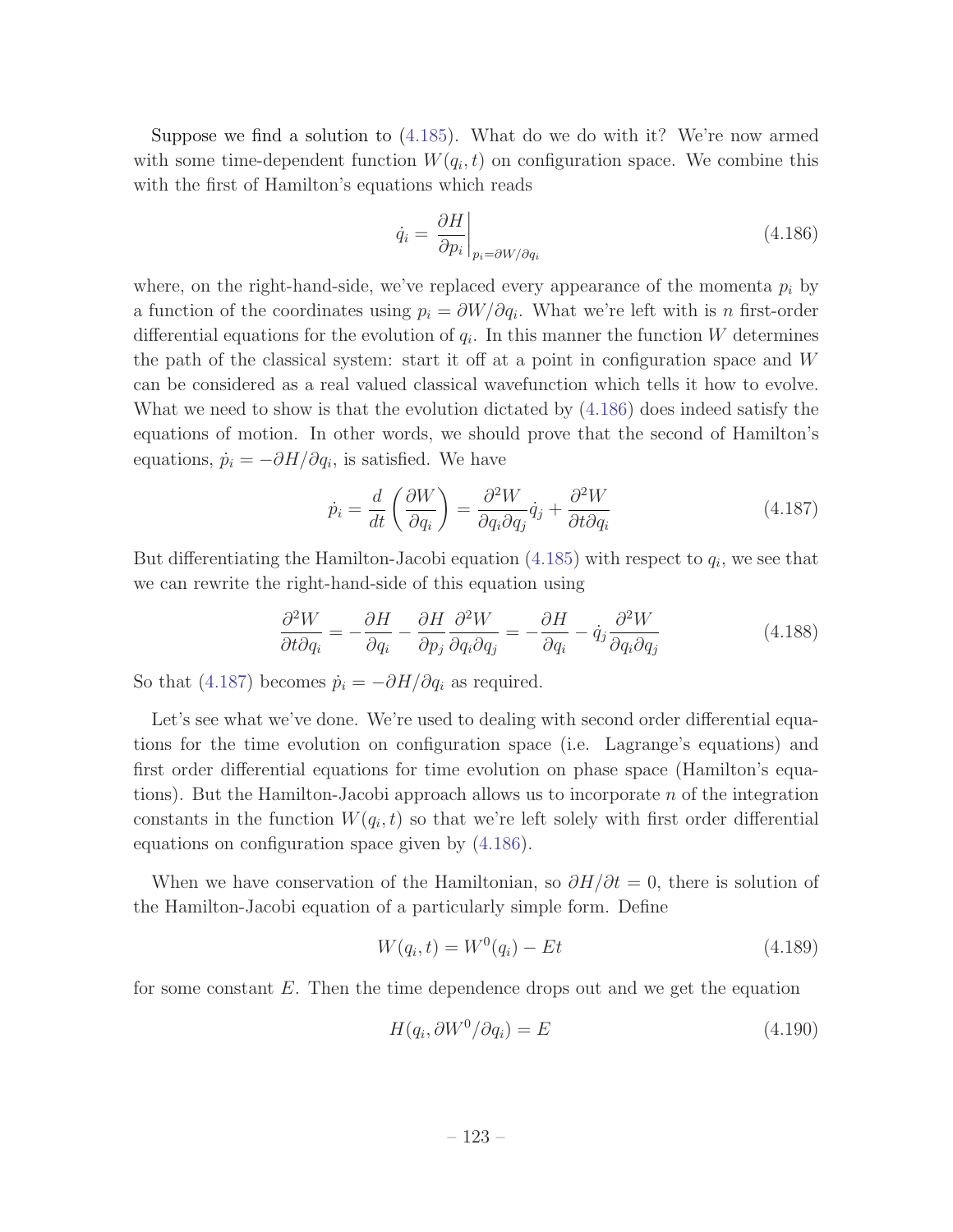*W*<sup>0</sup> is known as *Hamilton's principal function*. The special property of this solution to the Hamilton-Jacobi equation is that every path in configuration space determined by the function  $W_0$  has the same energy  $E$ . With a little thought, we can envisage how to construct solutions to (4.190). Start with a co-dimension one surface in configuration space which we will specify to be a surface of constant  $W_0$ . (Co-dimension one means that the surface has dimension  $(n-1)$ : it splits the configura-





tion space in two). At any point in this surface, the potential energy  $V(q)$  is determined. Since  $p_i = \partial W_0 / \partial q_i$ , the momentum is perpendicular to the surface and in the direction of increasing  $W_0$ . Its magnitude is fixed by requiring that the total energy is  $E$ . But this magnitude then tells us the position of the next surface of constant  $W_0$  (with incremental increase). In this manner, it should be clear that, in multi-dimensional configuration spaces there are many solutions to (4.190). It should also be clear that something singular happens to  $W_0$  in regions where  $V(q_i) = 0$ . Finally, we note that even when  $\partial H/\partial t = 0$ , there exist other solutions *W* to (4.185) which encode families of trajectories on configuration space which have different energies.

### 4.7.1 Action and Angles from Hamilton-Jacobi

For the majority of examples the Hamilton-Jacobi approach doesn't give a particularly useful way for solving a problem; its utility really lies in the structure it reveals about classical dynamics. So rather than go through the gymnastics of solving a complicated problem using this method, let us focus on a rather simple example which which illustrates connections between the different ideas we've seen. A system with a single degree of freedom has Hamiltonian

$$
H = \frac{p^2}{2m} + V(q) \tag{4.191}
$$

Since the Hamiltonian is time independent, energy is conserved and the solution to the Hamilton-Jacobi equation has a single integration constant, let's call it  $\beta$ , which is necessarily some function of the energy. In the above discussion we were a little lax about showing these integration constants explicitly, but let's do it now: we'll write  $W = W(q, t; \beta)$  with  $\beta = \beta(E)$ . Now we ask a somewhat strange question: suppose we try to perform a canonical transformation from  $(q, p)$  to new coordinates  $(\alpha, \beta)$  such that  $\beta$  is the new momentum. What is the new coordinate  $\alpha$ ?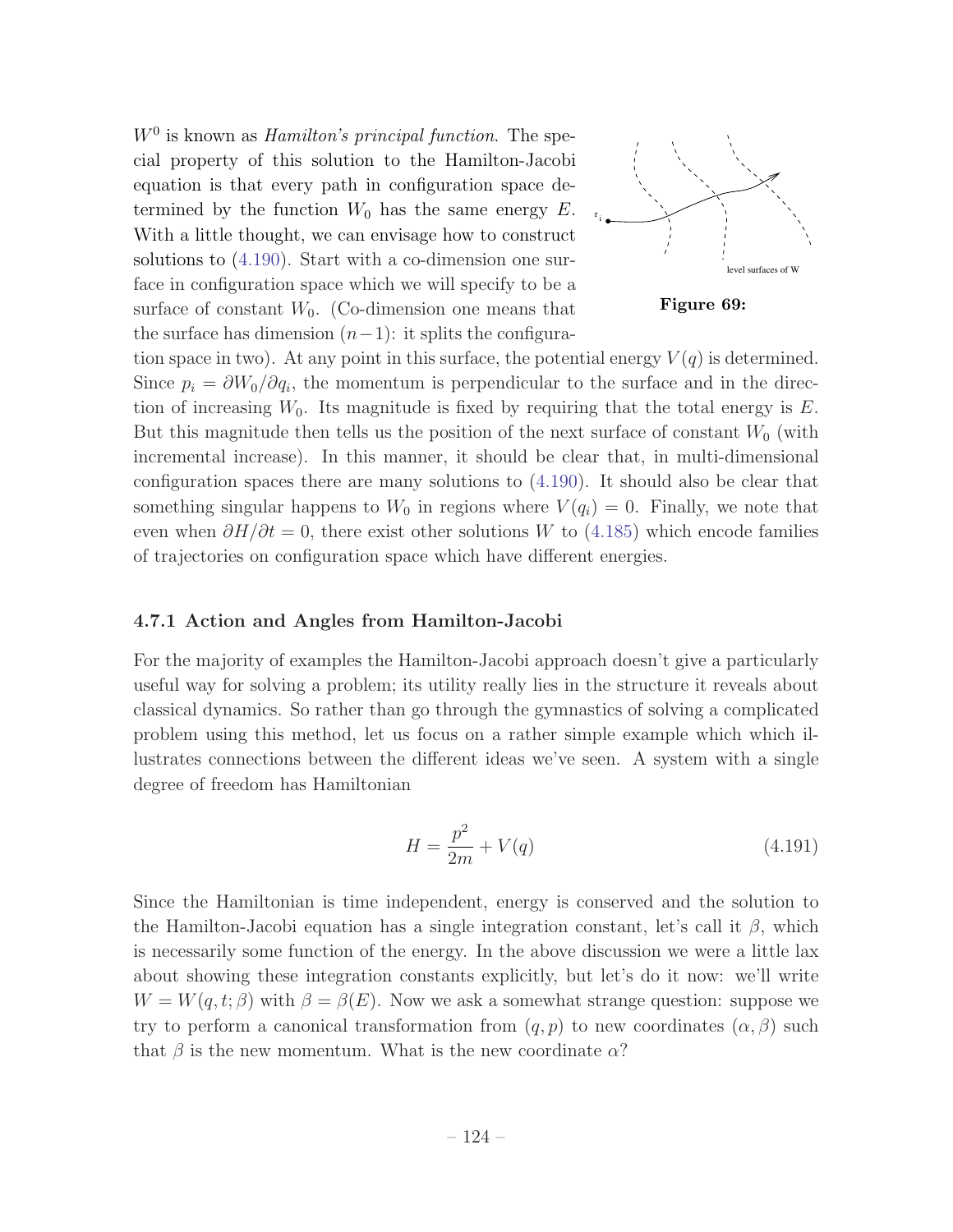Since we wish the change of coordinates to be canonical, we must be able to write  $q = q(\alpha, \beta)$  and  $p = p(\alpha, \beta)$  such that

$$
\{q, p\}_{(\alpha, \beta)} \equiv \frac{\partial q}{\partial \alpha} \frac{\partial p}{\partial \beta} - \frac{\partial q}{\partial \beta} \frac{\partial p}{\partial \alpha} = 1
$$
\n(4.192)

Using  $p = \partial W / \partial q$  and remembering what all depends on what all  $(W = W(q, \beta))$  and  $q = q(\alpha, \beta)$  and  $p = p(\alpha, \beta)$  we can write this as,

$$
\{q, p\}_{(\alpha, \beta)} = \frac{\partial q}{\partial \alpha} \left( \frac{\partial^2 W}{\partial \beta \partial q} + \frac{\partial^2 W}{\partial q^2} \frac{\partial q}{\partial \beta} \right) - \frac{\partial q}{\partial \beta} \frac{\partial^2 W}{\partial q^2} \frac{\partial q}{\partial \alpha} = \frac{\partial q}{\partial \alpha} \frac{\partial}{\partial q} \left( \frac{\partial W}{\partial \beta} \right) \tag{4.193}
$$

and we find that the transformation is canonical if we take  $\alpha = \partial W/\partial \beta$ . Note the nice symmetry here: we have a solution  $W(q, t; \beta)$  to the Hamilton Jacobi equation and we can think in terms of canonical coordinates  $(q, p)$  or alternatively  $(\alpha, \beta)$  where

$$
p = \frac{\partial W}{\partial q} \qquad , \qquad \alpha = \frac{\partial W}{\partial \beta} \tag{4.194}
$$

The function *W* is an example of a generating function of the second kind  $(4.120)$ .

So what to do with this? Let's look at some examples. Take  $\beta = E$ , so that our new momentum variable is the energy itself. What is the canonical coordinate? If we write  $W(q, t; E) = W_0(q, E) - Et$  then the coordinate canonically dual to *E* is

$$
\alpha = \frac{\partial W_0}{\partial E}(q, E) - t \tag{4.195}
$$

Taking the time dependence over the left-hand-side, we see that  $\alpha$  has the interpretation of  $-t_0$ , the initial starting time. This tells us that we may parameterise every trajectory in a one-dimensional system in terms of the energy and starting time of the path, and that these are canonical variables. Again we see the dual relationship between energy and time. Note that both  $E$  and  $t_0$  are independent of time; we've found canonical variables for which neither the coordinate nor the momentum vary along the path.

As another example consider the case of  $\beta = I$ , our action variable of Section 4.5. What is the canonical coordinate  $\alpha$  in this case? We expect that it will be related to the angle variable  $\theta$ . To see this, we use the fact that *W* is the classical action to write

$$
W_0 = \int L \, dt + Et = \int (L + H) dt = \int \dot{q}p \, dt = \int p \, dq \tag{4.196}
$$

So we have that

$$
\alpha = \frac{\partial W}{\partial \beta} = \frac{d}{dI} \int p \, dq - \frac{dE}{dI} t = \theta - \omega t \tag{4.197}
$$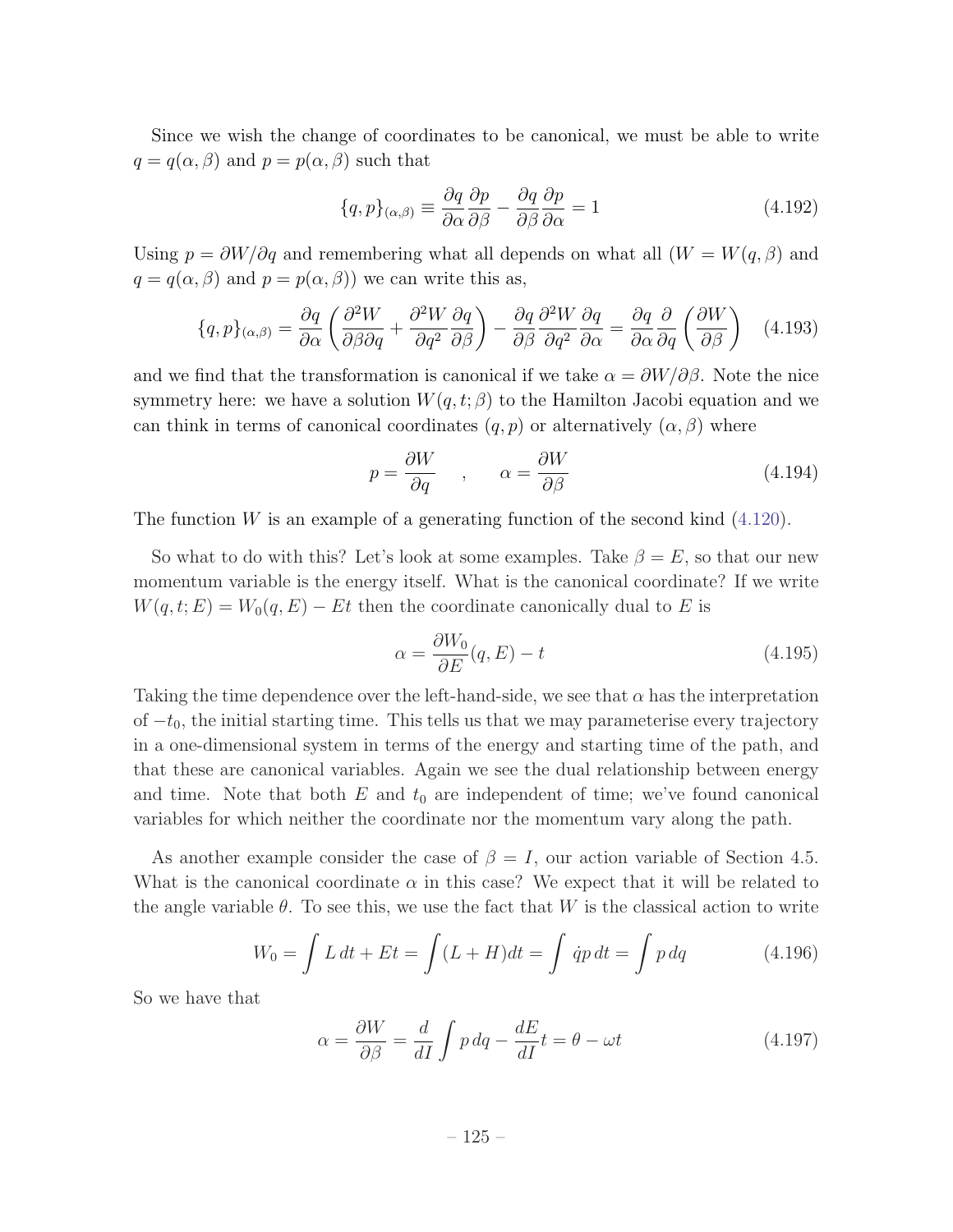where we've used our expression  $(4.144)$  for the angle variable, as well as the equation (4.141) for the frequency of motion  $\omega$ . So we see that  $\alpha$  is not quite equal to  $\theta$ , but is shifted by a term linear in time. In fact this means that  $\alpha$  itself does not change in time. Once again, we've arrived at a way to parameterise the orbits of motion by canonical variables which do not themselves change with time. In fact, in most presentations, this is the starting motivation for the Hamilton-Jacobi approach to classical dynamics and, even for higher dimensional systems, the function *W* can be thought of as a way to generate new, time independent, canonical variables. More discussion on the relationship between canonical transformations, angle-action variables and the Hamilton-Jacobi formulation can be found in the book by Hand and Finch, or deep within Goldstein.

# 4.8 Quantum Mechanics

One of the primary reasons for studying the rather formal aspects of classical mechanics discussed in this course is to make contact with quantum mechanics. For this reason, in this last section of the course we will illustrate the connection between the classical and quantum world and point out a few analogies that might just make the quantum behaviour look a little less weird. (Just a little less: after all, it really is weird!)

In classical mechanics the state of a system is described by a point  $(q_i, p_i)$  in phase space. In quantum mechanics the state is described by a very different object: a complex valued wavefunction  $\psi(q)$  over the configuration space. The observables are operators on the space of wavefunctions. The standard representations of the position operator  $\hat{q}_i$  and momentum operator  $\hat{p}_i$  are

$$
\hat{q}_i \psi(q) = q_i \psi(q) \n\hat{p}_i \psi(q) = i\hbar \frac{\partial \psi}{\partial q_i}
$$
\n(4.198)

which leads to the well known Heisenberg commutation relations

$$
[\hat{p}_i, \hat{p}_j] = 0
$$
  
\n
$$
[\hat{q}_i, \hat{q}_j] = 0
$$
  
\n
$$
[\hat{q}_i, \hat{p}_j] = i\hbar \delta_{ij}
$$
\n(4.199)

Of course, we've already seen something very familiar in section 4.3 on Poisson brackets as summarised in equation (4.61). Although the bilinear, antisymmetric operators  $\langle , \rangle$  and  $\langle , \rangle$  act on very different spaces, they carry the same algebraic structure. Heuristically the relations (4.61) and (4.199) both represent the mathematical fact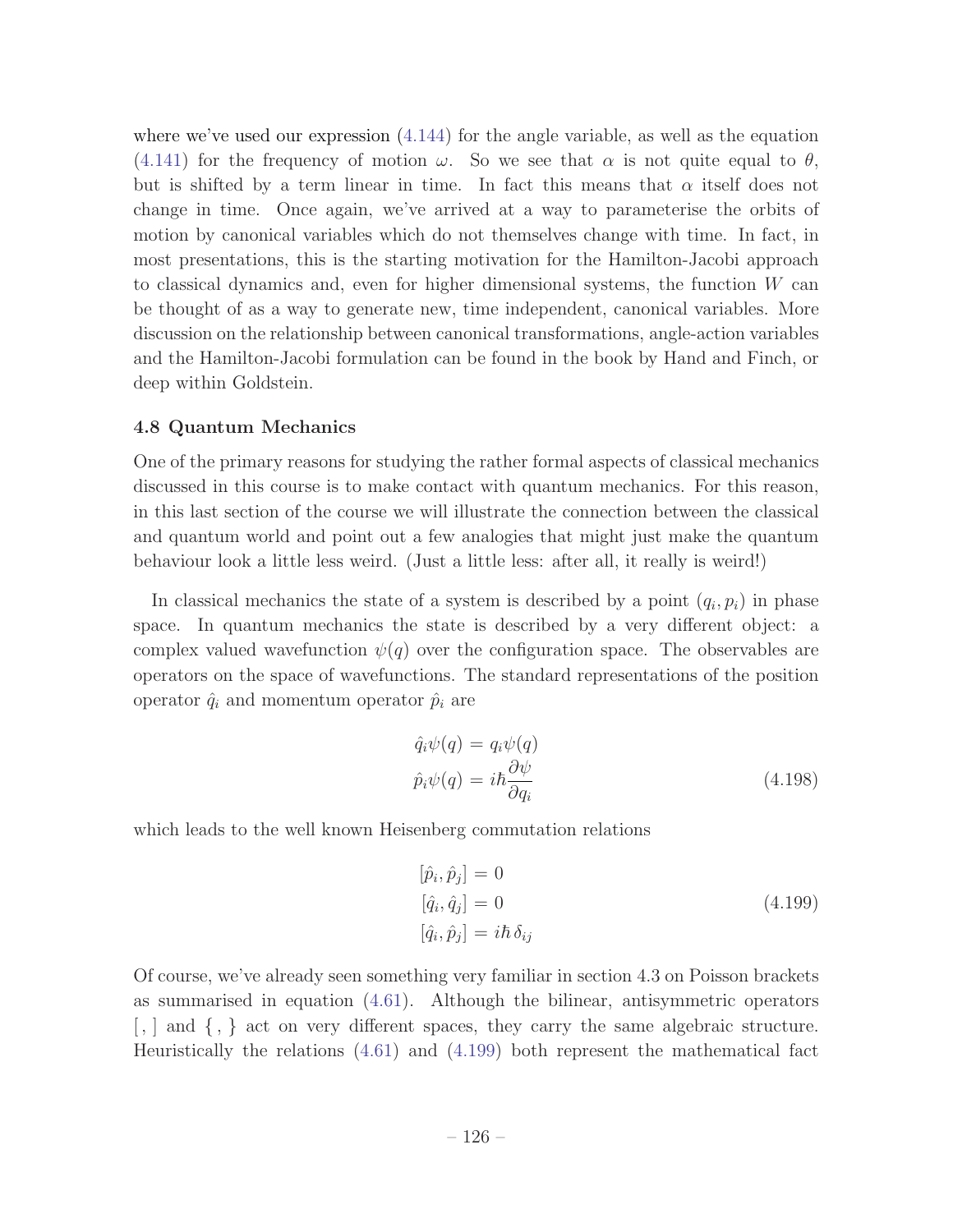that momentum  $p_i$  generates infinitesimal translations of  $q_i$ : in classical mechanics we saw this in when we studied infinitesimal canonical transformations in section 4.4.1; in quantum mechanics it follows from the representation (4.198) and Taylor's expansion.

In general the map between a classical system and a quantum system goes via the Poisson brackets and was formulated by Dirac:

$$
\{\ ,\ \}_{\text{classical}} \leftrightarrow -\frac{i}{\hbar}[\ ,\ ]_{\text{quantum}} \tag{4.200}
$$

This prescription for going between the classical and quantum theories is known as *canonical quantisation*. It also gives rise to the quantum equations of motion. In the Poisson bracket language, we have seen that the classical equation of motion for an arbitrary function  $f(q, p)$  is

$$
\dot{f} = \{f, H\} \longrightarrow \dot{i}\dot{h}\dot{\hat{f}} = [\hat{f}, \hat{H}]
$$
\n(4.201)

which is the equation of motion in the Heisenberg picture, in which the time dependence is assigned to the operator rather than the state.

While a great physicist, Dirac was never much of a storyteller. It shows in the following anecdote recounting his graduate student days:

"*I went back to Cambridge at the beginning of October 1925, and resumed my previous style of life, intense thinking about these problems during the week and relaxing on Sunday, going for a long walk in the country alone. The main purpose of these long walks was to have a rest so that I would start refreshed on the following Monday.*

*It was during one of the Sunday walks in October 1925, when I was thinking about this*  $(uv - vu)$ *, in spite of my intention to relax, that* I thought *about Poisson brackets. I remembered something which I had read up previously, and from what I could remember, there seemed to be a close similarity between a Poisson bracket of two quantities and the commutator. The idea came in a flash, I suppose, and provided of course some excitement, and then came the reaction "No, this is probably wrong".*

*I did not remember very well the precise formula for a Poisson bracket, and only had some vague recollections. But there were exciting possibilities there, and I thought that I might be getting to some big idea. It was really a very disturbing situation, and it became imperative for me to brush up on*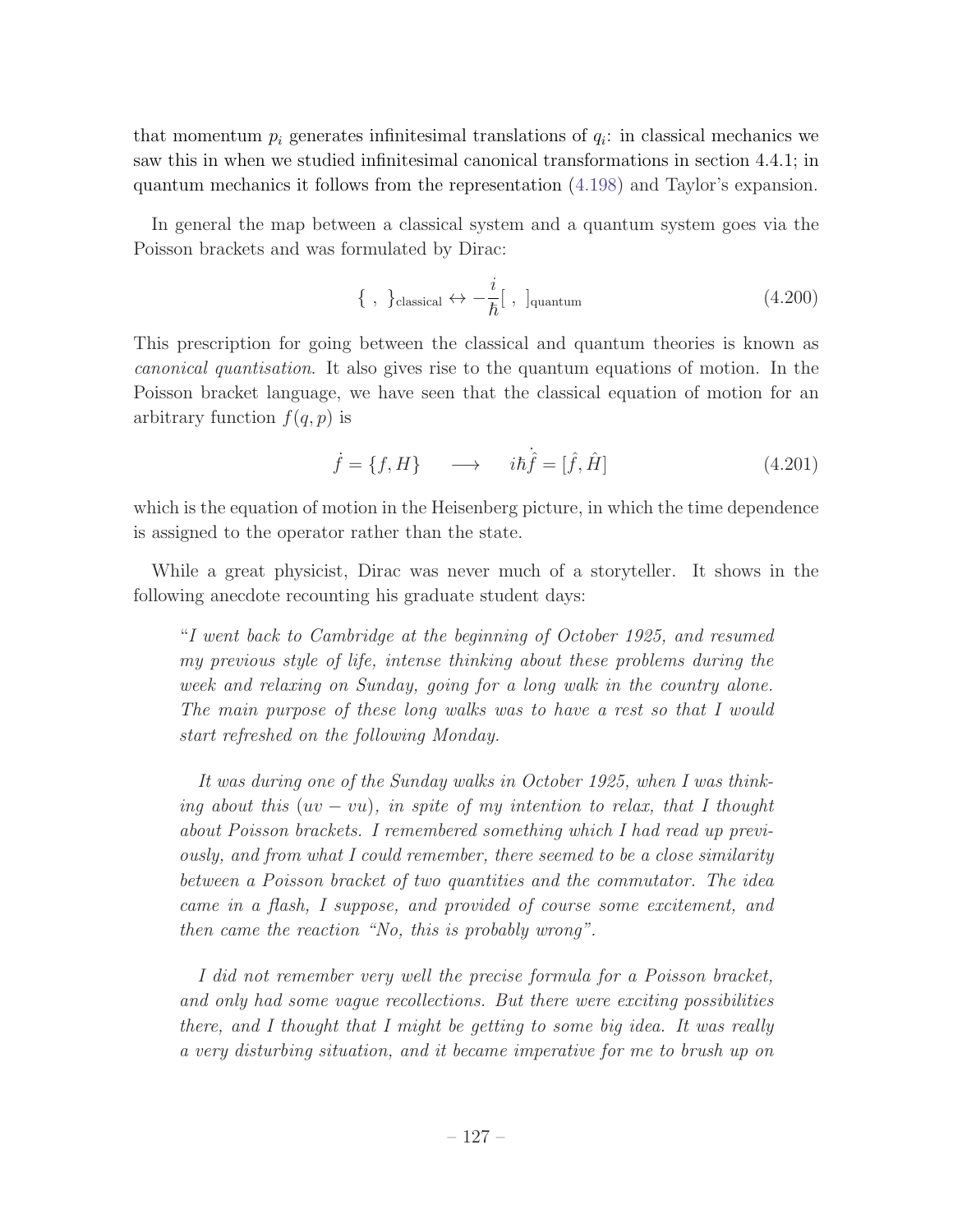*my knowledge of Poisson brackets. Of course, I could not do that when I was right out in the countryside. I just had to hurry home and see what I could find about Poisson brackets.*

*I looked through my lecture notes, the notes that I had taken at various lectures, and there was no reference there anywhere to Poisson brackets. The textbooks which I had at home were all too elementary to mention them. There was nothing I could do, because it was Sunday evening then and the libraries were all closed. I just had to wait impatiently through that night without knowing whether this idea was really any good or not, but I still think that my confidence gradually grew during the course of the night.*

*The next morning I hurried along to one of the libraries as soon as it was open, and then I looked up Poisson brackets in Whitackers* Analytical Dynamics*, and I found that they were just what I needed.*"

### 4.8.1 Hamilton, Jacobi, Schrödinger and Feynman

While the Poisson bracket structure of quantum mechanics dovetails nicely with Heisenberg's approach, the Hamilton-Jacobi equation is closely tied to Schrödinger's wave equation. Let's first recall what Schrödinger's equation looks like for a one-dimensional system with a Hamiltonian operator  $\hat{H} = \hat{p}^2/2m + V(\hat{q})$  acting on wavefunctions  $\psi(q)$ ,

$$
i\hbar \frac{\partial \psi}{\partial t} = \hat{H}\psi = -\frac{\hbar^2}{2m} \frac{\partial^2 \psi}{\partial q^2} + V(q)\psi
$$
 (4.202)

where we have used the representation  $(4.198)$  for the position and momentum operators. To see the relationship of this equation to classical dynamics we decompose the wavefunction into the modulus and phase,

$$
\psi(q, t) = R(q, t) e^{iW(q, t)/\hbar} \tag{4.203}
$$

where  $R$  and  $W$  are both real functions. We know that  $R$  is related to the probability *P* for finding a particle at position *q* at time *t*:  $P(q, t) = |\psi(q, t)|^2 = R(q, t)^2$ . But what is the interpretation of the phase *W*? Let's substitute this decomposition of  $\psi$  into the Schrödinger equation to find

$$
i\hbar \left[\frac{\partial R}{\partial t} + \frac{iR}{\hbar} \frac{\partial W}{\partial t}\right] = -\frac{\hbar^2}{2m} \left[\frac{\partial^2 R}{\partial q^2} + \frac{2i}{\hbar} \frac{\partial R}{\partial q} \frac{\partial W}{\partial q} - \frac{R}{\hbar^2} \left(\frac{\partial W}{\partial q}\right)^2 + \frac{iR}{\hbar} \frac{\partial^2 W}{\partial q^2}\right] + VR
$$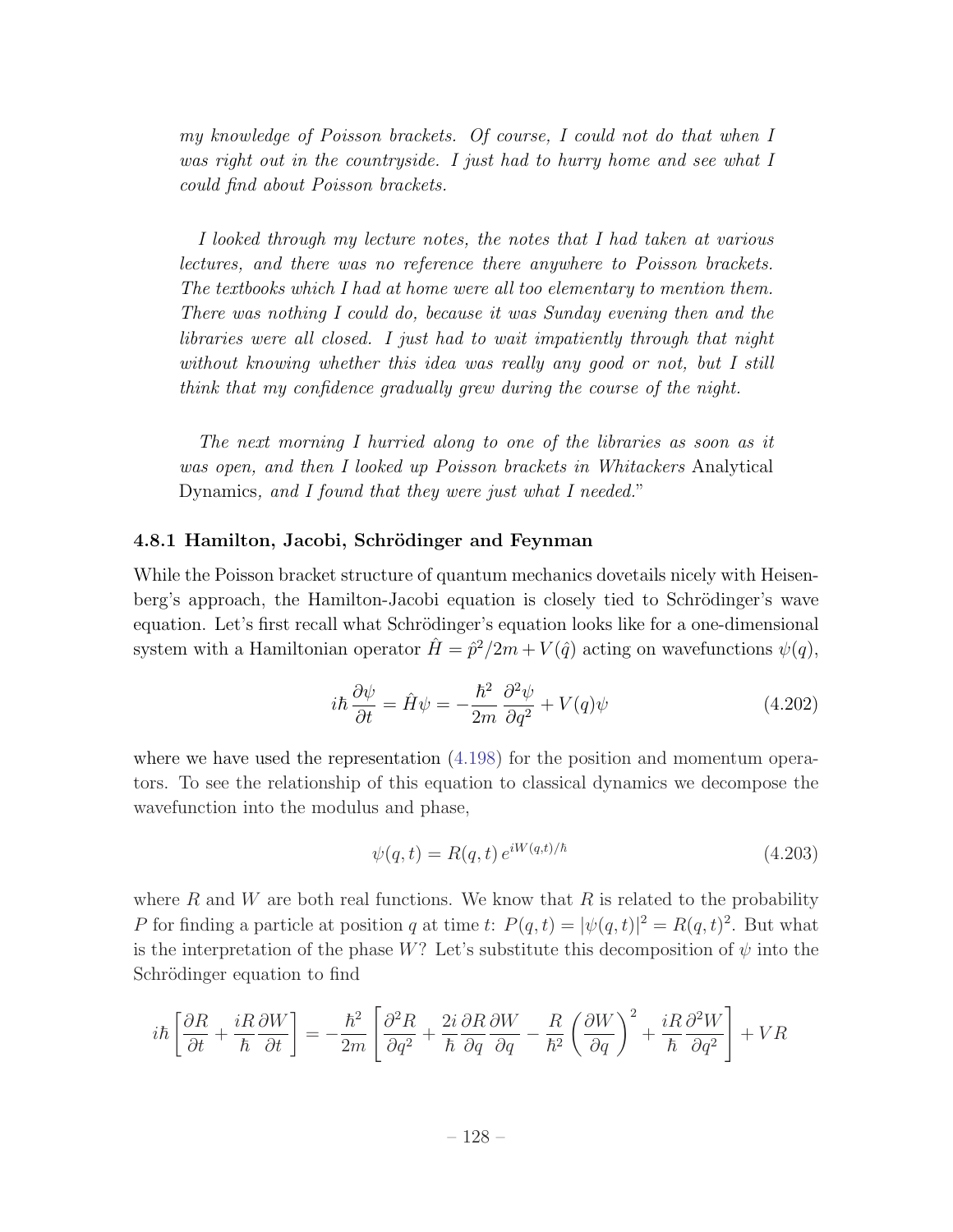At this stage, we take the classical limit  $\hbar \to 0$ . Or, more precisely, we consider a situation with

$$
\hbar \left| \frac{\partial^2 W}{\partial q^2} \right| \ll \left| \frac{\partial W}{\partial q} \right| \tag{4.204}
$$

which can be understood physically as the requirement that the de Broglie wavelength of the particle is much smaller than any other length scale around. Either way, collecting together the terms above to leading order in  $\hbar$  we find

$$
\frac{\partial W}{\partial t} + \frac{1}{2m} \left( \frac{\partial W}{\partial q} \right)^2 + V(q) = \mathcal{O}(\hbar) \tag{4.205}
$$

which we recognise as the Hamilton-Jacobi equation  $(4.185)$ . So in the classical limit the phase of the wavefunction is understood as the classical action of the path taken by the particle.

Finally, let us finish on the same topic that we started: the principle of least action. Recall from section 2.1 that we can determine the true path of a system by assigning a number, called the action *S*, to every possible path. The equations of motion are then equivalent to insisting that the true path is an extremum of *S*. But what about all the other paths? Do they play any role in Nature? The answer is that, in the quantum world, they do. Suppose a particle is observed to be at position  $q_i$  at time  $t = 0$ . Then the probability P that it will later be observed to be at position  $q_f$  at time  $t = T$  is encapsulated in the wavefunction  $\psi(q_f, T)$ . The Feynman path integral formula for the wavefunction is

$$
\psi(q_f, T) = N \int_{q_i}^{q_f} \mathcal{D}q(t) e^{iS[q(t)]/\hbar}
$$
\n(4.206)

The *N* here is just a normalisation constant to ensure that probabilities add up to one: i.e.  $\int |\psi(q)|^2 dq = 1$ . The tricky part of this formula is the integral: it is a sum over all possible paths from  $q = q_i$  at time 0 to  $q = q_f$  at time *T*. These paths are weighted with their action. It's as if the particle really does take every possible path, but with a particular phase. In the limit  $\hbar \to 0$ , the phases oscillate wildly for any path away from the classical equation of motion  $\delta S = 0$  and they cancel out in the integral. But for situations where  $\hbar$  is important, the other paths are also important.

Let's prove that the wavefunction defined by  $(4.206)$  satisfies the Schrödinger equation. Firstly we need to understand this integral over paths a little better. We do this by splitting the path into *n* small segments, each ranging over a small time  $\delta t = t/n$ .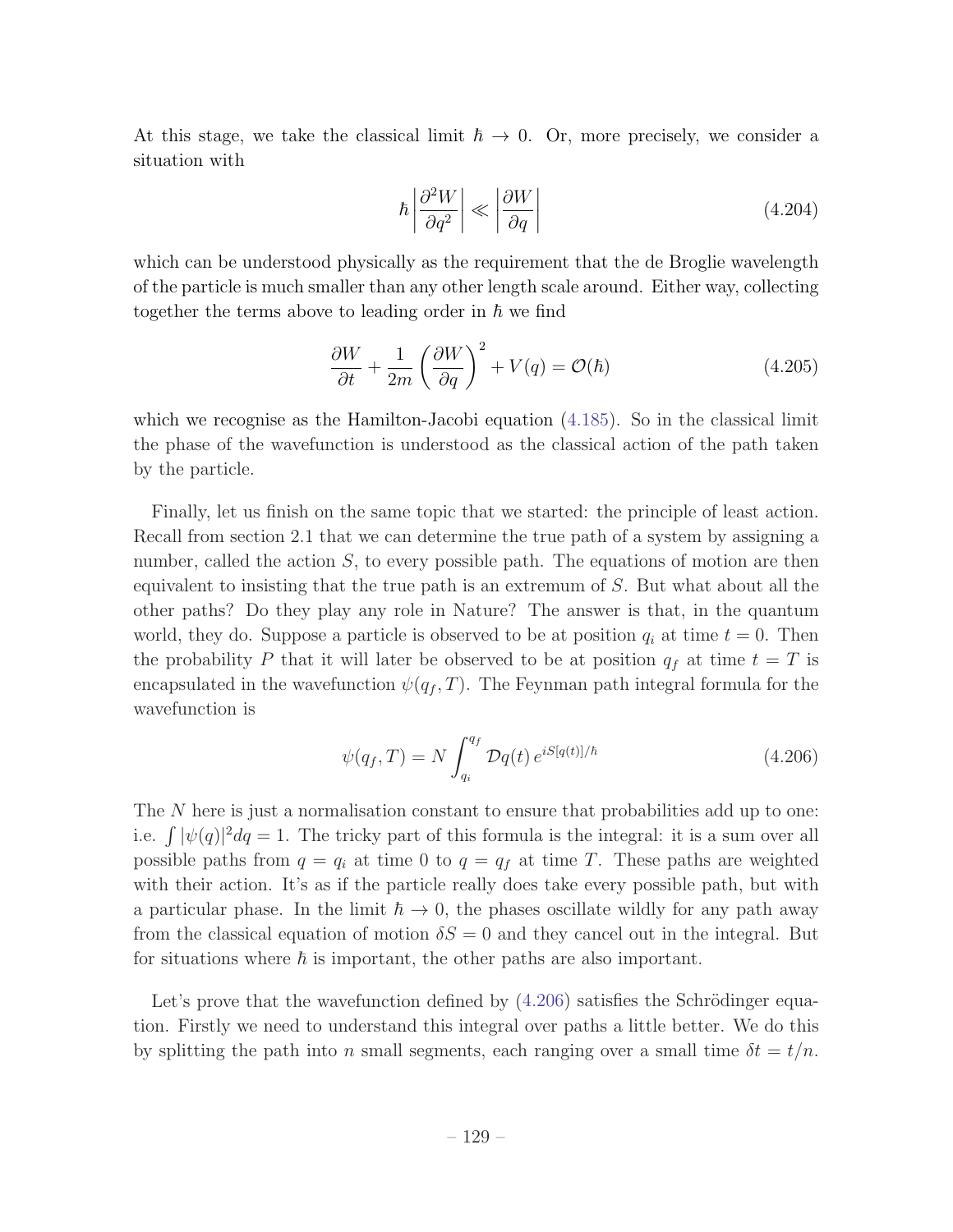

Figure 70: Discretising the paths.

Then we define

$$
\int \mathcal{D}q(t) = \lim_{n \to \infty} \prod_{k=1}^{n} \int_{-\infty}^{+\infty} \frac{dq_k}{C}
$$
\n(4.207)

where  $q_k$  is the position of the particle at time  $t = k\delta t$ . In this expression C is a constant that we're going to figure out shortly that will be required to make sense of this infinite number of integrals. In any given segment, we treat the path as straight lines as shown in the figure and replace the action with the appropriate quantity,

$$
S = \int_0^T dt \left( \frac{1}{2} m \dot{q}^2 - V(q) \right) \to \sum_{k=1}^n \left( \frac{m}{2} \frac{(q_{k+1} - q_k)^2}{\delta t} - \delta t V \left( \frac{q_{k+1} + q_k}{2} \right) \right)
$$

Then to prove that  $\psi$  defined in (4.206) satisfies Schrödinger's equation, let's consider adding a single extra time step to look at the wavefunction at time  $t + \delta t$ . We can Taylor expand the left hand side of (4.206) happily

$$
\psi(q_f, T + \delta t) = \psi(q_f, T) + \frac{\partial \psi}{\partial T} \delta t + \mathcal{O}(\delta t^2)
$$
\n(4.208)

while the right hand side requires us to do one extra integral over the penultimate position of the path  $q'$ . But the first *n* integrals simply give back the original wavefunction, now evaluated at  $q'$ . We get

$$
\int_{-\infty}^{+\infty} \frac{dq'}{C} \exp\left[\frac{im}{2\hbar} \frac{(q_f - q')^2}{\delta t} - \frac{i}{\hbar} \delta t V \left(\frac{q_f + q'}{2}\right)\right] \psi(q', t)
$$
(4.209)

The term in the exponent means that the integral oscillates wildly whenever  $q'$  is far from *q<sup>f</sup>* and these regions of the integral will all cancel out. We can therefore Taylor expand around  $(q_f - q')$  to rewrite this as

$$
\int_{-\infty}^{+\infty} \frac{dq'}{C} \exp\left[\frac{im}{2\hbar} \frac{(q_f - q')^2}{\delta t}\right] \left(1 - \frac{i\delta t}{\hbar} V(q_f) + \ldots\right)
$$

$$
\left(1 + (q' - q_f) \frac{\partial}{\partial q_f} + \frac{1}{2} (q' - q_f)^2 \frac{\partial^2}{\partial q_f^2} + \ldots\right) \psi(q_f, T) \tag{4.210}
$$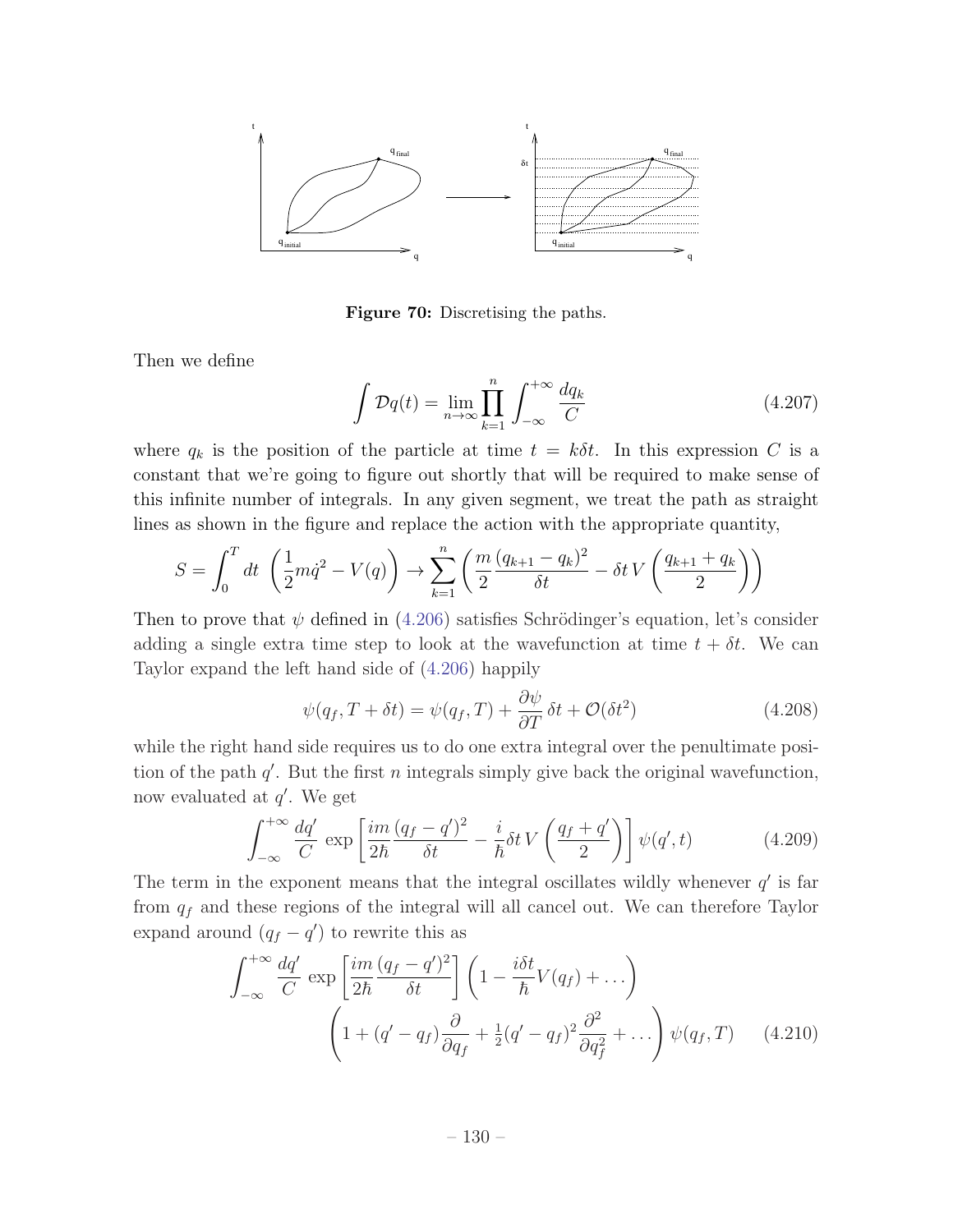At this stage we do the integral over  $q'$ . We'll use the formulae for Gaussian integration

$$
\int dy \, e^{-ay^2} = \sqrt{\frac{\pi}{a}} \quad , \quad \int dy \, ye^{-ay^2} = 0 \quad , \quad \int dy \, y^2 e^{-ay^2} = \frac{1}{2a} \sqrt{\frac{\pi}{a}} \tag{4.211}
$$

Then equating the lefthand side (4.208) with the righthand side (4.210), we have

$$
\psi(q_f, T) + \frac{\partial \psi}{\partial T} \delta t = \frac{1}{C} \sqrt{\frac{2\pi \hbar \delta t}{-im}} \left[ 1 - \frac{i\delta t}{\hbar} V(q_f) + \frac{i\hbar \delta t}{2m} \frac{\partial^2}{\partial q_f^2} + \mathcal{O}(\delta t^2) \right] \psi(q_f, T)
$$

At this stage we see what the constant *C* has to be to make sense of this whole calculation: we should take

$$
C = \sqrt{\frac{2\pi\hbar\delta t}{-im}}\tag{4.212}
$$

so that  $C \to 0$  as  $\delta t \to 0$ . Then the terms of order  $\mathcal{O}(\delta t^0)$  agree. Collecting the terms of order  $\mathcal{O}(\delta t)$ , and replacing the time T at the end point with the general time t, we see that we have

$$
i\hbar \frac{\partial \psi}{\partial t} = -\frac{\hbar^2}{2m} \frac{\partial^2 \psi}{\partial q_f^2} + V(q_f)\psi = \hat{H}\psi
$$
\n(4.213)

and we recover Schrödinger's equation as promised.

### 4.8.2 Nambu Brackets

Throughout this section, we've seen that several of the structures appearing in quantum mechanics were anticipated, in some form, within the framework of classical dynamics. You just need to know where to look. One might wonder whether classical mechanics also contains other structures which will prove to be important in future discoveries. Or, alternatively, whether there are ways to extend the framework of classical dynamics that hints at new ways to formulate the laws of physics. In this section, I'll briefly describe such an extension due to Nambu in 1973. I should confess immediately that there's no known use for Nambu's formalism! And it's not at all clear that one will be found! But then again, maybe it holds the clue that will prove crucial in the search for the ideas beyond the known laws of Nature.

We've seen that the Hamiltonian framework deals with canonical pairs of coordinates and momenta  $(q_i, p_i)$  with  $i = 1, \ldots, n$ . Nambu's idea was to extend this to triplets of objects  $(q_i, p_i, r_i)$  with  $i = 1, \ldots, n$ . We don't say what this extra variable  $r_i$  is: just that it is necessary to define the state of a system. This means that the phase space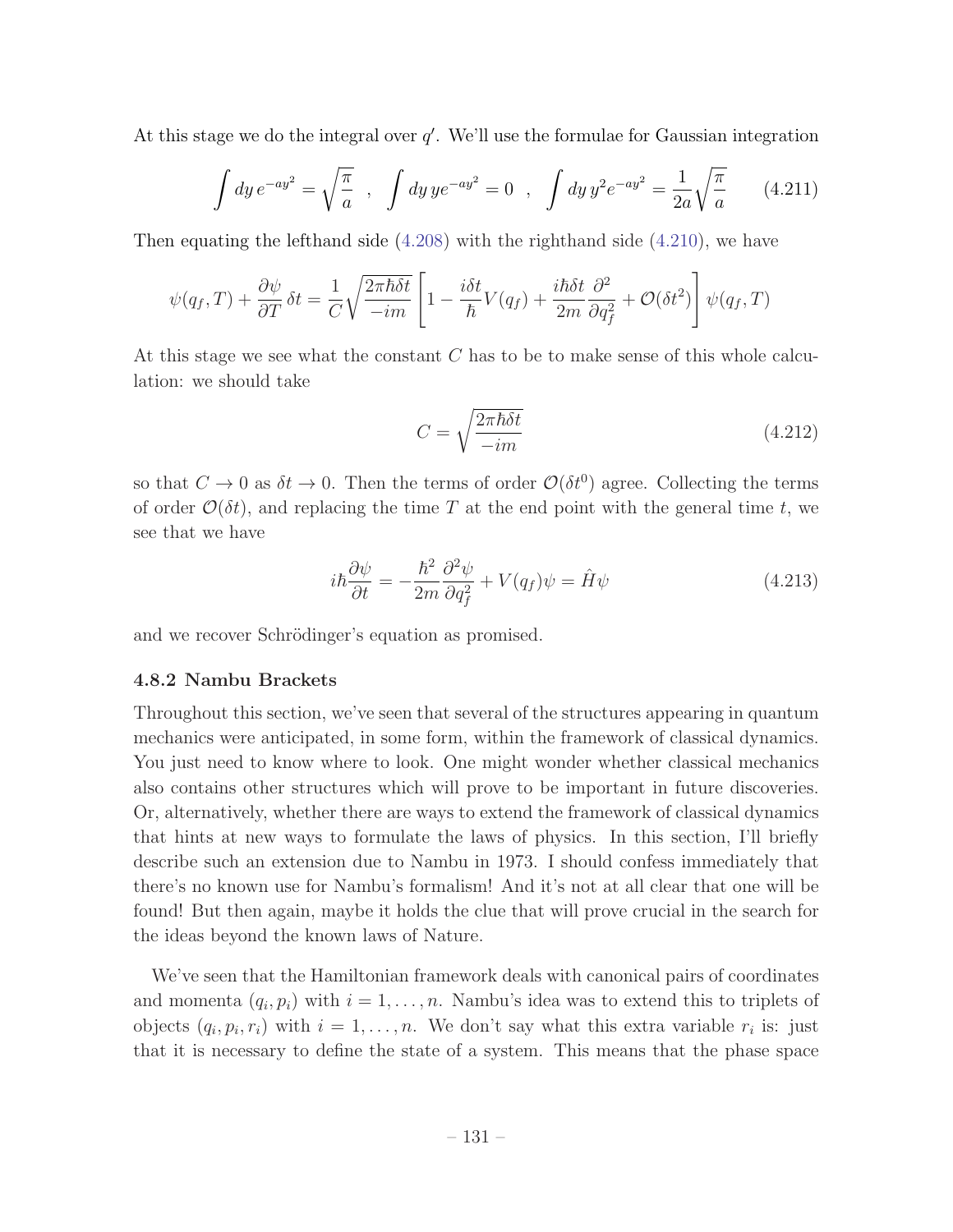has dimension 3*n*. The Nambu bracket, which replaces the Poisson bracket, acts on three functions  $f, g$  and  $h$  in phase space,

$$
\{f, g, h\} = \sum_{i} \frac{\partial f}{\partial q_{i}} \frac{\partial g}{\partial p_{i}} \frac{\partial h}{\partial r_{i}} - \frac{\partial f}{\partial q_{i}} \frac{\partial g}{\partial r_{i}} \frac{\partial h}{\partial p_{i}} + \frac{\partial f}{\partial r_{i}} \frac{\partial g}{\partial q_{i}} \frac{\partial h}{\partial p_{i}} - \frac{\partial f}{\partial r_{i}} \frac{\partial g}{\partial p_{i}} \frac{\partial h}{\partial q_{i}} + \frac{\partial f}{\partial p_{i}} \frac{\partial g}{\partial r_{i}} \frac{\partial h}{\partial q_{i}} - \frac{\partial f}{\partial p_{i}} \frac{\partial h}{\partial q_{i}} \frac{\partial h}{\partial r_{i}}
$$
(4.214)

This satisfies similar properties to the Poisson bracket, including linearity and

- Anti-symmetry:  ${f, g, h} = -{g, f, h} = {g, h, f}.$
- Leibniz:  ${f}{g,h,l} = f{g,h,l} + {f,h,l}g$ .
- "Jacobi":  $\{\{f, g, h\}, l, m\} + \{h, \{f, g, l\}, m\} + \{h, l, \{f, g, m\}\} = \{f, g, \{h, l, m\}\}.$

In order to specify time evolution, we need two "Hamiltonians". We call them  $H(q, p, r)$ and  $G(q, p, r)$ . Then any function f over phase space evolves as

$$
\frac{df}{dt} = \{f, G, H\} \tag{4.215}
$$

In particular, the new version Hamilton's equations read

$$
\dot{q}_i = \frac{\partial G}{\partial p_i} \frac{\partial H}{\partial r_i} - \frac{\partial G}{\partial r_i} \frac{\partial H}{\partial p_i}
$$
\n
$$
\dot{p}_i = \frac{\partial G}{\partial r_i} \frac{\partial H}{\partial q_i} - \frac{\partial G}{\partial q_i} \frac{\partial H}{\partial r_i}
$$
\n
$$
\dot{r}_i = \frac{\partial G}{\partial q_i} \frac{\partial H}{\partial p_i} - \frac{\partial G}{\partial p_i} \frac{\partial H}{\partial q_i}
$$
\n(4.216)

where there's no sum over  $i$  on the right-hand side of these equations. By the antisymmetry of the Nambu bracket, we learn that both *H* and *G* are conserved (as long as neither have explicit time dependence).

Many of the key features of classical dynamics are retained in Nambu's formalism. For example, Liouville's theorem still holds. (This was Nambu's original motivation for suggesting this framework). Similarly, canonical transformations can be defined as a change of variables  $q_i \rightarrow Q_i(q, p, r)$  and  $p_i \rightarrow P_i(q, p, r)$  and  $r_i \rightarrow R_i(q, p, r)$  such that the Nambu bracket structure is preserved, for example

$$
\{Q_i, P_j, R_k\} = \begin{cases} 1 & \text{if } i = j = k \\ 0 & \text{otherwise} \end{cases}
$$
 (4.217)

together with similar equations involving other combinations of *Q*'s, *P*'s and *R*'s. "Hamilton's" equations (4.216) are invariant under these canonical transformations.